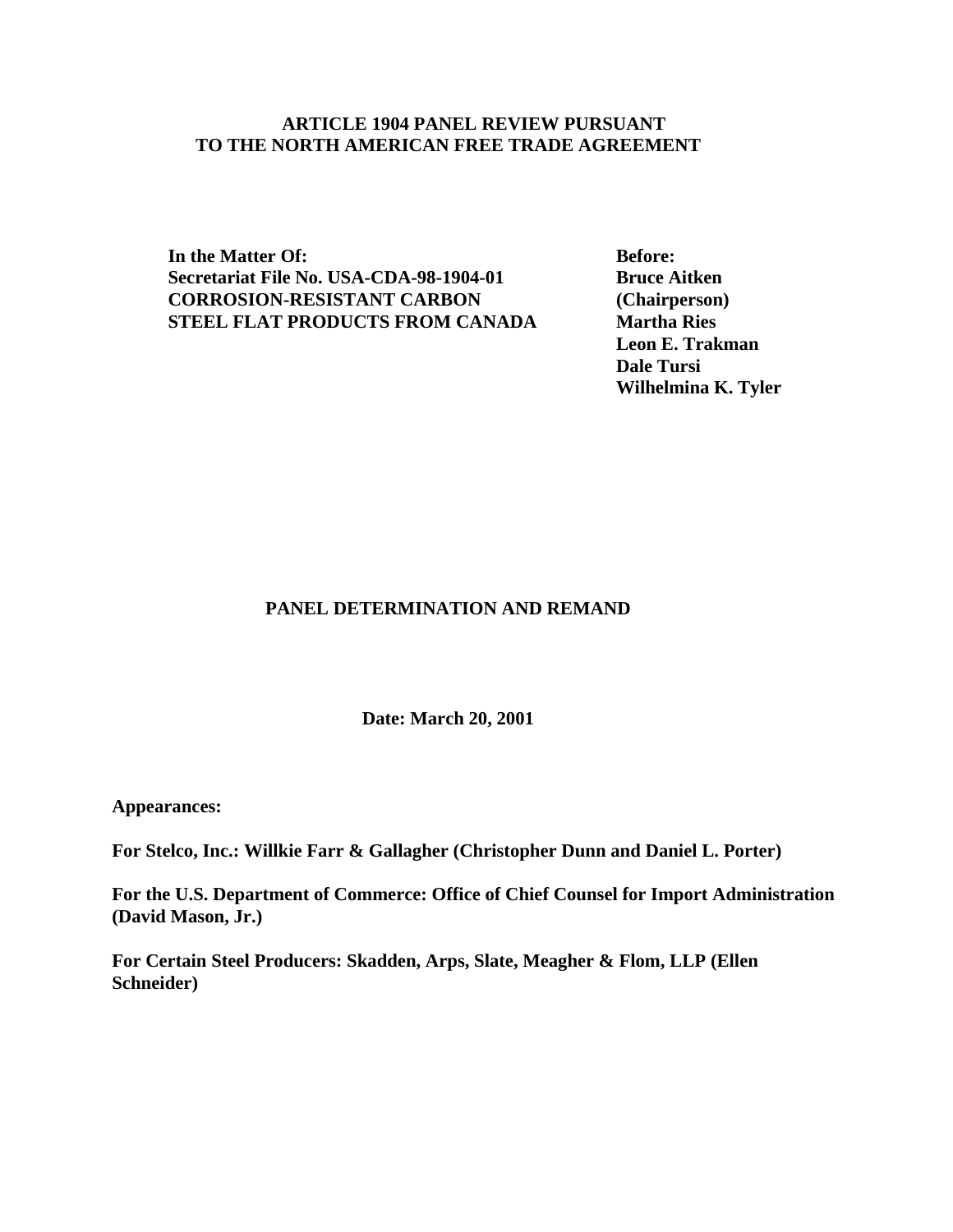# **TABLE OF CONTENTS**

| I.  |                 |    |                                                                                                                                   |  |
|-----|-----------------|----|-----------------------------------------------------------------------------------------------------------------------------------|--|
| П.  |                 |    |                                                                                                                                   |  |
| Ш.  |                 |    |                                                                                                                                   |  |
|     | A.              |    |                                                                                                                                   |  |
|     |                 | 1. |                                                                                                                                   |  |
|     |                 | 2. |                                                                                                                                   |  |
|     |                 | 3. |                                                                                                                                   |  |
|     | <b>B.</b>       |    |                                                                                                                                   |  |
|     |                 | 1. |                                                                                                                                   |  |
|     |                 | 2. |                                                                                                                                   |  |
|     |                 | 3. |                                                                                                                                   |  |
| IV. |                 |    |                                                                                                                                   |  |
| V.  |                 |    |                                                                                                                                   |  |
|     | A.<br><b>B.</b> |    |                                                                                                                                   |  |
|     |                 |    |                                                                                                                                   |  |
|     |                 | 1. | The Relationship Between 19 U.S.C. § $1677b(f)(1)-(3)$ and U.S.<br>Obligations Under the 1994 Uruguay Round Agreement Antidumping |  |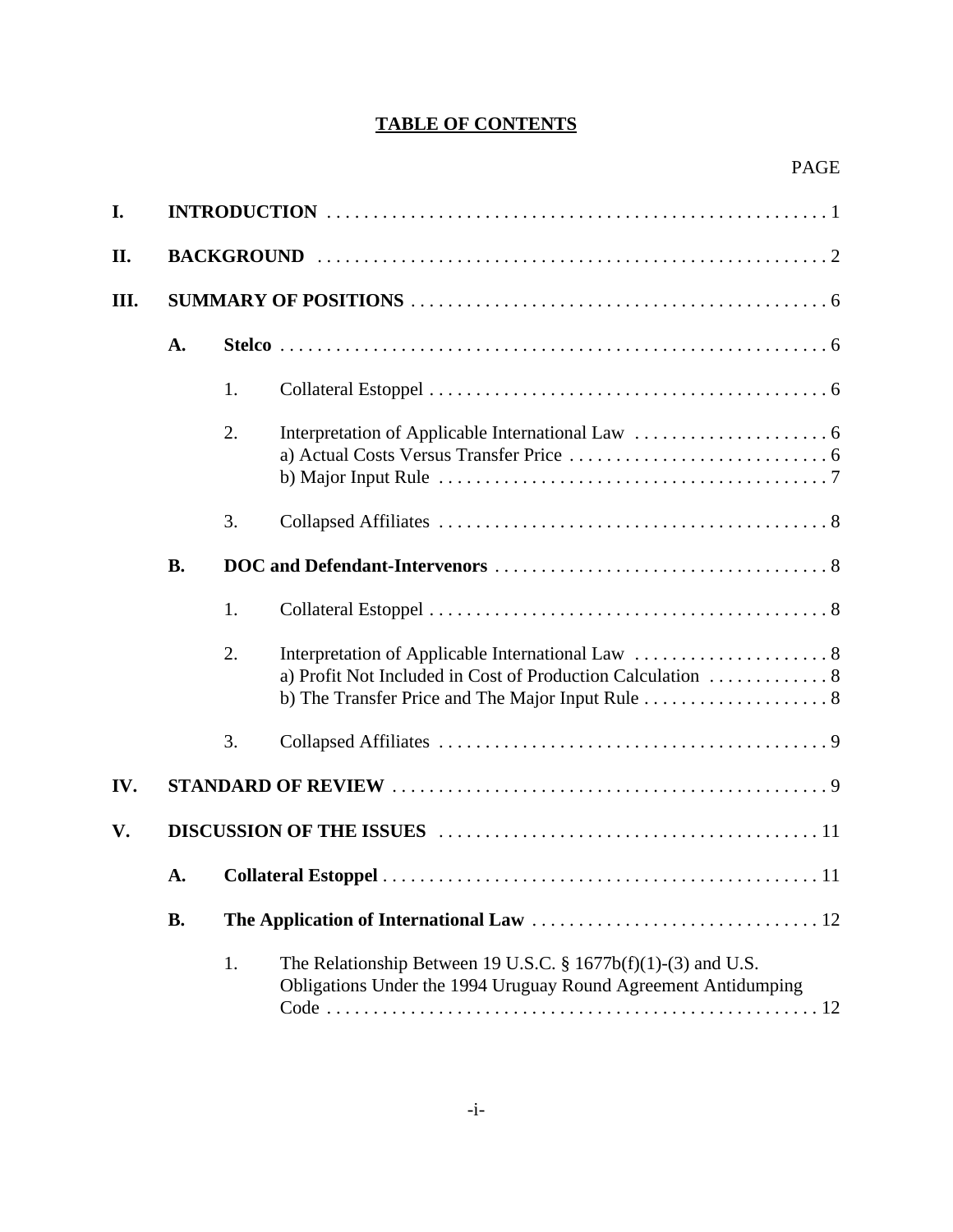|       | $\mathbf{C}$ .                                    |          |                                                                                                                 |  |  |  |  |
|-------|---------------------------------------------------|----------|-----------------------------------------------------------------------------------------------------------------|--|--|--|--|
|       |                                                   | 1.<br>2. |                                                                                                                 |  |  |  |  |
|       |                                                   | 3.       | Panel Determination Regarding Applicability of 19 U.S.C.                                                        |  |  |  |  |
|       | D.                                                |          |                                                                                                                 |  |  |  |  |
|       |                                                   | 1.       |                                                                                                                 |  |  |  |  |
|       |                                                   | 2.       |                                                                                                                 |  |  |  |  |
|       |                                                   | 3.       |                                                                                                                 |  |  |  |  |
|       | E.                                                |          |                                                                                                                 |  |  |  |  |
|       |                                                   | 1.       |                                                                                                                 |  |  |  |  |
|       |                                                   |          |                                                                                                                 |  |  |  |  |
|       |                                                   |          |                                                                                                                 |  |  |  |  |
|       |                                                   |          | c) Panel Determination $\ldots \ldots \ldots \ldots \ldots \ldots \ldots \ldots \ldots \ldots \ldots \ldots 27$ |  |  |  |  |
|       |                                                   | 2.       |                                                                                                                 |  |  |  |  |
| VI.   | THE RATE OF INTEREST APPLICABLE TO COMPLAINANT'S  |          |                                                                                                                 |  |  |  |  |
| VII.  |                                                   |          |                                                                                                                 |  |  |  |  |
| VIII. |                                                   |          |                                                                                                                 |  |  |  |  |
| IX.   | <b>CONCURRENCE IN PART AND DISSENT IN PART 32</b> |          |                                                                                                                 |  |  |  |  |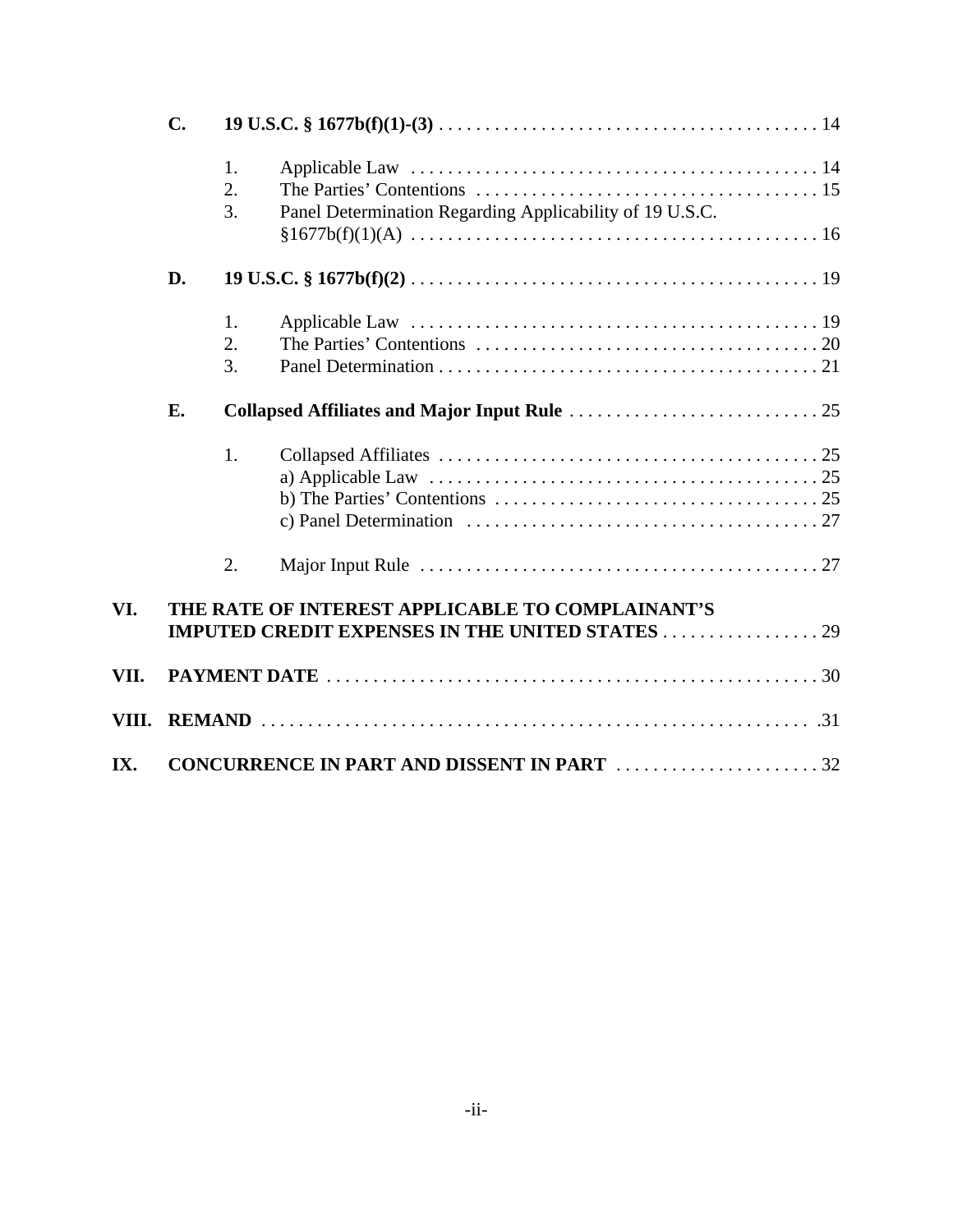### **I. INTRODUCTION**

This binational NAFTA Panel ("Panel") was constituted pursuant to Article 1904 of the North America Free Trade Agreement ("NAFTA"). The Panel reviewed the United States Department of Commerce, International Trade Administration's ("DOC") valuation of Petitioner Stelco Inc.'s ("Stelco") input prices used in DOC's third administrative review of Stelco's antidumping order.<sup>1</sup> Certain U.S. Steel Producers ("Defendant-Intervenors") supported DOC's valuation methodology in this review.<sup>2</sup> As detailed below, Stelco challenged DOC's decision<sup>3</sup> on the grounds that:

(1) DOC improperly increased Stelco's actual costs of production for services performed by Stelco's affiliated suppliers, Baycoat and Z-Line;<sup>4</sup>

(2) DOC improperly calculated Stelco's U.S. imputed credit expense by using the Federal Reserve interest rate rather than Stelco's interest rate on its open line of credit in Canada;<sup>5</sup> and

(3) DOC improperly used the date of DOC's final determination as the payment date for sales, which decision resulted in missing payment dates, rather than the actual payment date for these unpaid sales.<sup>6</sup>

In its response, DOC contended that its calculation of Stelco's cost of production was proper, but requested a remand to determine properly the interest rate to be applied in calculating Stelco's U.S. imputed credit expense and to consider Stelco's arguments on the proper payment date for sales with missing payment dates.

5 Stelco Brief at 5.

6 Stelco Brief at 6.

<sup>&</sup>lt;sup>1</sup> 63 Fed. Reg. 12,725 (Mar. 16, 1998).

<sup>2</sup> The Defendant-Intervenors are named in the final DOC determination in the third administrative review. *See* 63 Fed. Reg. 12,725 at 12,725 (Mar. 16, 1998).

<sup>&</sup>lt;sup>3</sup> Stelco Principal Brief at 19 (Jan. 7, 2000) [hereinafter "Stelco Brief"].

 $<sup>4</sup>$  Stelco Brief at 2. Although Z-Line has also been mentioned, neither party discussed it in detail. Z-Line was therefore not in contention during the proceedings</sup> and thus the relation of Stelco and Z-Line was not relevant to the Panel decision. However, given close correlation between the relationships between Baycoat and Stelco and Z-Line and Stelco, Z-Line is referenced when relevant.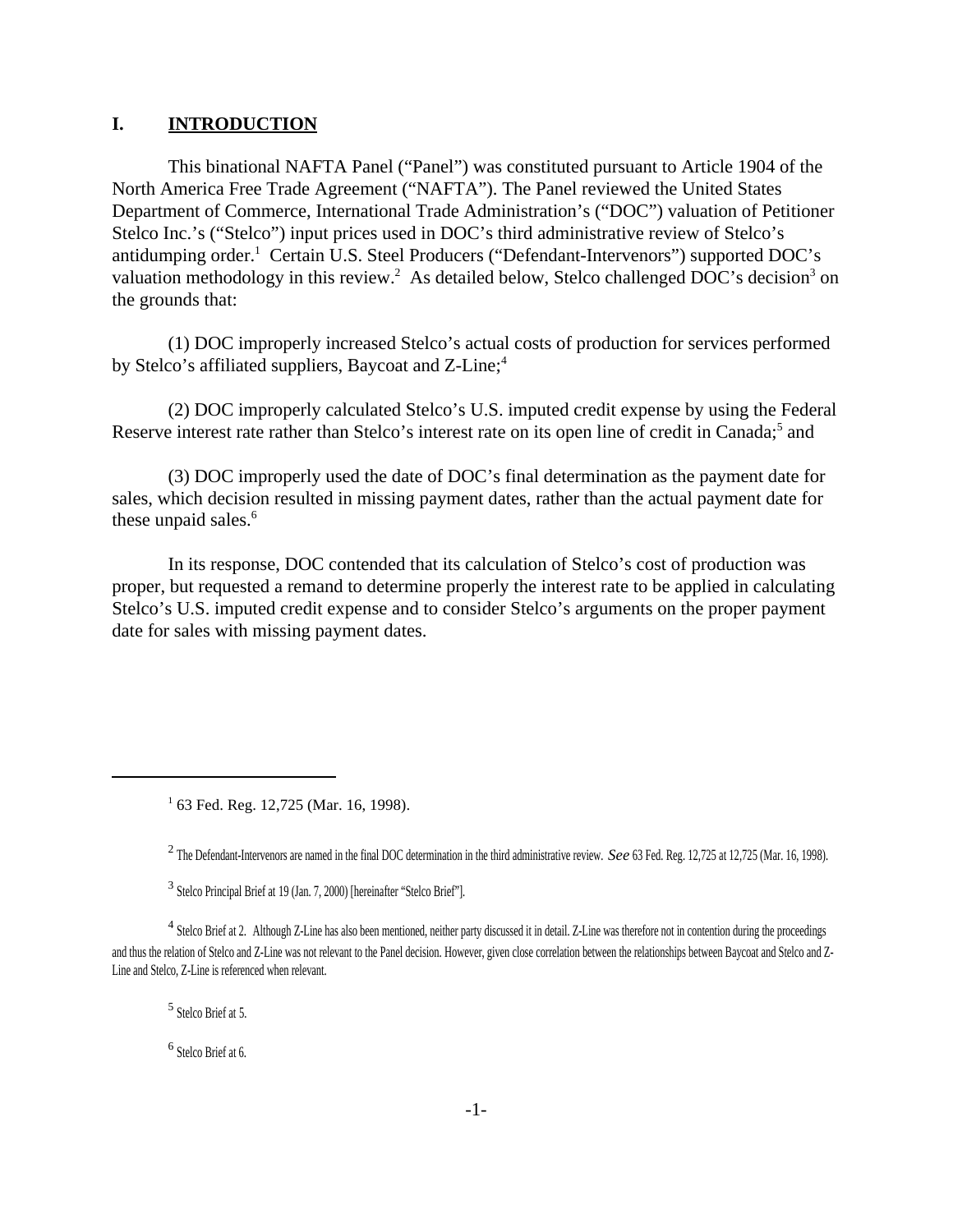For the reasons more fully set forth below, the Panel remands this matter to DOC for further consideration not inconsistent with this opinion. The grounds for the Panel remand to DOC are set out fully in the discussion below.

As discussed below, this is the second binational NAFTA Panel to review this case. The Prior Panel unanimously remanded the determination to DOC.<sup>7</sup> The current review arises out of DOC's determination in the investigative period immediately following the prior period of review. The Prior Panel reviewed DOC's determination regarding the investigative period of August 1, 1994 through July 31, 1995.<sup>8</sup> This Panel is presently reviewing DOC's determination regarding the investigative period made from August 1, 1995 through July 31, 1996. 9

#### **II. BACKGROUND**

On August 19, 1993, DOC issued an antidumping duty order against Stelco, a Canadian manufacturer and exporter of certain corrosion-resistant carbon steel products.<sup>10</sup> In its investigation and first administrative review of the antidumping duty order, DOC accepted Stelco's methodology of utilizing Baycoat's fully allocated costs of production, including the profit remitted by Baycoat to Stelco at year-end, as the proper measure of Stelco's costs for the painting services.

These proceedings took place prior to the amendments made to the Tariff Act of 1930 ("the Act") by the Uruguay Round Agreements Act ("URAA"). New regulations arose from the Tariff Act upon which DOC relied to argue that there had been a change in the relevant U.S. law. These regulations, however, took effect after the investigative period which the Panel is reviewing, and therefore, are not applicable. DOC also relied on the Uruguay Round Amendments to the World Trade Organization (WTO) (formerly GATT) Antidumping Code, to argue that there had been a change in the relevant law.<sup>11</sup>

9 Stelco Brief at 1.

<sup>7</sup> In the Matter of Corrosion-Resistant Carbon Steel Flat Products From Canada, Decision of the Panel, USA-97-1904-3, June 4, 1998, at 14 [hereinafter "Prior Panel Decision I"].

<sup>8</sup> Prior Panel Decision I at 3-4.

<sup>&</sup>lt;sup>10</sup> Antidumping Duty Orders: Certain Corrosion-Resistant Carbon Steel Flat Products and Certain Cut-to-Length Steel Plate From Canada, 58 Fed. Reg. 44,162 (Aug. 19, 1993).

<sup>&</sup>lt;sup>11</sup> *See infra* for further explanation as to DOC's reliance on both the Tariff Act amendments and the URAA.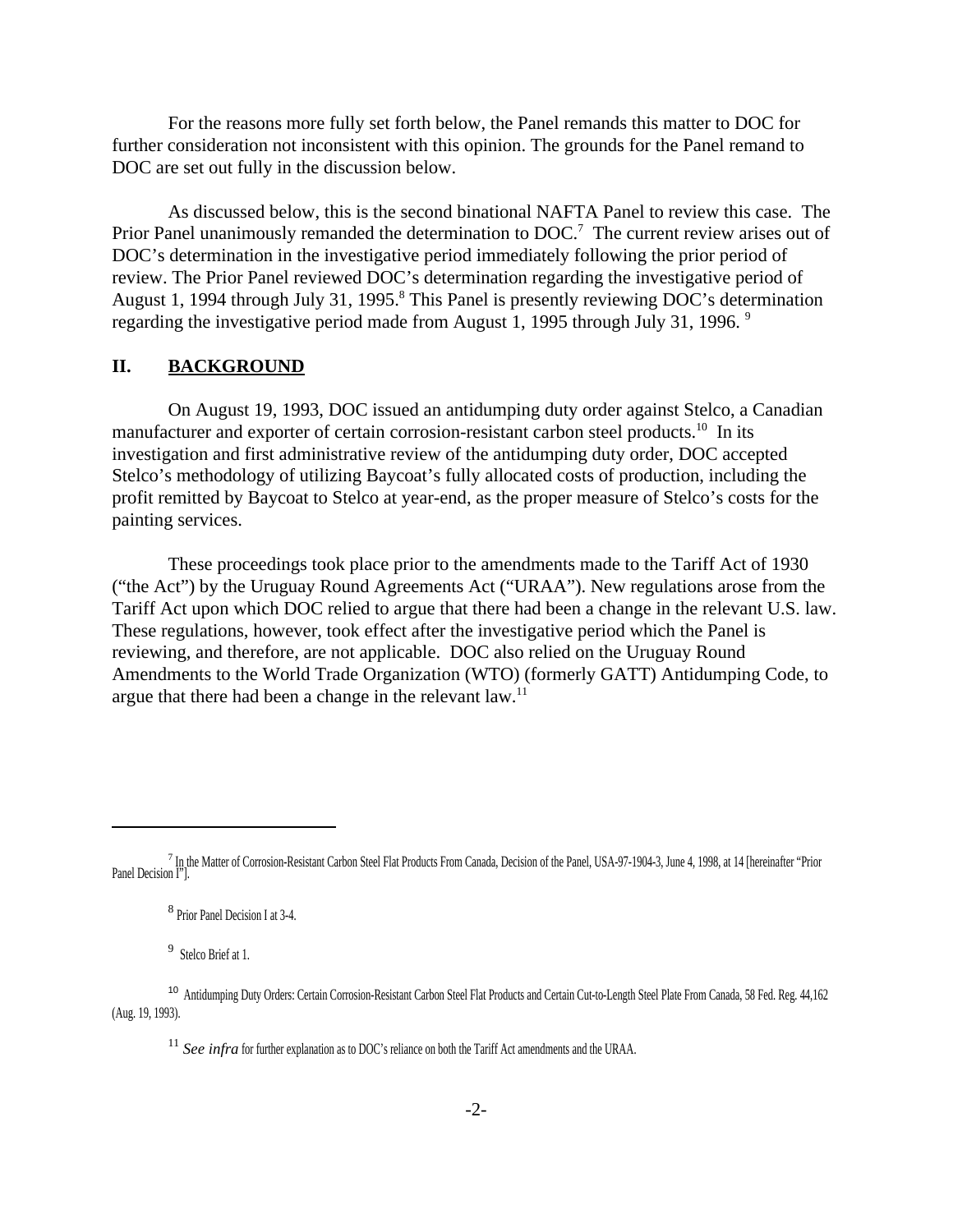In its second administrative review of the order, on April 15, 1997, after the URAA took effect in 1995, DOC reversed its prior methodology and did not accept Baycoat's costs of production, including the profits remitted by Baycoat to Stelco at year-end as Stelco's cost of production.<sup>12</sup> Instead, DOC used the average of sample invoice prices ("transfer prices") between Stelco and Baycoat, its affiliated painting supplier.<sup>13</sup> The original invoices upon which DOC relied were initially submitted by Stelco to DOC as estimated standard costs from which monthly variances were calculated. These original invoices included Baycoat's profits on a transaction-by-transaction basis. At year-end, profits were returned to Stelco. Therefore, due to this return of profit, the "sample invoice prices" included Baycoat's profits that were subsequently returned to Stelco, so that DOC included Baycoat's prices in Stelco's prices**.** DOC determined that the URAA provided new standards for determining costs of production pursuant to 19 U.S.C. § 1677b(f) in related party transactions that mandated the use of the transfer price between Stelco and Baycoat as Stelco's cost of production, rather than Baycoat's cost of production accounting for the year-end profit remittance to Stelco.<sup>14</sup>

On May 12, 1997, Stelco challenged this result before a prior binational NAFTA Panel (?Prior Panel I").<sup>15</sup> On June 14, 1998, Prior Panel I unanimously remanded the matter to DOC to reconsider and explain its "calculation of transfer price for the Baycoat inputs, and consider Stelco's argument that the transfer price of the Baycoat inputs should be recalculated to take account of Stelco's actual costs with regard to these inputs."<sup>16</sup> In its remand determination, DOC argued that it recalculated as instructed, but it did not provide reasons or provide any of its methodology in performing the recalculation.

DOC issued its Final Remand Determination on September 3, 1998,<sup>17</sup> a portion of which Stelco challenged because DOC again failed to adjust Stelco's cost of production downward to take into account the remission of profits from Baycoat to Stelco. On January 20, 1999, the Prior Panel, ("Prior Panel II") for a second time, remanded the matter to DOC "to consider the return of revenues to Stelco [by Baycoat at the end of the year] in calculating costs in this unusual

<sup>14</sup> Id.

<sup>&</sup>lt;sup>12</sup> Certain Corrosion-Resistant Carbon Steel Flat Products From Canada, Final Results of Second Antidumping Duty Administrative Review, 62 Fed. Reg. 18,448,<br>at 18,463-18,464 (Apr. 15, 1997).

<sup>13</sup> Id.

<sup>15</sup> Prior Panel Decision I, *supra* note 7, at 4.

<sup>16</sup> Prior Panel Decision I, *supra* note 7, at 14.

<sup>&</sup>lt;sup>17</sup> Certain Corrosion-Resistant Carbon Steel Flat Products From Canada, Commerce Department Final Remand Determination, submitted in Article 1904 of NAFTA First Binational Panel Review USA-97-1904-3 (Sept. 3, 1998).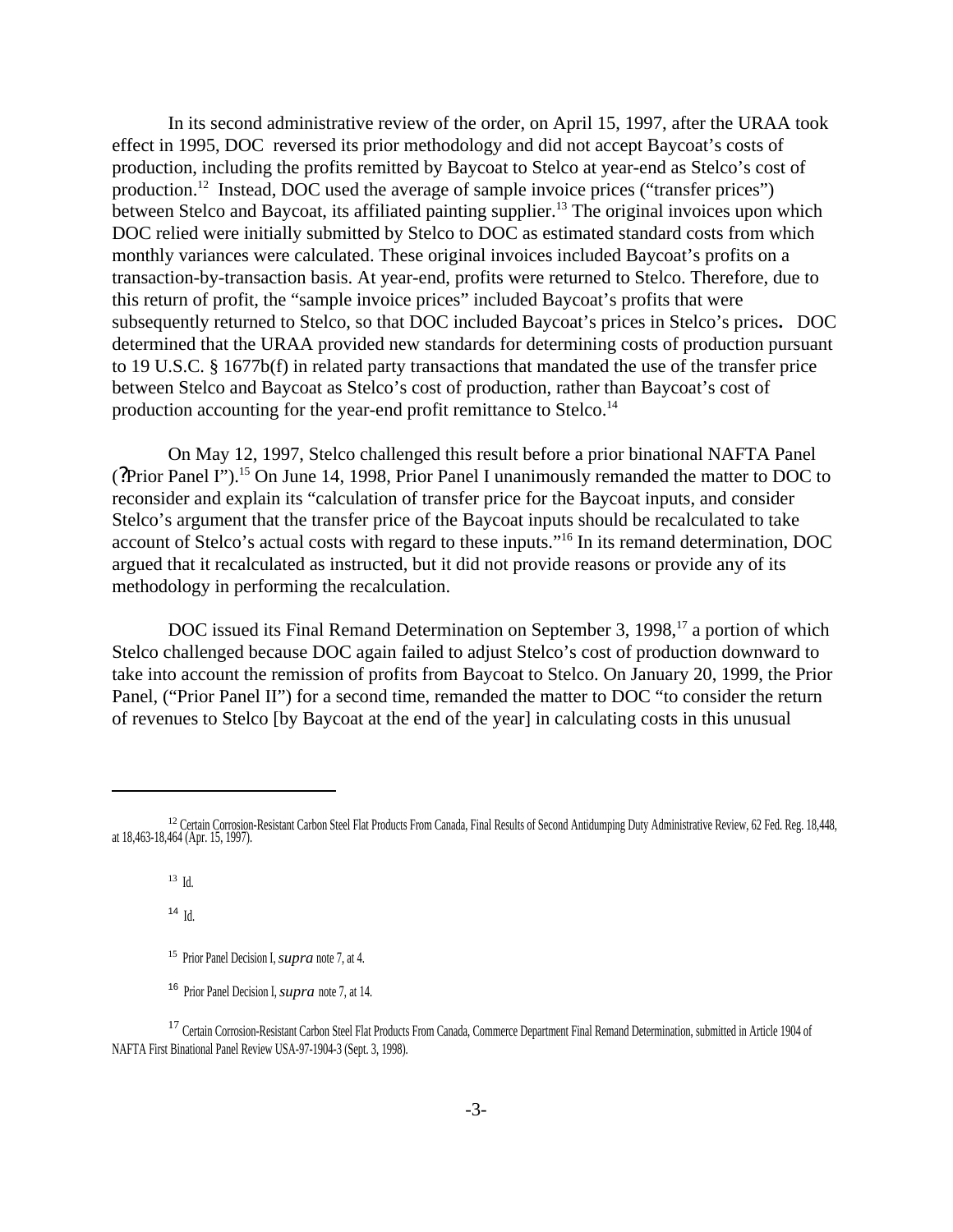circumstance, and the Prior Panel found that DOC's failure to do so was inconsistent with the requirements of the Act [19 U.S.C. § 1677]."<sup>18</sup>

In response to the second remand, from Prior Panel II, DOC did recalculate Stelco's costs of production, taking into consideration the remittance of profit from Baycoat, but again DOC claimed that under its interpretation of the law, it was not required to do so.<sup>19</sup> DOC argued it was not required to take into account the remittance of profit, because it was required to take the higher of the transfer price, market value or costs.<sup>20</sup> DOC contended that, per 19 U.S.C. § 1677, it was required to choose the highest of the prices, without regard to how it is calculated. On January 20, 1999, Prior Panel II affirmed DOC's determination to reduce the profit from the transfer prices. It reiterated that DOC's position that the remittance of profit need not be considered was "inconsistent with the clear and unanimous interpretation of law set forth by this [Prior] Panel in its initial opinion and in its decision on [DOC's] first remand determination."<sup>21</sup>

The present request for review resulted from the fact that the Prior Panels reached their decision, and DOC implemented it for the applicable investigative period. DOC agreed to, and contends it did, indeed, implement the decision of the Prior Panel. Stelco did not lodge any further challenges during that investigative period. In the succeeding investigative period, DOC returned to its prior calculation, by basing its determination on the invoice price, including Baycoat's profits. This new Panel was convened to deal with the challenge in this third investigative period, August 1, 1995 through July 31, 1996.

On September 17, 1996, DOC initiated its third administrative review of the antidumping duty order.<sup>22</sup> The period of review was August 1, 1995, through July 31, 1996.<sup>23</sup> As part of a standard review process, DOC issued a comprehensive antidumping questionnaire to Stelco, to

<sup>22</sup> Certain Corrosion-Resistant Carbon Steel Flat Products From Canada, 62 Fed. Reg. 48,882, at 48,882-48,883 (initiation of administrative review) (Sept. 17,

1996).

<sup>&</sup>lt;sup>18</sup> In the Matter of Certain Corrosion-Resistant Carbon Steel Flat Products From Canada, NAFTA Article 1904 Second Binational Panel Review, USA-97-1904-3 (Jan. 20, 1999) [hereinafter "Prior Panel Decision II"].

<sup>&</sup>lt;sup>19</sup> Certain Corrosion-Resistant Carbon Steel Flat Products From Canada, Commerce Department Final Remand Determination, submitted in Article 1904 Binational Panel Review USA-97-1904-3, at 8-11 (June 14, 1999).

<sup>20</sup> DOC Response Brief at 19-20 (Mar. 7, 2000).

<sup>&</sup>lt;sup>21</sup> Prior Panel Decision II at 15-16.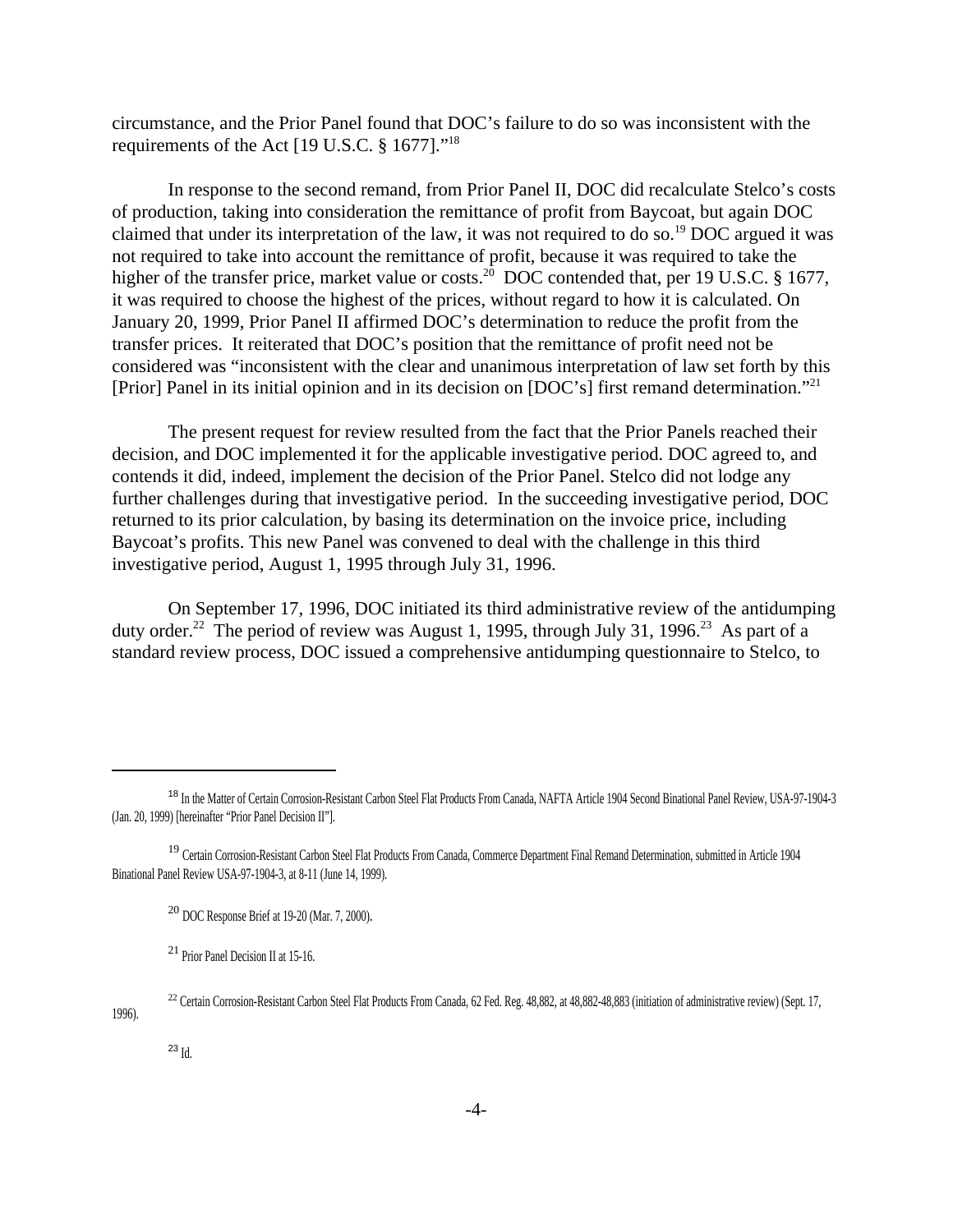assist DOC in determining Stelco's sales and cost data regarding the subject products.<sup>24</sup> The purpose of such a questionnaire is ordinarily to verify that the information provided by the responding company is accurate and a proper reflection of the costs of producing the merchandise under investigation.

 On December 5, 1996, and May 16, 1997, DOC issued supplemental questionnaires to Stelco to clarify certain information submitted by Stelco concerning Stelco's costs of production.<sup>25</sup> During the week of July 14, 1997, DOC also conducted a comprehensive verification of Stelco's questionnaire responses on its cost of production. In this review, DOC compared the transfer prices between Stelco and Baycoat (a firm that is fifty percent owned by Stelco) and between Stelco and Z-Line (a firm that is fifty-eight percent owned by Stelco) with Baycoat and Z-Line's costs of painting and galvanizing services respectively.

Based on its review, DOC determined that Stelco reported Baycoat and Z-Line's actual costs and also provided invoice values less profit between Baycoat and Stelco and Z-Line and Stelco.<sup>26</sup> In both its preliminary and final determinations during the third administrative review, DOC used the unadjusted invoice [transfer] prices to determine Stelco's costs of production rather than Baycoat and Z-Line's actual costs of production without taking account of the profit remitted by Baycoat and Z-Line to Stelco.<sup>27</sup>

On April 10, 1998, Stelco submitted its request for this Panel to review DOC's final determination.<sup>28</sup> All parties submitted briefs prior to the Panel hearing held on June 12, 2000, and submitted post-hearing briefs on certain issues as requested by the Panel.

<sup>&</sup>lt;sup>24</sup> Letter from Jean Kemp, Program Manager, AD/CVD Enforcement, Office 9, dated Sept. 19, 1996, enclosing a questionnaire for the administrative review of Corrosion-Resistant Carbon Steel Flat Products From Canada (Pub. Docs. 7 & 10) [hereinafter "DOC Questionnaire"].

<sup>&</sup>lt;sup>25</sup> Letter from Jean Kemp, Program Manager, AD/CVD Enforcement, Office 9, dated Dec. 5, 1996, enclosing a supplemental questionnaire (Prop. Doc. 15) for the administrative review of Corrosion-Resistant Carbon Steel Flat Products From Canada [hereinafter "DOC Supplemental Questionnaire"]; Letter from Jean Kemp, Program Manager, AD/CVD Enforcement, Office 9, dated May 16, 1997, enclosing a second supplemental questionnaire (Prop. Doc. 41) for the administrative review of Corrosion-Resistant Steel Flat Products From Canada [hereinafter "DOC Second Supplemental Questionnaire"].

<sup>26</sup> DOC's Cost Verification Report, dated Sept. 2, 1997, Non-Pub. R. Doc. 81, at 18-19.

<sup>27</sup> 62 Fed. Reg. 47,429 (Sept. 9, 1997) (preliminary results); 63 Fed. Reg. 12,725 (Mar. 16, 1998) (final results).

<sup>28</sup> Stelco Brief at 18.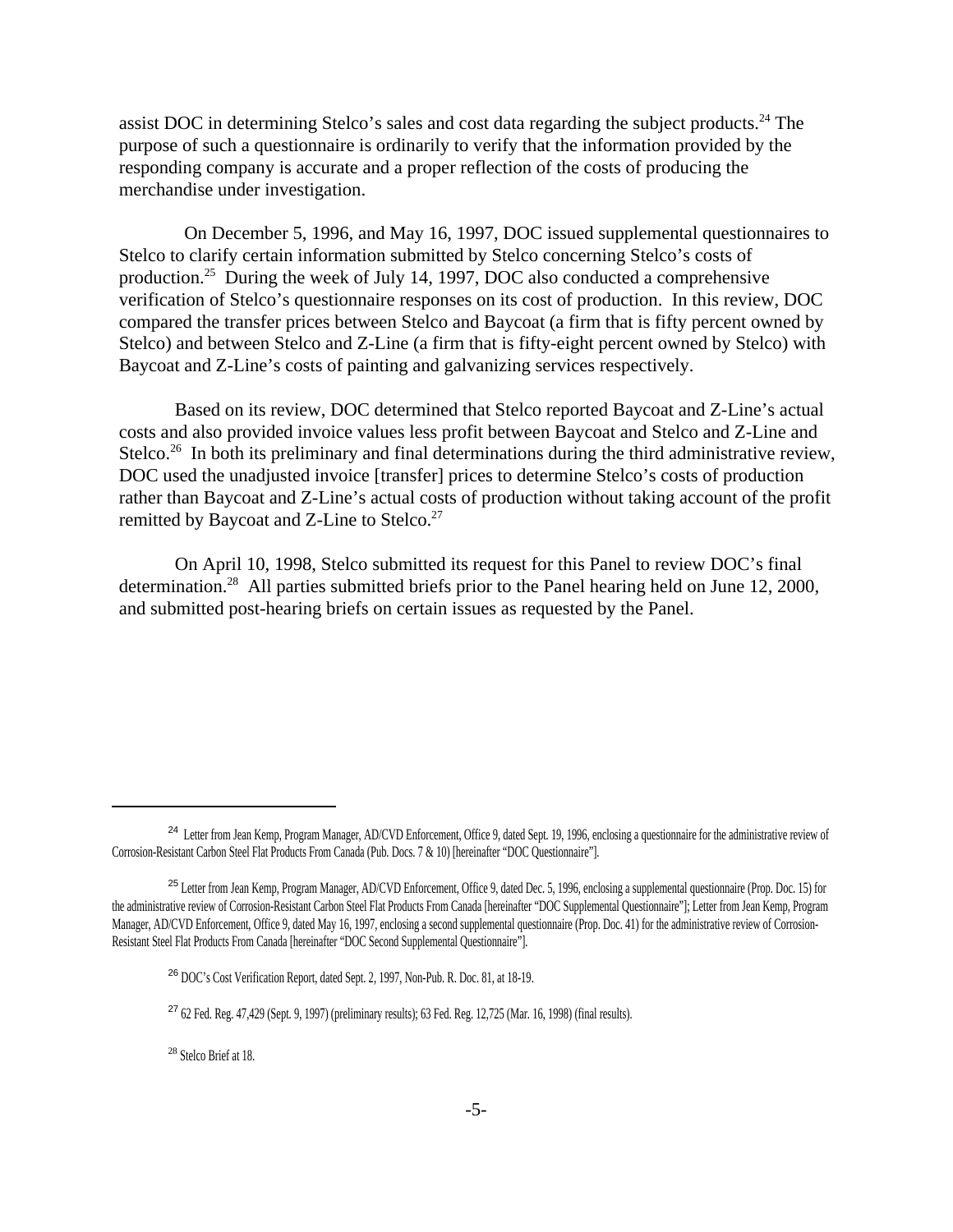#### **III. SUMMARY OF POSITIONS**

#### **A. Stelco**

# 1. Collateral Estoppel

Stelco's first contention is that this Panel should adopt the Prior Panel's decisions because both panels dealt with the same legal and factual issues. It argues that DOC is precluded by the doctrine of collateral estoppel from disregarding the Prior Panel's decisions.<sup>29</sup>

### 2. Interpretation of Applicable International Law

### *a) Actual Costs Versus Transfer Price*

Stelco contends that, even if this Panel is required to reach a decision on the merits of the case, DOC inappropriately rejected Stelco's reported actual costs of production by using the invoice price. It contends that calculation improperly increased Stelco's actual costs of painting and galvanizing because DOC did not take into account the remittance of profits from Baycoat and Z-Line to Stelco. Stelco considers profits included in Baycoat and Z-Line's invoice prices as a cost that should be eliminated from Stelco's cost of production because the profits are remitted by Baycoat and Z-Line.<sup>30</sup> Although Stelco did provide documentation to show that it received year-end profits back from Baycoat, DOC did not ask for any information about the relationship between the year-end profits and the transactions to which they were related.<sup>31</sup>

The Parties thus disagree as to the effect of this profit remittance scheme. DOC argues that because the year-end profits were not attributed to specific transactions, those profits represent a return on Stelco's investment in equity in Baycoat.<sup>32</sup> Stelco, on the other hand, maintains that the return of profits should have been attributed to the invoices, so that invoice prices should have been reduced by the amount of profits returned.<sup>33</sup> Stelco maintains that DOC's use of an

<sup>&</sup>lt;sup>29</sup> Stelco Brief at 40-50; Stelco Reply Brief at 4-9 (Mar. 22, 2000), NAFTA Binational Panel Hearing Transcript at 11-15 (June 12, 2000).

<sup>30</sup> Stelco Brief at 28-32; Stelco Reply Brief at 10-12.

<sup>31</sup> Stelco's Response to the Commerce Department's Supplemental Questionnaire, dated December 24, 1996, Prop. Doc. 24, at 23-26 [hereinafter "Stelco's Supplemental Questionnaire Response"]; *See also* Stelco Brief at 13-14.

<sup>32</sup> DOC Post-hearing Brief at 10-15 (Aug. 21, 2000).

<sup>33</sup> Stelco Post-hearing Brief at 6-9 (Aug. 21, 2000).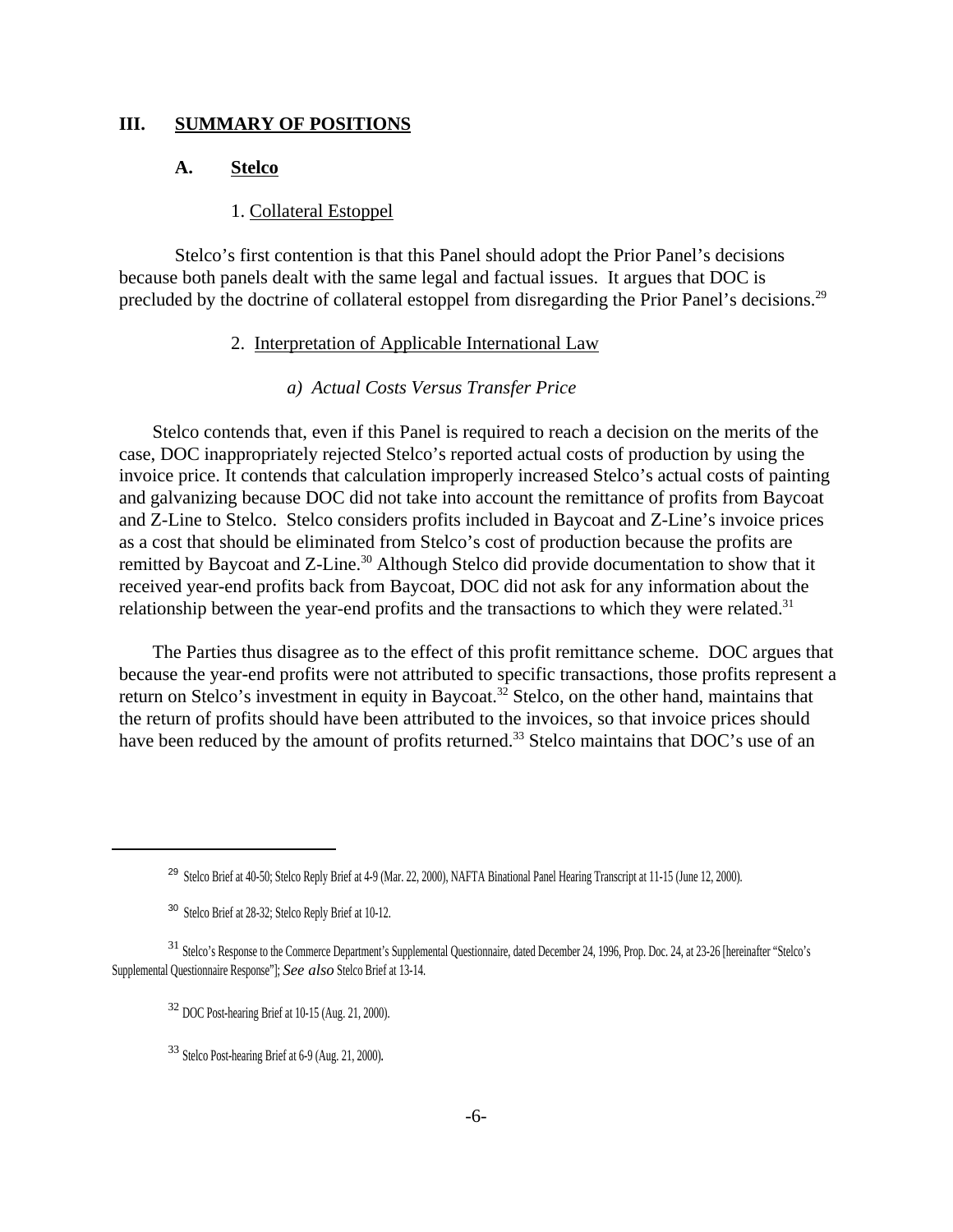unadjusted invoice price during the current administrative review is contrary to 19 U.S.C. § 773(f)(1) because DOC's valuation does not consider all available evidence of Stelco's actual costs of production. In particular, Stelco maintains that this does not reduce Stelco's costs by the profits remitted by Baycoat and Z-Line. As a result, it contains that this does not reasonably reflect the costs associated with the production and sale of the produce under consideration as required by that section of the Act.<sup>34</sup>

In its supplemental questionnaire response, Stelco stated that its "records do not normally cost Baycoat's services at the face value of the invoice. Rather, the cost of painting is costed at *standard* (budgeted) costs, with the difference between the sum of all invoices and standard costs being taken as a variance. These costs are then adjusted by the full amount of profits incurred by Baycoat on its sales. Using the face value of the invoice to cost Baycoat's services, therefore, would not conform to Stelco's records."<sup>35</sup> A similar argument was made for Z-line.<sup>36</sup> DOC verified the data submitted by Stelco on Baycoat and Z-Line's actual costs and the adjusted transfer prices that Stelco claimed should be used.<sup>37</sup>

At oral argument before this Panel, Stelco explained that the monthly calculation of its consolidated cost of production is based upon a determination of the costs and profits of the parent company and all of the subsidiaries. It maintained that the remittance of profits from Baycoat and Z-Line to Stelco is therefore accounted for monthly and is an integrated part of Stelco's monthly cost of production determination.<sup>38</sup>

### *b) Major Input Rule*

Stelco further argues that DOC's use of an unadjusted transfer price is not mandated by § 773(f)(3) (the "major input" rule) of the Act. Stelco alleges that the language of that section is discretionary, not mandatory, and that nothing in the statutory language requires an application of the major input rule to calculate a cost of production higher than an exporter's actual cost.<sup>39</sup> Therefore, the dispute is over DOC's contention that it is required to apply 19 U.S.C. § 1677 b(f)(2). Stelco contends that, although DOC had discretion to apply that section, it was not mandated to do so.

<sup>36</sup> *Id.* at 28-29.

<sup>39</sup> Stelco Reply Brief at 12-14.

<sup>34</sup> Stelco Brief at 28-32.

<sup>35</sup> Stelco's June 6, 1997, Response to DOC's Supplemental Questionnaire, Prop. R. Doc. 45, at 24-25.

<sup>37</sup> DOC's Cost Verification Report at 18-19. *See* note 26.

<sup>38</sup> Panel Hearing Transcript at 38-42 (June 12, 2000); DOC's Cost Verification Report at 11.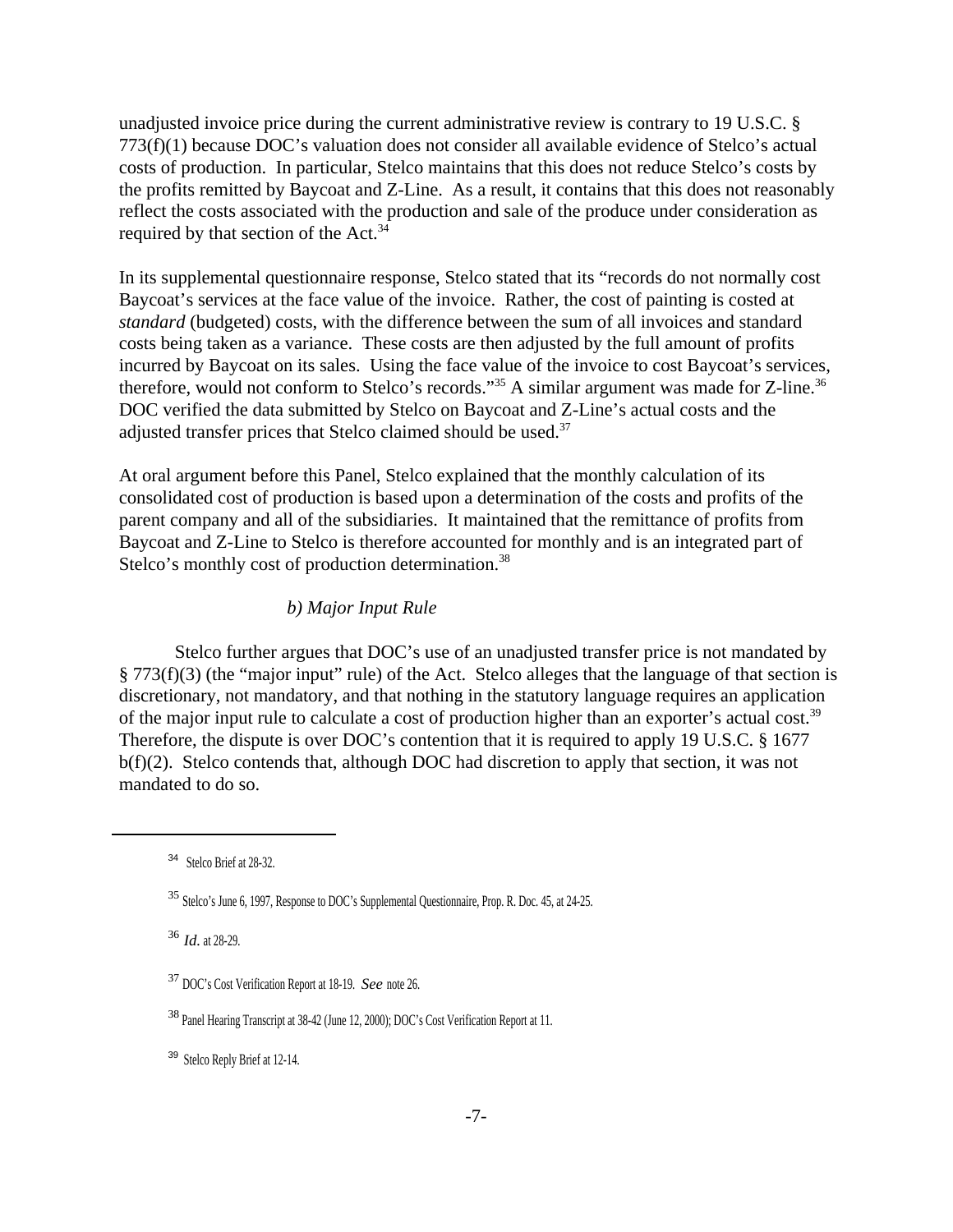Stelco also contends that DOC's determination that the major input rule requires the calculation of an unadjusted transfer price to represent Stelco's cost of production is inconsistent with the Act and its legislative history.<sup>40</sup>

### 3. Collapsed Affiliates

Finally, Stelco contends that the major input rule should not apply here because Stelco satisfied the then-pertinent DOC criteria for the collapsing of its affiliated suppliers (Baycoat and Z-Line). Thus, Stelco claims that both Baycoat and Z-line should be considered as de facto divisions of Stelco itself, and treated as collapsed affiliates.

### **B. DOC and Defendant-Intervenors**

### 1. Collateral Estoppel

In response to Stelco's contentions, DOC and the Defendant-Intervenors contend that the determinations of the Prior Panel are not binding on this Panel.<sup>41</sup>

### 2. Interpretation of Applicable International Law

# *a) Profit Not Included in Cost of Production Calculation*

DOC contends that the profits remitted to Stelco by Baycoat and Z-Line is not a cost that should be considered in Stelco's cost of production calculation. It contends that it represents a return of equity to Stelco on its investment in Baycoat and Z-Line and is unrelated to sales between the parties.

# *b) The Transfer Price and The Major Input Rule*

DOC argues as well that, consistent with Stelco's initial responses to DOC's questionnaires, $42$  DOC considered that the unadjusted invoice price (with profits included) from

40 Id. at 16-18.

<sup>41</sup> DOC Post-hearing Brief at 22-26; Certain US Steel Producers ("Defendant-Intervenors") Post-hearing Brief at 26-30 (Aug. 21, 2000).

<sup>&</sup>lt;sup>42</sup> Stelco's Response to Section A of DOC's Antidumping Duty Questionnaire in the Third Administrative Review of Certain Corrosion-Resistant Carbon Steel Flat Products From Canada [hereinafter "Section A Questionnaire Response"], at A-7 and A-8, Pub. R. 25 (Oct. 21, 1996); and Stelco's Response to Section D of DOC's Antidumping Duty Questionnaire in the Third Administrative Review of Certain Corrosion-Resistant Carbon Steel Flat Products From Canada [hereinafter "Section D Questionnaire Response"] at CORR-D-53 and D-57 (Nov. 4, 1996).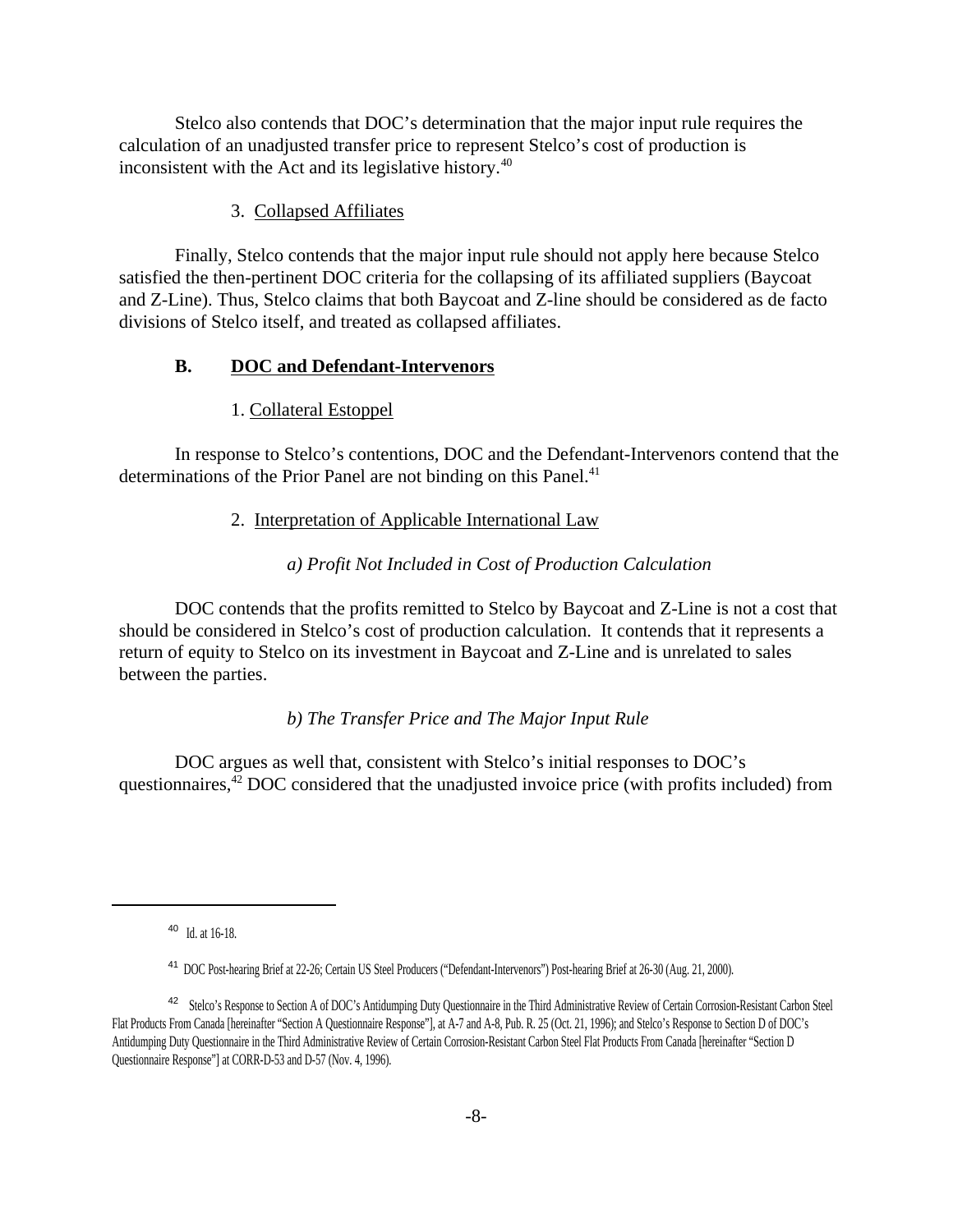Baycoat and Z-Line to Stelco represented the invoice (transfer) price, so that the invoice price is determinative of Stelco's costs. DOC argues that no further adjustments to the costs are necessary. DOC maintains further that, under the major input rule, DOC properly used this transfer price in valuing Baycoat's inputs to Stelco because it was higher than the market value or Baycoat's cost of production.<sup>43</sup>

### 3. Collapsed Affiliates

Finally, DOC contends that it properly refused to collapse Stelco with its affiliates because Baycoat and Z-Line are not producers of the subject merchandise as required by DOC's practice.<sup>44</sup>

### **IV. STANDARD OF REVIEW**

Under Articles 1904(2) and 1904(3) and Annex 1911 of NAFTA, a binational panel is required to determine whether a challenged antidumping determination was made in accordance with the laws of the importing country. NAFTA defines the importing country antidumping duty or countervailing duty law as "the relevant statutes, legislative history, regulations, administrative practice and judicial precedents to the extent that a court of the importing Party would rely on such materials in reviewing a final determination of the competent investigating authority."<sup>45</sup> A panel may uphold a final determination or remand it for action not inconsistent with the panel's decision.<sup>46</sup>

In applying Articles 1904(2) and 1904(3) and Annex 1911 of NAFTA to the facts of this case, this Panel is guided by 19 U.S.C. § 1616A(b)(1)(B), particularly the relationship between a panel and an agency's factual findings. Under 19 U.S.C. § 1616A(b)(1)(B), a reviewing authority is required to "hold unlawful any determination, finding, or conclusion found...to be unsupported by substantial evidence on the record or otherwise not in accordance with law."47

<sup>&</sup>lt;sup>43</sup> Id. DOC Brief at 14-28; Defendant-Intervenors' Brief at 12-25. DOC and the Defendant-Intervenors claim that section (f)(1) of the Act must be read in conjunction with the more specific provisions of (f)(2) and (f)(3) and the latter apply in the valuation of an affiliated supplier's input, such as Baycoat and Z-Line.

<sup>&</sup>lt;sup>44</sup> DOC Brief at 36-46; and Defendant-Intervenors Brief at 29-31.

<sup>45</sup> NAFTA Art. 1904(2).

<sup>&</sup>lt;sup>46</sup> NAFTA Art. 1904(3).

<sup>&</sup>lt;sup>47</sup> NAFTA, Annex 1911.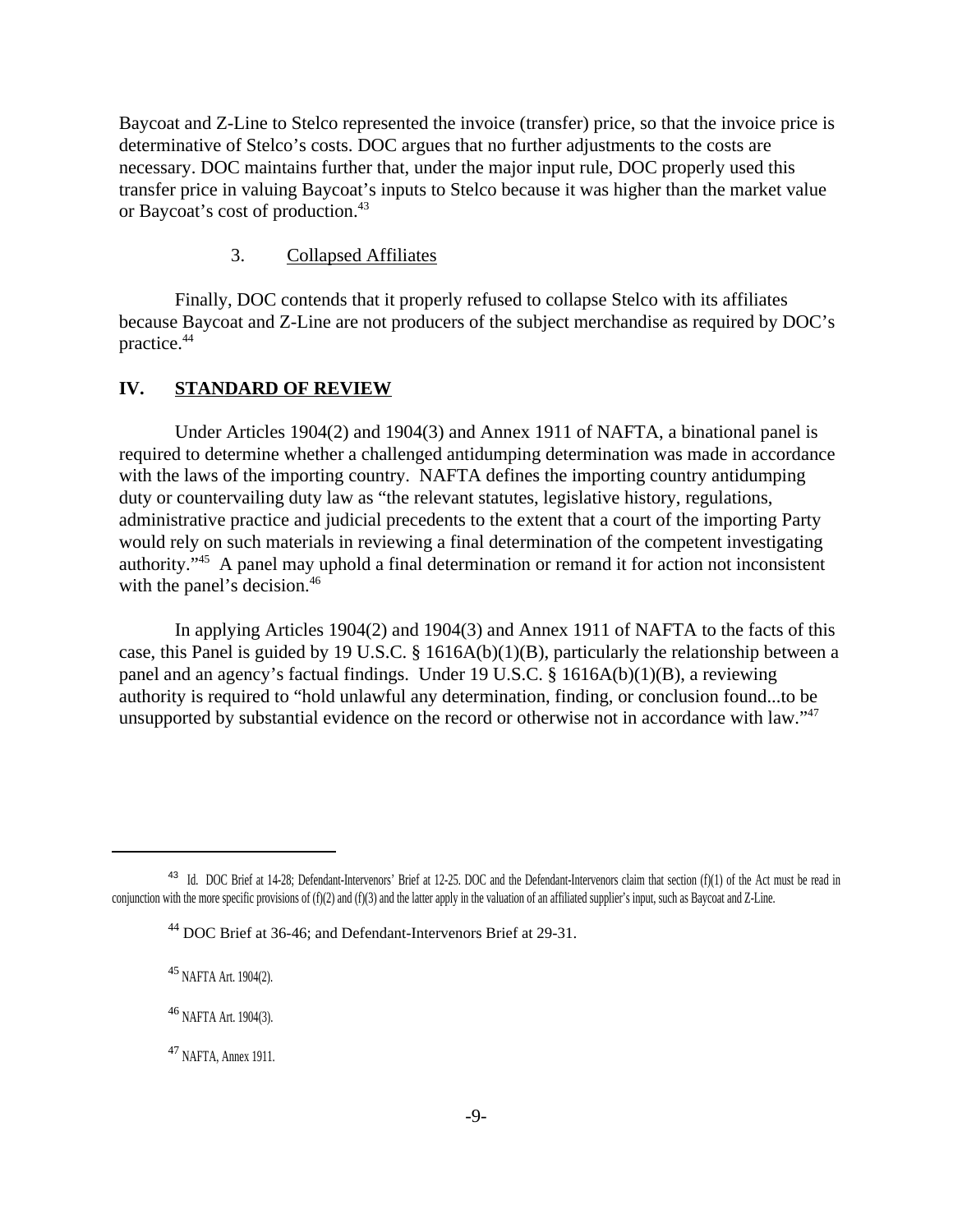Substantial evidence on the record is "more than a mere scintilla. It means such relevant evidence as a reasonable mind might accept as adequate to support a conclusion."<sup>48</sup>

Although an agency's factual findings must be supported by substantial evidence on the record as a whole, "[a] reviewing court is not barred from setting aside [an agency] decision when it cannot conscientiously find that the evidence supporting that decision is substantial, when viewed in the light of the entire record, including the body of evidence opposed to [agency's] view."<sup>49</sup> The reviewing authority ought not to defer to an agency determination which is premised on inadequate analysis or reasoning.<sup>50</sup>

The Panel must also determine whether DOC's determination was otherwise in accordance with domestic law of the importing country. The standard for when a determination is in accordance with U.S. law is set forth in *Chevron U.S.A., Inc., v. Natural Resources Defense Council, Inc.<sup>51</sup>* The standard of review is as follows:

[T]he court, as well asthe agency, must give effect to the unambiguously expressed intent of Congress. If, however, the court determines Congress has not directly addressed the precise question at issue, the court does not simply impose its own construction ofthe statute, as would be necessary in the absence of an administrative interpretation. Rather, if the statute is silent or ambiguous with respect to the specific issue, the question for the court is whether the agency's answer is based on a permissible construction of the statute.<sup>52</sup>

Applied to the instant case, *Chevron* requires that DOC must give effect to "the unambiguously expressed intent of Congress." In the event that the statute is silent or ambiguous, the Panel must determine whether DOC's determination constitutes a "permissible construction of the statute."Although there was some disagreement over whether the plausibility or the reasonableness standard applied to this case, the issue became moot as both parties agreed that a reasonableness standard applies to this case.53

 $49$  Id. at 488.

<sup>51</sup> 467 U.S. 837 (1984).

<sup>52</sup> Id*.* at 842-43.

<sup>48</sup> Universal Camera Corp. v. NLRB, 340 U.S. 474, 477 (1951), citing Consolidated Edison Company v. NLRB, 305 U.S. 197, 229 (1938).

<sup>50</sup> U.S.X. Corp. v. United States, 655 F. Supp. 487, 492 (Ct. Int'l. Trade 1987).

<sup>53</sup> Panel Hearing Transcript at 148-150 and 172.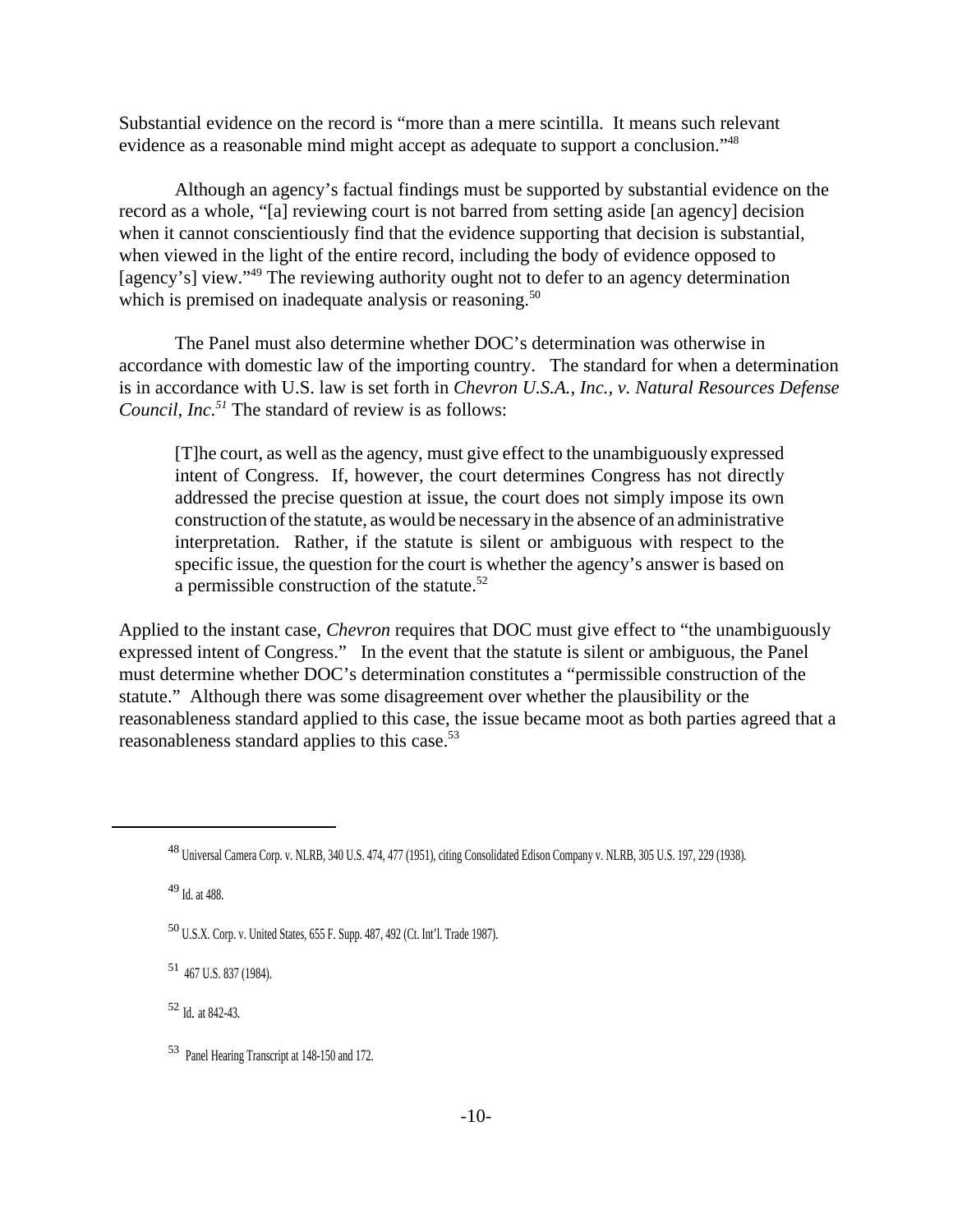However, given the emphasis placed by counsel on issue of "plausibility," the Panel will address it here. Citing *National Railroad Passenger Corp. v. Boston & Maine Corp.* above,<sup>54</sup> DOC appears to maintain that its actions must be sustained by this Panel if they are merely "plausible." The Panel notes that *National Railroad Passenger Corp.* specifically cites the reasonableness test set out in *Chevron U.S.A. v. Natural Resources Defense Council, Inc.*<sup>55</sup> Moreover, in the Panel's opinion, were DOC's actions sustainable merely for being "plausible," as distinct from "reasonable," this would substantially expand upon the authority of DOC under NAFTA. It would also nullify much of the NAFTA review process. The Panel feels that an alternative, consistent with legislative history and past practice of administrative agencies, including the Panel review process, is to apply a "reasonableness" standard of review to the actions of DOC. Given, too, that the disputing parties agree that the reasonableness standard applies to their dispute, the Panel adopts the reasonableness standard of review.<sup>56</sup>

### **V. DISCUSSION OF THE ISSUES**

The Panel will address the following issues raised by the Parties: collateral estoppel, interpretation of applicable international law, the implications of 19 U.S.C. §1677b(f)(1)-(2), and collapsed affiliates.

### **A. Collateral Estoppel**

Stelco argues that the doctrine of collateral estoppel should be applied to this review on the basis of the Prior Panels' decisions.<sup>57</sup> The essence of its argument is that since there has already been a determination on the same facts, DOC is barred from bringing a new claim.<sup>58</sup> DOC argues that the doctrine of collateral estoppel does not apply because there are different facts in this case and a different investigative period.<sup>59</sup> This Panel disagrees with Stelco. Collateral estoppel should have limited application in the review of NAFTA decisions because it estops DOC from performing its dual functions, to determine the facts in each case *de novo* and to apply the law to the facts. The Panel concludes that estoppel ought not to be applied to preclude DOC from performing these dual functions.

<sup>58</sup> Stelco Reply Brief at 6-7.

<sup>59</sup> DOC Post-hearing brief at 22-26.

<sup>54</sup>503 U.S. 407, 417 (1992) (referring to the "permissible construction of the Statute").

<sup>55</sup> 467 U.S. 837, 842-43 (1984).

<sup>56</sup> Panel Hearing Transcript at 150 and 172.

<sup>57</sup> Stelco Brief at 40-50; Stelco Reply Brief at 4-9; and Stelco Post-hearing Brief at 21.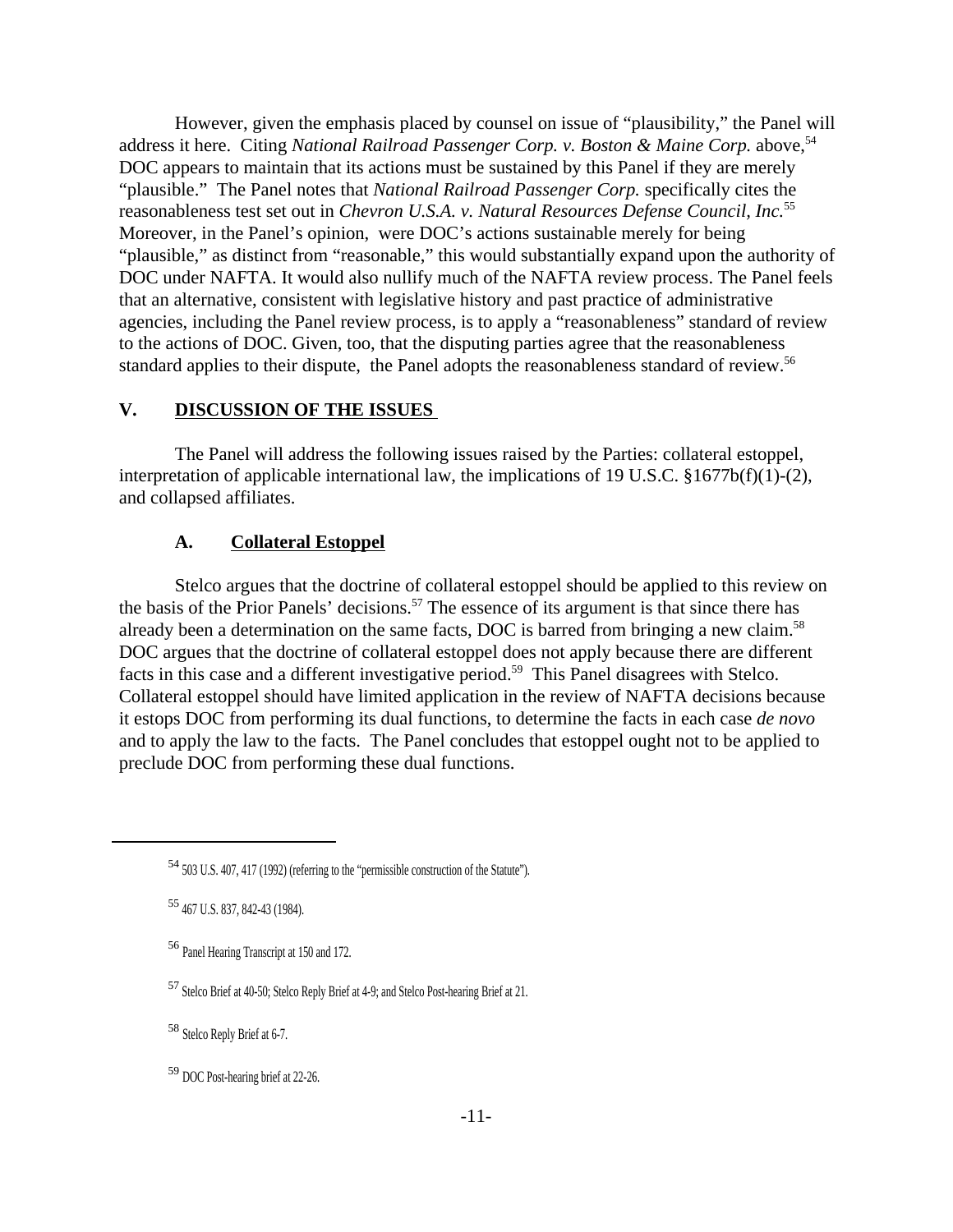Moreover, DOC is charged by statute with reaching a determination over distinct investigative periods. This Panel has been formed for the purpose of reviewing DOC's determination in the investigative period of August 31, 1995 through July 31, 1996. The Prior Panel looked into the investigative period of August 1, 1994 through July 31, 1995.<sup>60</sup> It is true that the main issues, of the return on profit from Baycoat to Stelco and the use of the invoice price, are identical in both cases. However, there are several factors that are different, including the different investigative periods, the different arguments made by counsel and methods used to interpret the statute and apply the common law. The fact that the investigative period in issue is distinctive and its record includes issues of fact that differ from *previous* periods of review is sufficient alone to deny the application of collateral estoppel.

The Panel notes that, absent the application of collateral estoppel, NAFTA panels are not bound by decisions reached by prior NAFTA panels.<sup>61</sup> If collateral estoppel is applied, the Panel would negate that general principle of law. However, the decisions of those prior panels may have persuasive authority.

In conclusion, given the significant similarities between the current case and that reviewed by the expert Prior Panel, this Panel accords significant persuasive authority to the decisions of that Panel. The instant Panel is unwilling, however, to consider itself bound by the decisions of that Prior Panel on grounds of collateral estoppel.

### **B. The Application of International Law**

### 1. The Relationship Between 19 U.S.C. §1677 b(f)(1)-(3) and U.S. Obligations Under the 1994 Uruguay Round Agreement Antidumping Code

The second issue for the Panel to determine is how to interpret the 1994 Uruguay Round Agreement Antidumping Code ("1994 Antidumping Code"). Specifically, the Panel, through the parties' opposing views in the post-hearing briefs, must determine the United States' international obligations regarding antidumping in relation to the 1995 United States statute implementing the revised 1994 Antidumping Code. $62$ 

DOC argues that, in the event of an inconsistency between the Act and international law, such as DOC's alleged inconsistency between 19 U.S.C. § 1677 and the 1994 Antidumping

<sup>60</sup> Prior Panel Decision I at 3, Prior Panel Decision II at 4.

<sup>61</sup> NAFTA Art. 1904(9).

 $62$  Art. 2.2.1.1 of the Agreement on Implementation of Article VI of the General Agreement on Tariffs and Trade (1994).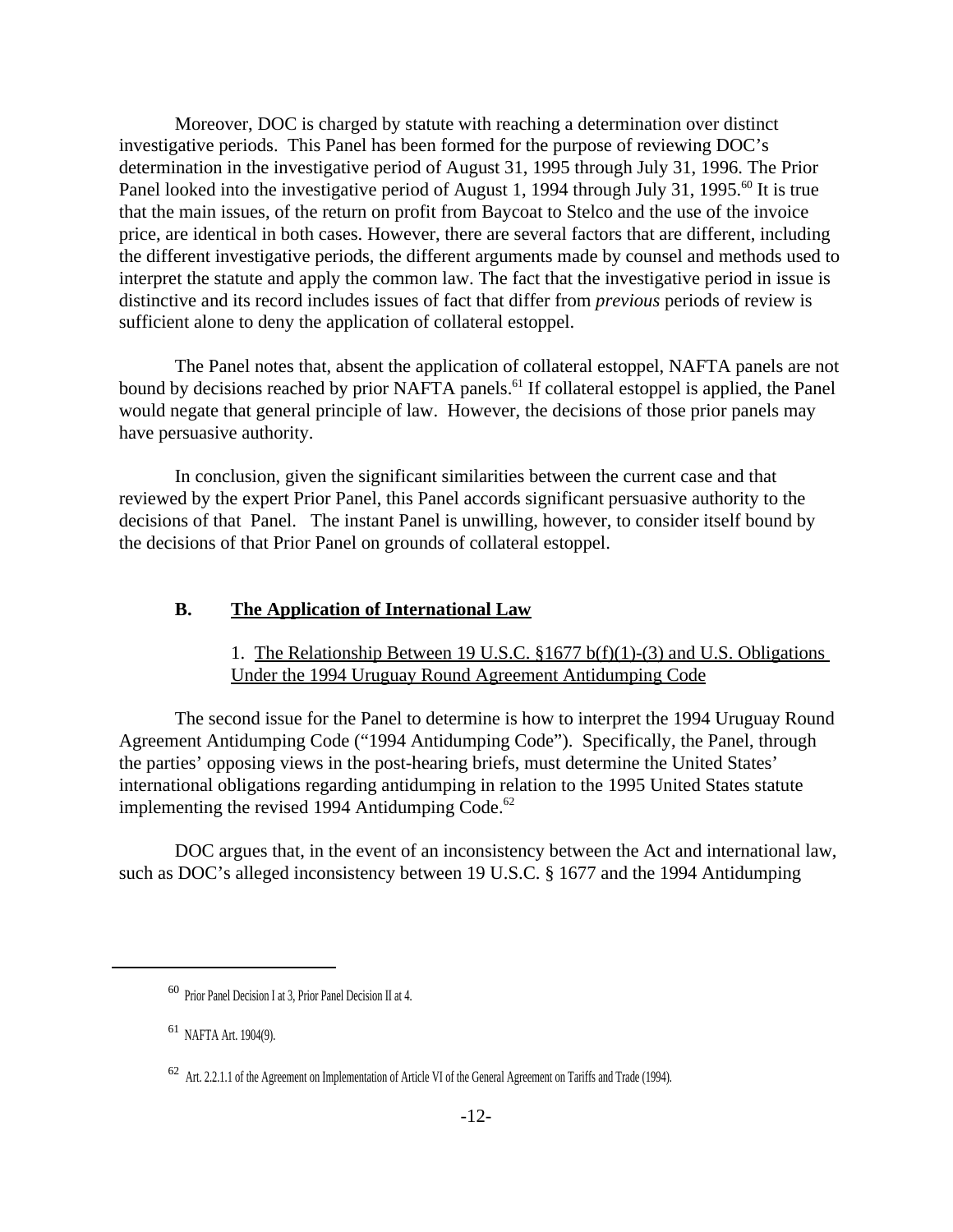Code, the statute prevails. DOC concludes that the statute is clear and therefore, there is no need to consider whether there is a conflict with international law: "[I]n light of the clear intent of Congress expressed in the legislative history, there is no need to address the issue of whether the interpretation is in conflict with international obligations."<sup>63</sup>

Stelco argues that the 1994 Antidumping Code was binding under U.S. law. Stelco also argues that 19 U.S.C. §1677 was not in conflict with the 1994 Antidumping Code, and that the Act should be interpreted so as to be consistent with the United States' international obligations.<sup>64</sup> "[U]nless there is clear indication of Congressional intent, a domestic statute should never be construed to violate the law of nations [international obligations]."<sup>65</sup>

The Panel finds that the statute is both clear and consistent with the United State's international obligations under the 1994 Antidumping Code**.** In particular, the principles stated in 19 U.S.C.  $$1677b(f)(1)$  are contained in Art. 2.2.1.1 of the 1994 Antidumping Code.<sup>66</sup> Enforcement of these principles is obligatory, so long as no restrictions have been placed on the incorporation of the 1994 Antidumping Code into domestic law, by the 1994 GATT signatories. The U.S. has adopted the principles of the 1994 Antidumping Code, without express restriction. It has also adopted the general principles of the Code set out in 19 U.S.C.  $$1677b(f)(1).$ <sup>67</sup> These principles, and the United States' implementation law, require DOC to assess actual costs, to the extent possible. The fact that the 1994 Antidumping Code does not include the equivalent of 19 U.S.C. § 1677(f)(2)-(3) does not render the statute inconsistent with that Code, nor should it be inferred that United States law has placed restrictions on WTO obligations which it has adopted without restriction.<sup>68</sup>

In addition, the Panel finds that 19 U.S.C.  $\S$  1677b(f)(2) and (f)(3) do apply to affiliated parties, but only in limited circumstances. The Panel holds that it would be inconsistent with the underlying principles of U.S. law, including its consonant international obligations, to automatically apply a provision designed to address below-cost transactions to a situation involving above cost transactions, absent an evaluation of all information on a petitioner's cost

<sup>63</sup> DOC Post-hearing Brief at 18.

<sup>64</sup> Stelco Brief at 24-28.

<sup>65</sup> Stelco Post-hearing Brief at 13.

<sup>66</sup> Article 2.2.1.1, Agreement on Implementation of Article VI of the General Agreement on Tariffs and Trade 1994.

 $67$  19 U.S.C. §1677b(f)(1).

<sup>68</sup> For a detailed analysis of (f)(1), *see* VI. U.S.C. 19 §1677 b(f)*.*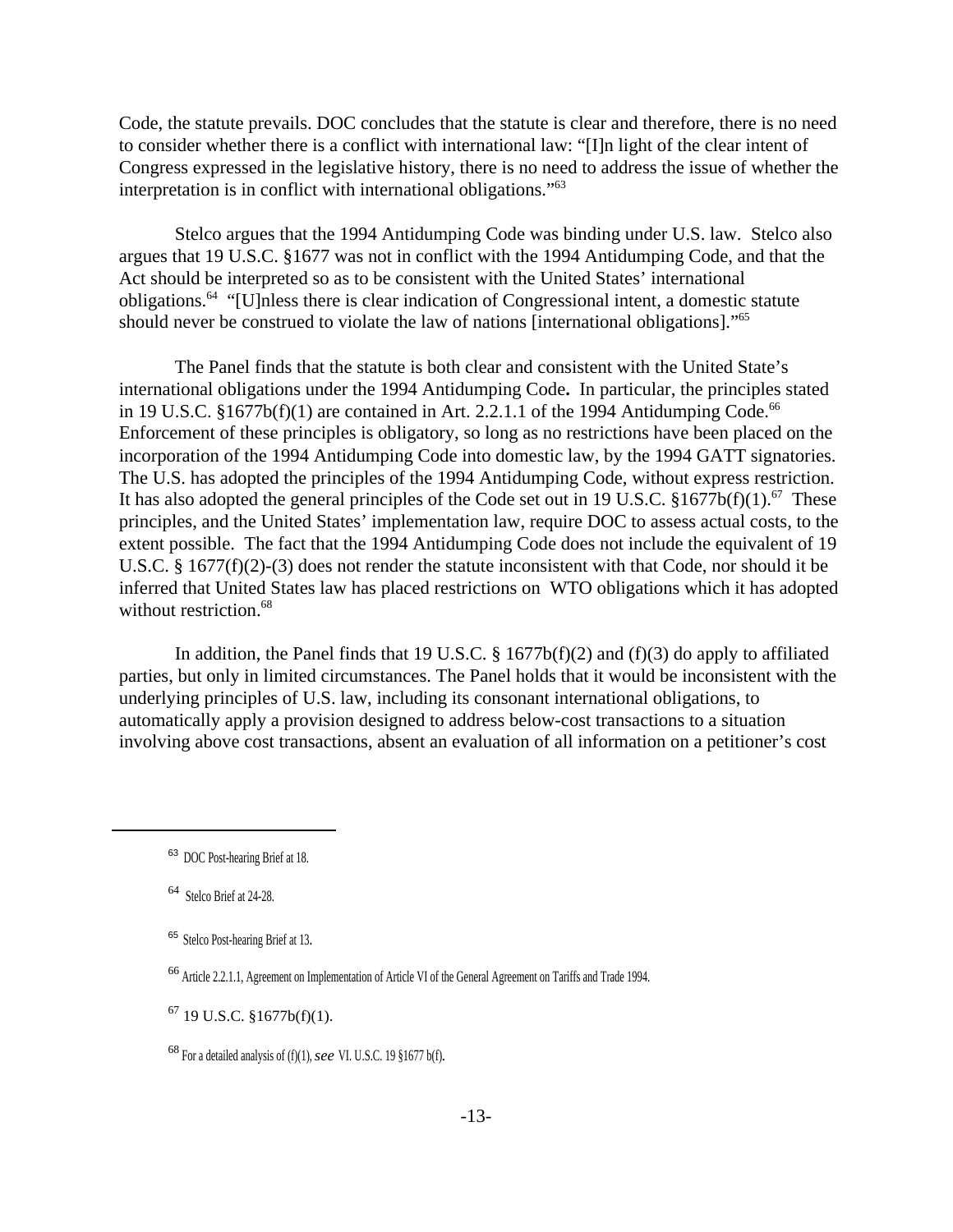of production. These particular circumstances are not present in the case before us. Therefore, the Panel finds that the general provision stated in 19 U.S.C. §1677b(f)(1) is controlling with respect to the calculation of the costs of production.

# **C. 19 U.S.C. § 1677 b(f)(1)-(3)**

1. Applicable Law

19 U.S.C. §1677b(f) provides for the calculation of costs of production in antidumping investigations by DOC. This article provides, under  $\S$  1677b(f)(1), the general method of calculating the costs of production.<sup>69</sup> In two subsequent subsections, § 1677b(f)(2) and (f)(3), it addresses the limited situation of "transactions disregarded" and the "major input rule."<sup>70</sup>

19 U.S.C. §1677b(f)(1)(A) provides the "normal" method of calculating the costs of production:

> Costs shall normally be calculated based on the records of the exporter or producer of the merchandise, if such records are kept in accordance with the generally accepted accounting principles of the exporting country (or the producing country, where appropriate) and reasonably reflect the costs associated with the production and sale of the merchandise. The administering authority shall consider all available evidence on the proper allocation of costs, including that which is made available by the exporter or producer on a timely basis, if such allocations have been historically used by the exporter or producer, in particular for establishing appropriate amortization and depreciation periods, and allowancesfor capital expenditure and other development costs.<sup>71</sup>

19 U.S.C. §1677 b(f)(1)(A) provides that costs of production are "normally" calculated on the basis of the records of the exporter or producer if these are kept in accordance with the generally accepted accounting principles (GAAP) of the exporting country, here Canada, and if they reasonably reflect the costs of production and sale.  $$1677 b(f)(1)(A)$  stipulates further that the Administering Authority, DOC in this case, "shall consider all available evidence on the

<sup>69</sup> 19 U.S.C. §1677 b(f)(1).

<sup>70</sup> 19 U.S.C. § 1677b(f)(2) and 19 U.S.C. § 1677b(f)(3).

<sup>71</sup> 19 U.S.C. §1677 b(f)(1)(A).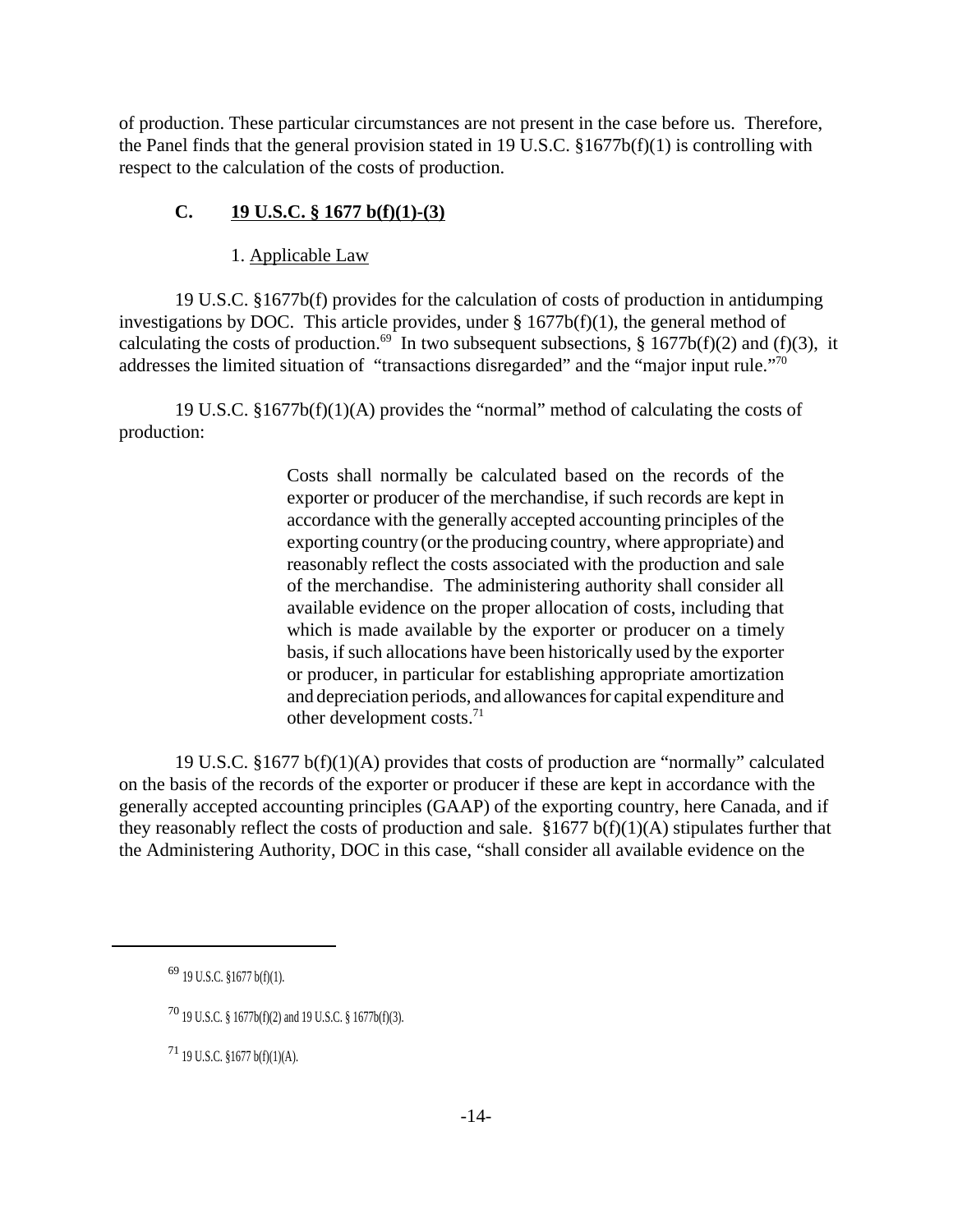proper allocation of costs," including evidence made available by the exporter or producer "on a timely basis."<sup>72</sup>

### 2. The Parties' Contentions

DOC and the Defendant-Intervenors, on the one hand, and Stelco on the other, argue for a very different construction of § 1677b(f)(1)(A). Stelco contends that (f)(1)(A) is determinative of the costs of production in this case and that (f)(2) on "Transactions Disregarded" and (f)(3) on the "Major Input Rule" ought not to apply.<sup>73</sup> In support of these contentions, Stelco argues that  $(f)(1)(A)$  sets out the normal method in which to calculate the costs of production, that this rule is applicable and that DOC ought to have applied this method in this case.<sup>74</sup> Stelco contends, in particular, that DOC ought to have taken account of the return to Stelco of year-end profits returned to Stelco by its subsidiary, Baycoat. Stelco maintains further, that its records of such profits were submitted to DOC in a timely manner and complied with the GAAP.<sup>75</sup> Stelco concludes that, had DOC complied with  $§1677b(f)(1)(A)$ , then DOC would have complied also with the international law obligations adopted by the U.S. Congress and incorporated into U.S. law.<sup>76</sup>

DOC and the Defendant-Intervenors argue to the contrary. They contend that 19 U.S.C. §1677b(f)(1) is inapplicable in this case.<sup>77</sup> They also contend that (f)(2) applies here because the transaction involves the "affiliated persons" of Stelco, Baycoat and Z-Line. Finally, they contend that  $(f)(3)$ , the "major input rule," also applies. DOC argues that it is statutorily required to apply (f)(2) and (3).<sup>78</sup>

<sup>72</sup> *See* 19 U.S.C. § 1677b(f)(1)(A), encompassing "Special rules for calculation of cost of production and for calculation of constructed value."

<sup>73</sup> Stelco Brief at 32-40; Stelco Response Brief at 12-16; and Stelco Post-hearing Brief at 1-6.

<sup>74</sup> Stelco Response Brief at 18-20; Stelco Post-hearing Brief at 1-6.

<sup>75</sup> *See e.g.,* Stelco Brief at 28-31; Transcript of Hearing at 50-55.

<sup>&</sup>lt;sup>76</sup> In its Post-hearing Brief, Stelco states that "unless there is clear indication of Congressional intent, a domestic statute should never be construed to violate the law of nations (international obligations)." Stelco Post-hearing Brief at 13.

<sup>77</sup> DOC Post-hearing Brief at 1-10.

<sup>78</sup> *See e.g.,* Transcript of Hearing at 73-78.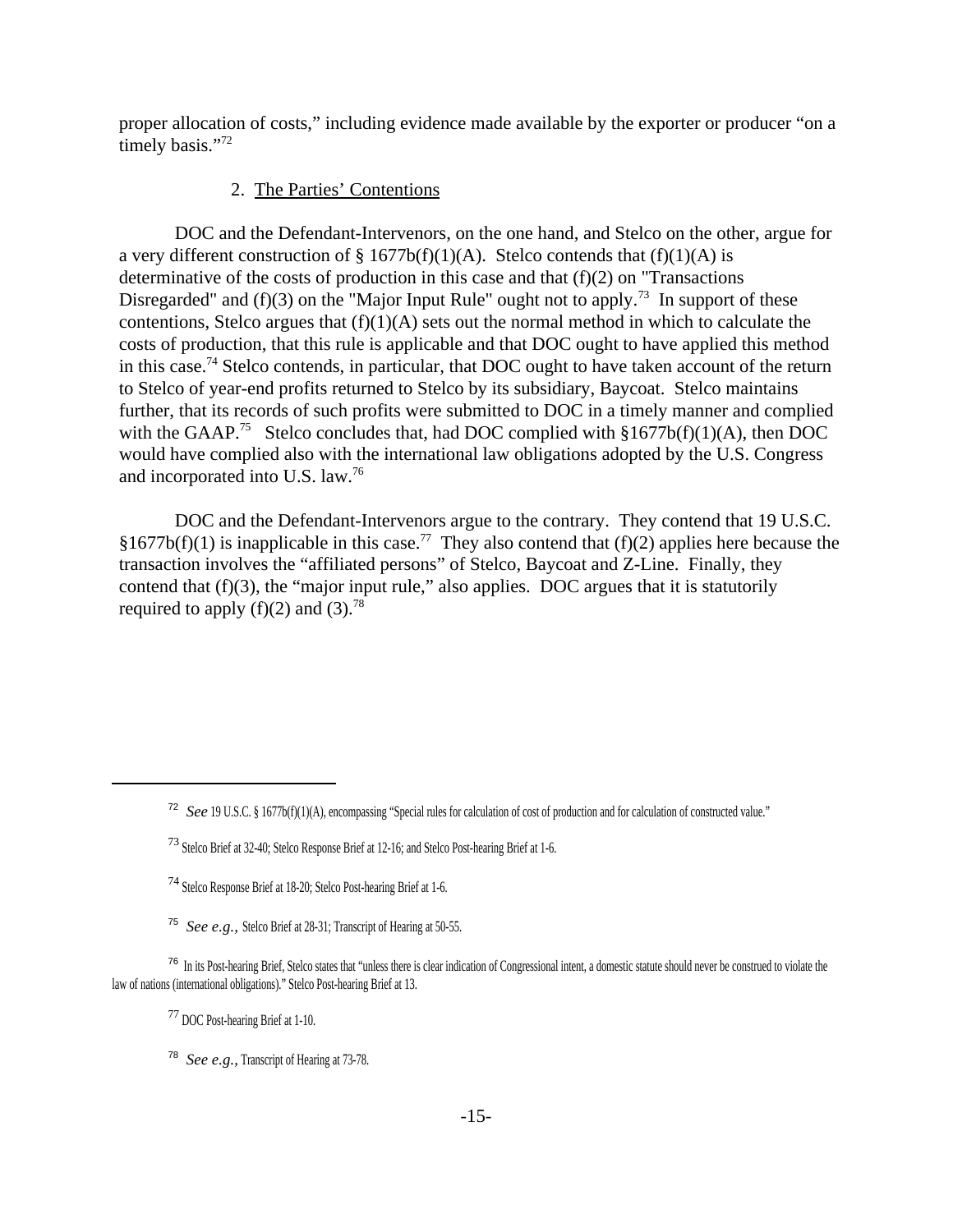### 3. Panel Determination Regarding Applicability of 19 U.S.C. §1677 b(f)(1)(A)

The Panel has examined Article 19 U.S.C. §1677b(f)(1)(A) in light of these arguments. As discussed below, the Panel concludes that both the purpose and the language of §1677  $(b)(f)(1)$  are clear.<sup>79</sup> However, even were this Panel to find that the section is ambiguous, it nevertheless concludes that, by failing to take account of the remittance of profit, DOC's determination is at variance with the actual cost language of the Act. DOC's action is consequently not reasonable and is not accorded the deference ordinarily given DOC's determinations.

The Panel determines further that  $\S 1677b(f)(1)(A)$  is applicable here for various reasons. The statute provides the means for determining the normal method of calculating costs of production, which requires DOC to consider Stelco's records in determining the cost of production. Stelco did, in fact, provide such records "on a timely basis,"<sup>80</sup> and Stelco's records "reasonably reflect the costs associated with the production" required by  $(f)(1)(A)$ . The record shows that DOC did not take into account all evidence before it in determining Stelco's actual costs of production. Despite the fact that Stelco produced records reflecting Baycoat's remittance of profit, DOC ignored the effect of that remittance on Stelco's costs of production. Instead, DOC used as Stelco's cost of production an invoice price that was simply an estimate of standard costs and was recalculated monthly by Stelco. Thus, Stelco did provide information that DOC should have used in reaching its determination.

This Panel's determination is grounded in the plain language of  $(f)(1)(A)$ .<sup>81</sup> That Article requires DOC to consider all available evidence, giving particular emphasis to that which is made available for the exporter or producer, stating explicitly: "The Administrative Authority *shall* consider *all available evidence* on the proper allocation of costs, including that which is made available by the exporter or producer ..."<sup>82</sup> This construction of  $(f)(1)(A)$  is contained in the Federal Circuit's decision in *Torrington v. U.S.* in which the Federal Circuit required DOC to consider all elements of cost, including costs not attributed to specific transactions.<sup>83</sup> The Panel concludes that DOC is bound by the plain word meaning of such language. Congress gave specific instructions to DOC to consider all of Stelco's evidence under (f)(1).

<sup>81</sup> *See* immediately above for the text of  $b(f)(1)(A)$ .

<sup>82</sup> 19 U.S.C.§1677b(f)(1)(A).

<sup>83</sup> 82 F.3d. 1039, 1051 (Fed. Cir. 1996).

<sup>79</sup> *See* discussion of the Panel, *infra*, in this opinion.

<sup>80</sup> *See* above section 19 U.S.C. § 1667 (b)(f)(1)(A)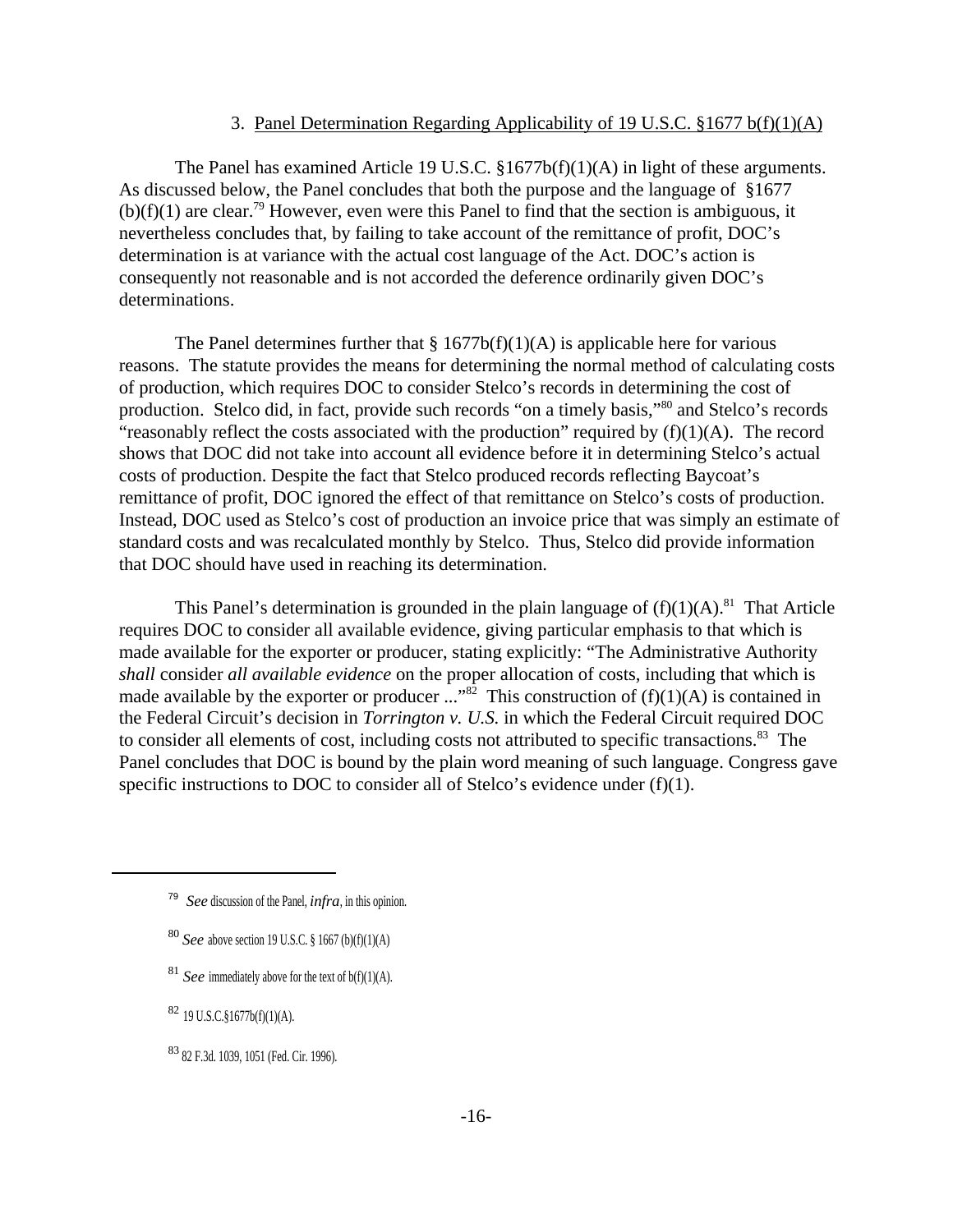Moreover, DOC is statutorily required to determine Stelco's actual cost of production. This requirement, provided for in the legislative history of  $(f)(1)$ , stipulates explicitly that the investigating authority must use those costs "that most accurately reflect the resources actually used in the production of the merchandise in question." The Senate Committee report relative to that history provides that it "expects DOC, in determining whether a producer's or exporter's records reasonably reflect the costs associated with the production and sale of the product in question, to examine the recorded production costs with a view to determining *as closely as possible the costs that most accurately reflect the resources actually used in the production of the merchandise in question*."<sup>84</sup> In citing these comments by the Senate Committee, the Panel in *Corrosion-Resistant Carbon Steel Flat Products From Canada*, concluded: "This does not mean that Commerce must utilize Baycoat's costs nor does it compel DOC to use invoice prices. Rather, it reinforces the position that DOC should try to ascertain Stelco's normal practice in costing painting services. The 1994 report language also suggests that DOC should seek accuracy..."<sup>85</sup> The return of profit by Baycoat to Stelco is evidence of such costs. DOC's failure in this regard contrasts with its treatment of costs in the *Friction Bearing* case in which it increased the transfer price in light of losses arising from a joint venture.<sup>86</sup>

The record in this case also does not support the contention that Stelco and Baycoat somehow intended to manipulate the costs of production through the year-end return of profits.<sup>87</sup> Whatever their motive for returning profits on a year-end basis, for the purpose of calculating the costs of production, that return entitled Stelco to application of the normal principle, enunciated in § 773(b)(f)(1), and DOC should have included the returned profits in arriving at the actual cost of production. By failing to discount Baycoat's profits returned to Stelco, DOC arrived at an inflated cost figure, as those profits should not have been included. The plain language of the statute embodies the principle that the cost figure arrived at by DOC should resemble, as closely as reasonable, the actual cost of production. This principle is directed against the inflation of costs of production and the ensuing effect of raising dumping margins. This principle is reflected in international law, notably, under the WTO Codes, as incorporated into the US law.88

- 87  *See* C.F.R. §351.402(f); 63 Fed. Reg. 12,742 (final results).
- <sup>88</sup> See infra Part V, Interpretation of Applicable International Law.

<sup>84</sup> 19 U.S.C.§1677b(f)(1)(A); Senate Committee Report, S. Rep.412, 103d Cong., 2d Sess., Pt.1, at 75 (1994) (emphasis added), cited in Stelco Post-hearing Brief at 5.

<sup>85</sup> Prior Panel Decision I at 9, n.15.

<sup>&</sup>lt;sup>86</sup> Final Determination of Sales at less than Fair Value: Anti-Friction Bearings (Other Than Tapered Roller Bearings) and Parts Thereof From The Federal Republic of Germany, 54 Fed. Reg. 18992, 19078 (May 3, 1989).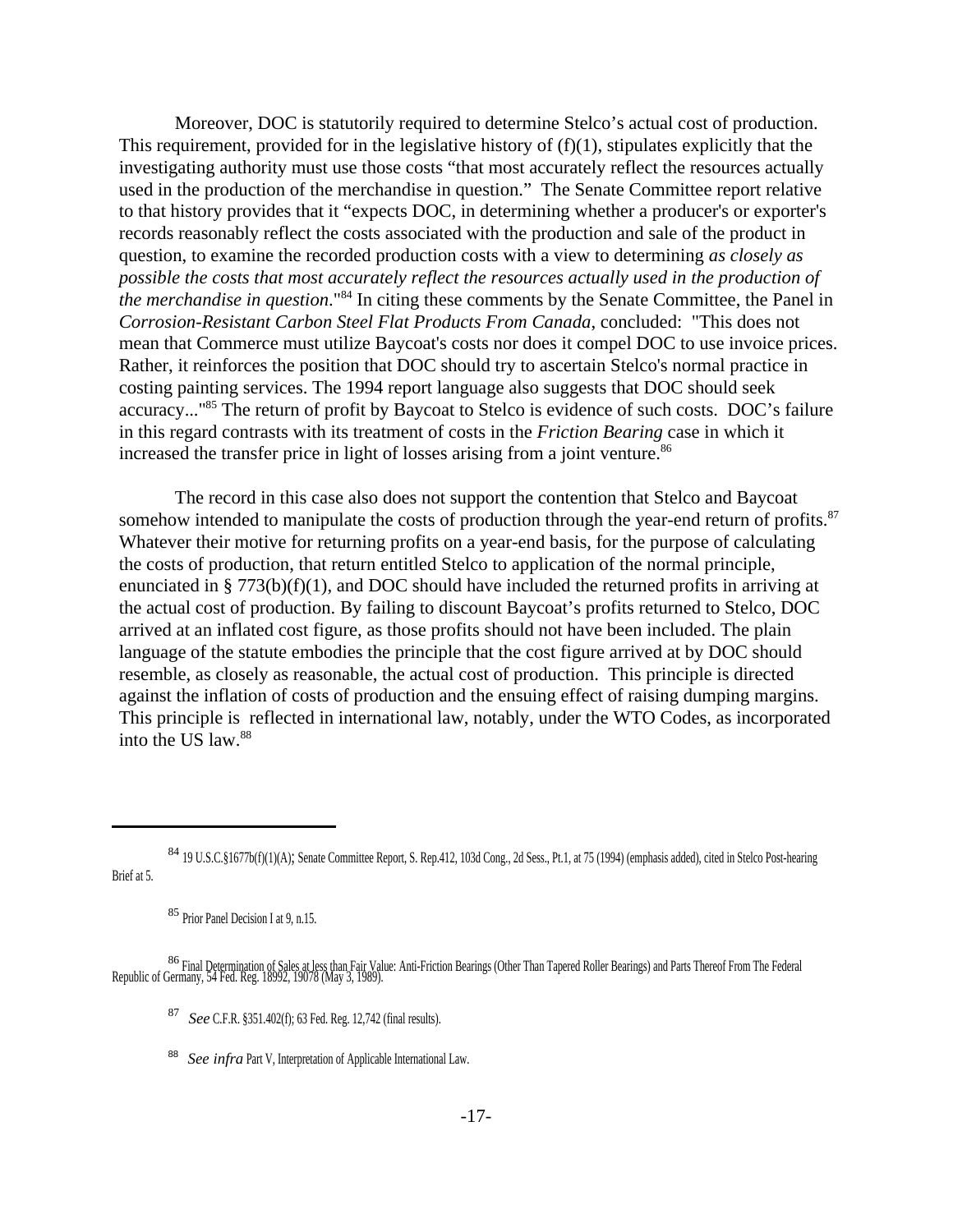Nor is it reasonable to infer from the language of  $(f)(2)$  that DOC is entitled not to consider "all available evidence ... including that which is made available by the Exporter or Producer." The plain language of  $b(f)(2)$  is to accord DOC discretion to disregard a transaction between "affiliated persons"where the amount in issue "does not fairly reflect the amount usually reflected in sales of merchandise." This discretion does not entitle DOC to avoid conducting a comprehensive cost of production inquiry under (f)(1). Nor does it require DOC to apply  $(f)(2)$  in place of  $(f)(1)$ . As is discussed below,  $(f)(2)$  is applicable in this case, but as a supplement to  $(f)(1)$ , not to its exclusion.

Nevertheless, the Panel concludes that it can be inferred from the record and from DOC's analysis of the cost of production, that DOC did consider (f)(1), despite argument by Counsel for DOC that  $(f)(1)$  is inapplicable.<sup>89</sup> In particular, DOC examined Stelco's records setting out the invoice price (based upon estimated standard costs) of painting services provided by Baycoat and the monthly variances from those invoice prices.<sup>90</sup> DOC also received further documentation from Stelco, indicating the return of profits to Stelco of Baycoat's profits arising from such services.<sup>91</sup> Accordingly, the Panel is satisfied that DOC had on the record information made available by Stelco by which to calculate cost of production. However, the Panel is not satisfied that DOC paid adequate attention to such information. Nor is the Panel persuaded, in particular, that DOC reasonably considered the relationship between Stelco's costs of production and the profits returned to Stelco by Baycoat.

The Panel is not persuaded by DOC's claim that Baycoat's return of profit constituted a return to Stelco of its investment in Baycoat and was unrelated to Stelco's costs. While Baycoat's return of profits did not take place on a transaction-by-transaction basis, nevertheless, the profits were returned in a lump sum during the course of the review and did lower Stelco's costs. Baycoat returned all its profits to its two owners, Stelco and Dofasco, on a 50-50 basis, although the relationship between the profit sharing and the profits per transaction remains uncertain. Because of this uncertainty, DOC should not simply take account of all the profits returned to Stelco. Rather it must take account of the profits according to a reasonable methodology, and one which the Panel must be able to evaluate.

It may be that the method Baycoat and Stelco used to return profits to Stelco would give rise to a different calculation of cost of production than had a calculation transaction by

<sup>89 19</sup> U.S.C.§1677b(f)(1)(A); DOC Brief at 50-54; DOC Post-hearing Brief at 8-10; Transcript of Panel Hearing at 13-78. The Panel also holds that the policy enunciated in 19 C.F.R. § 351.402(f) regarding the possible inapplicability of  $(b)(f)(1)$ , for which DOC argued, is not applicable here.

<sup>90</sup> Section D Questionnaire Response at CORR-D-53 and D-57, cited in DOC Post-hearing Brief at 14 n.34, Stelco Post-hearing Brief at 7.

<sup>91</sup> Id. At 14.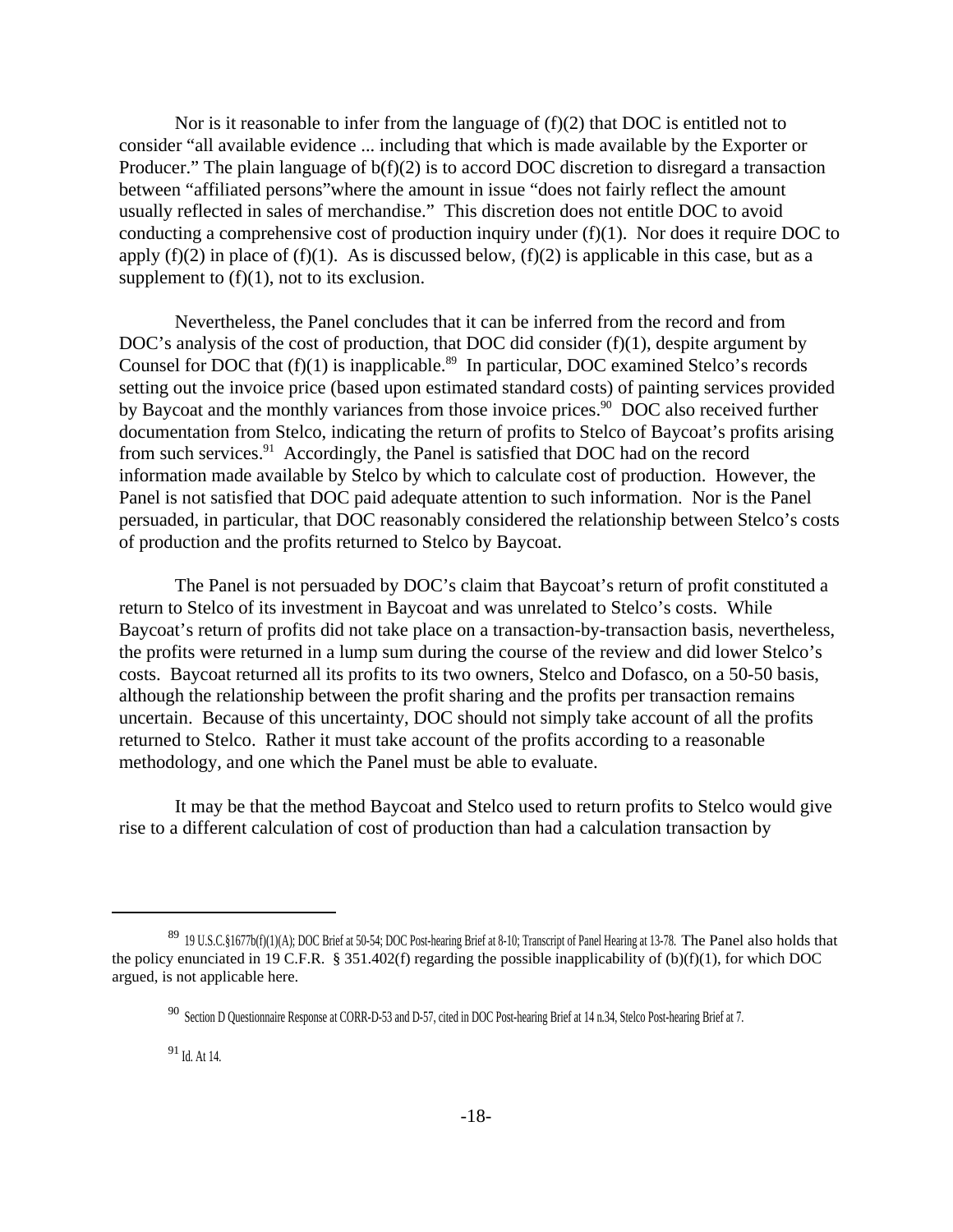transaction been used. It may also be that, had DOC taken account of the method used to return profit, it would have arrived at a different cost of production than had profit been returned to Stelco transaction by transaction. But DOC did not consider either method of calculating Stelco's actual costs when it is statutorily required to do so.<sup>92</sup> Moreover, had DOC been concerned that not all profits returned to Stelco ought to be attributed to the transactions in dispute, to arrive at a proper cost of production determination under  $(f)(1)(A)$ , DOC ought to have determined a proper allocation of profit among the transactions rather than ignore them altogether. It chose not to construct such a value. It ought reasonably to have done so under  $(f)(1)$  $(A)$ .

# **D. 19 U.S.C. § 1677(b)(f)(2)**

# 1. Applicable Law

19 U.S.C. § 1677b(f)(2) reads:

…transactions directly or indirectly between affiliated persons may be disregarded if, in case of any element of value required to be considered, the amount representing that element does not fairly reflect the amount usually reflected in the sales of merchandise under consideration in the market under consideration. If a transaction is disregarded under the preceding sentence and no other transactions are available for consideration, the determination of the amount shall be based on the information available as to what the amount would have been if the transaction had occurred between persons who are not affiliated.

19 U.S.C. § 1677b(f)(2) is one of the special rules that may apply if a respondent purchases an input from an affiliated party. This rule, known as the "transaction disregarded" rule, provides that, in a case of a "transaction … between affiliated persons," the transaction " may be disregarded" if it does not "fairly" represent market value. While this rule appears to accord discretion to DOC, (f)(2) must nevertheless be interpreted in the context of the general rule found in  $(f)(1)$  and the second special rule, known as the major input rule, found in  $(f)(3)$ .

The legislative history pertaining to these sections supports the argument that the purchases from an affiliated party must be taken into account to reach a fair assessment of costs. A House Report explained that the Committee, in establishing the rules, did not intend for the

<sup>92</sup> 19 U.S.C.§1677b(f)(1).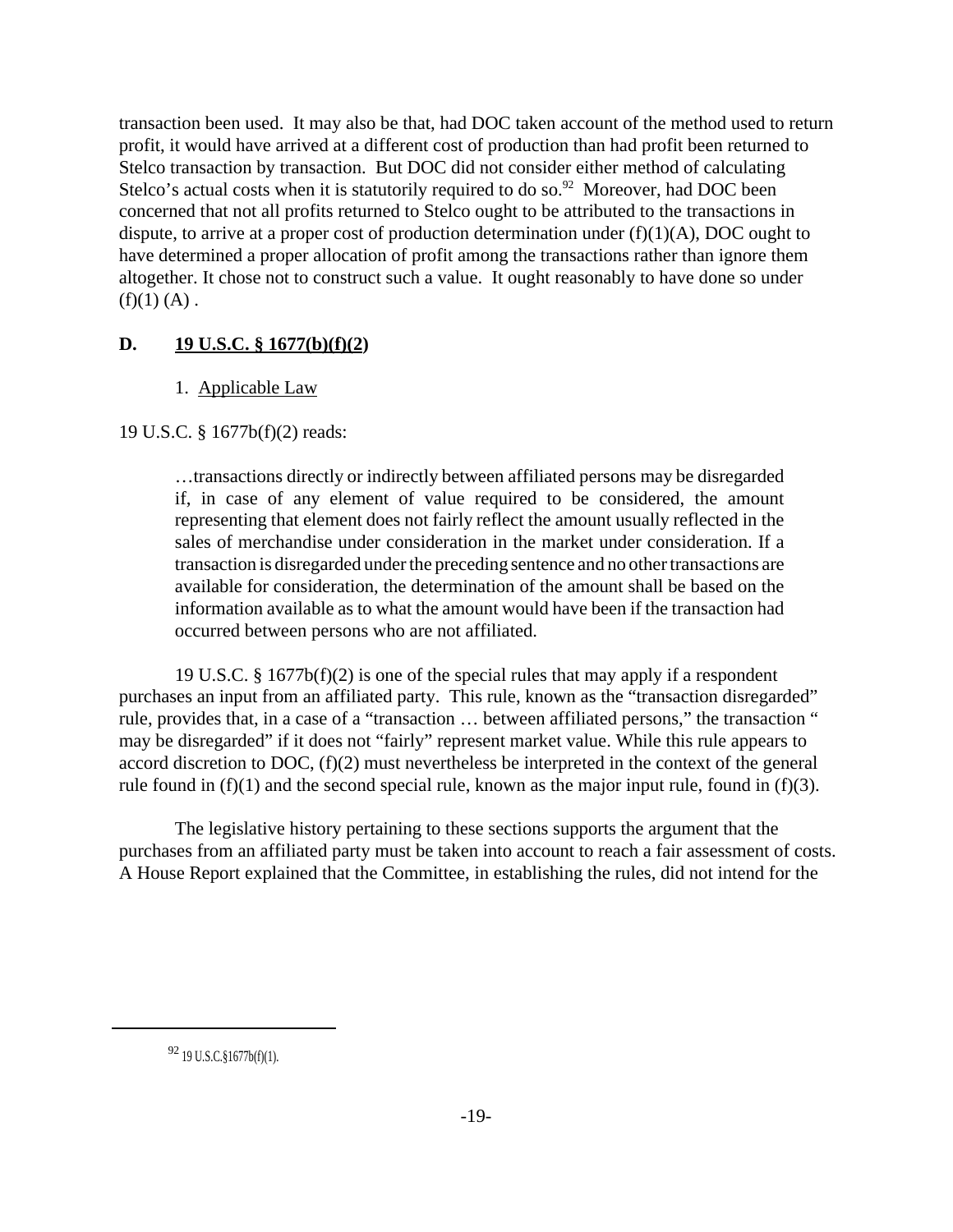provisions to be applied "in a rigid, arbitrary manner which mandates unfair results."<sup>93</sup> The Senate Committee also stated that DOC, when examining the recorded production costs, should try to determine the costs that most accurately reflect the resources used in production, as noted by this Panel, in discussing the correct determination of costs.<sup>94</sup> These statements reflect the intention of the Act to be used to accurately account for the costs of the manufacturer in a fair and reasonable manner.

### 2. The Parties' Contentions

Stelco advances three arguments contending that DOC erred in its interpretation of (f)(2). First, it argued that DOC's construction of the statute in general, and (f)(2) specifically, violates the rules of statutory construction because (f)(2) is interpreted in such a way as to deprive  $(f)(1)$  of its meaning.<sup>95</sup> Second, in a related argument, Stelco contends that DOC incorrectly increased Stelco's costs beyond what reasonably reflects its true cost of production, as required in  $(f)(1)$ .<sup>96</sup> Third, Stelco argued that  $(f)(2)$ , by its very wording, does not apply in these circumstances because there is no allegation or information on the record to indicate that there is any market price for this input in Canada. $97$ 

DOC argues that law, cases, legislative history and agency practice support DOC's interpretation of (f)(2) as a permissible construction of the statute. They argue that the plain meaning of (f)(2) mandates the use of transfer price between affiliates unless the amount does not reflect market price. They argue further that, by operation of  $(f)(3)$ , the transfer price may be disregarded in favor of cost of production only when the transfer price is lower than cost and the cost is greater than market value established under  $(f)(2)$ .<sup>98</sup>

DOC goes on to argue that, to the extent the statute is found to be silent or ambiguous, the legislative history supports DOC's interpretation of (f)(2). DOC cites the Conference Report as indicative of Congressional intent that express conditions must be met in order for DOC to use the cost of the input.<sup>99</sup>

- <sup>96</sup> Stelco Post-hearing Brief at 3-4.
- <sup>97</sup> Stelco Post-hearing Brief at 5-6.
- 98 DOC Post-hearing Brief at 1-2.
- <sup>99</sup> DOC Post-hearing Brief at 3-4.

<sup>93</sup> House Committee Report, H.R. Rep. No. 40, 100<sup>th</sup> Cong. 1<sup>st</sup> Sess., pt. 1, at 137 (1987), cited in Stelco brief at 34.

<sup>94</sup> S. Rep. 412, 103rd Cong., 2d Sess., pt. 1, at 75 (1994), cited in Panel Decision at 10.

<sup>&</sup>lt;sup>95</sup> Stelco Post-hearing Brief at 2.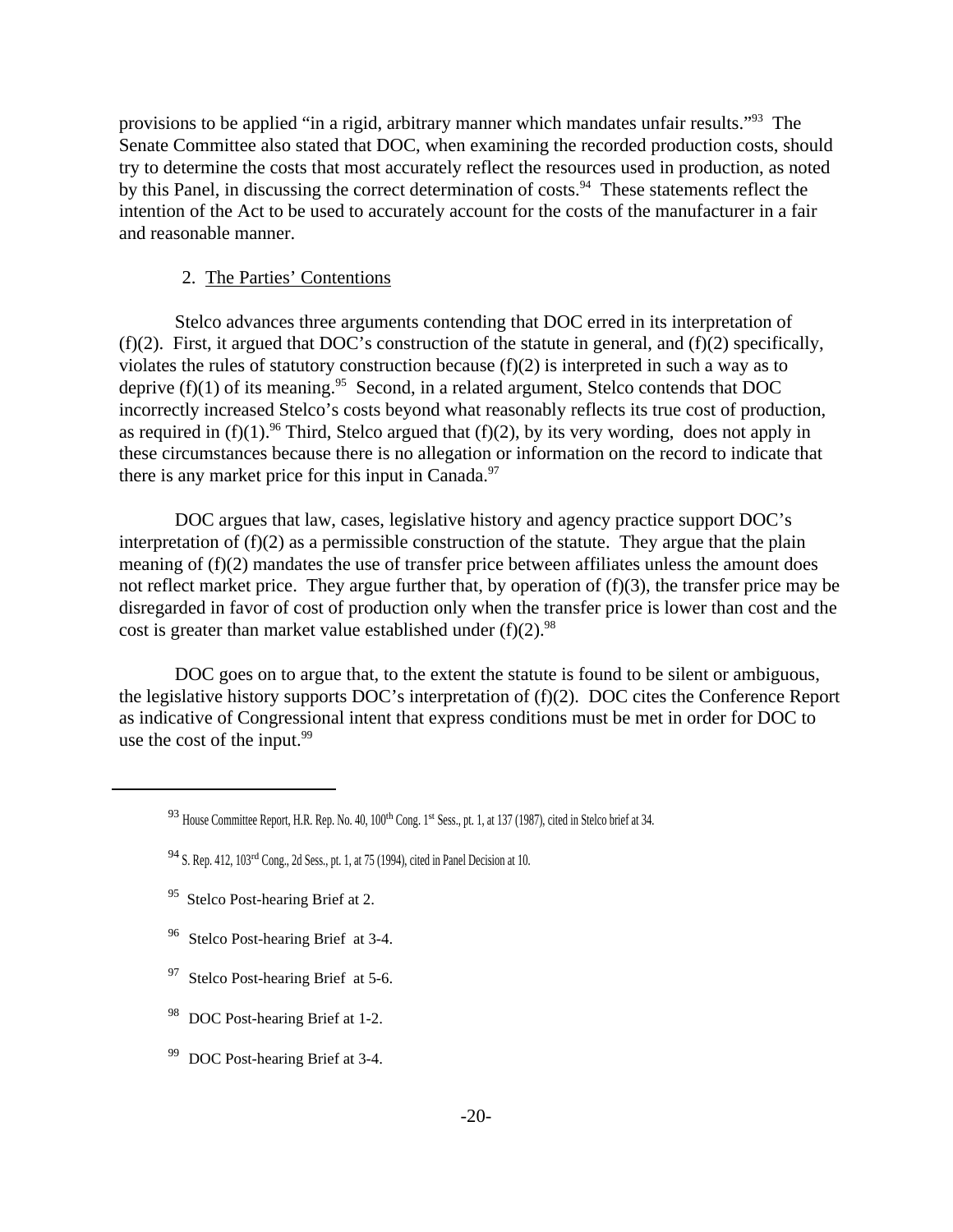Finally, DOC argues that the court in *Mannesmann* supports DOC's interpretation of  $(f)(2)$ , to the extent that the law and the applicable legislative history leave any doubt. They argue that the *Mannesmann* court upheld DOC's practice of using the highest of transfer price, cost of production, or market value.<sup>100</sup>

The Defendant-Intervenors support DOC's interpretation of (f)(2). DOC and the Defendant-Intervenors argue that  $(f)(2)$  is the general rule for dealing with affiliated parties and, as such, is the proper starting point of any analysis dealing with the value of inputs between related parties.<sup>101</sup> Furthermore, DOC, relying in part on *Mannesmann*, argues that the plain meaning of (f)(2) restricts any discretion DOC may have in rejecting transfer price to situations where the transfer price is found to be less than market value. That is, DOC argues, that it may reject a transfer price when it is below market value, but that it has no discretion to reject a transfer price when it does not determine that the transfer price is less than market value.<sup>102</sup>

#### 3. Panel Determination

In the Panel's view, DOC's analysis in the Final Determination on the Baycoat input issue with respect to Stelco was not adequately explained. DOC held that "it is appropriate to use the transfer price to value Stelco's major inputs."<sup>103</sup> Without explaining the relevance of (f)(1), DOC simply stated that "under  $\S 773(f)(2)$  of the Act, DOC's current practice is to request information on both the transfer price and the market value of the input and to choose the higher of the two valuations."<sup>104</sup> Without further analysis of  $(f)(2)$ , DOC proceeded directly to discuss  $(f)(3)$ .

The Panel determines that (f)(2) does not apply to this case because it does not encompass circumstances envisaged by Congress in enacting the applicable legislation. Even

<sup>103</sup> Final Results of the Third Administrative Review of Anti-Dumping Duty Order on Certain Corrosion<br>Resistant Flat Products From Canada (63 Fed. Reg. 12725) (March 16, 1998) at 1294.

<sup>104</sup> Federal Register, Vol. 63, No. 50, Monday, Mar. 16, 1998 at 12741. [Section 733 encompasses the regulations which pertain to the calculation of various values employed in § 1677, such as fair value, normal value, etc.]

<sup>&</sup>lt;sup>100</sup> DOC Post-hearing Brief at 5-6.

<sup>101</sup> Intervener Post-hearing Brief at 2.

<sup>&</sup>lt;sup>102</sup> Intervener Post-hearing Brief at 4-5.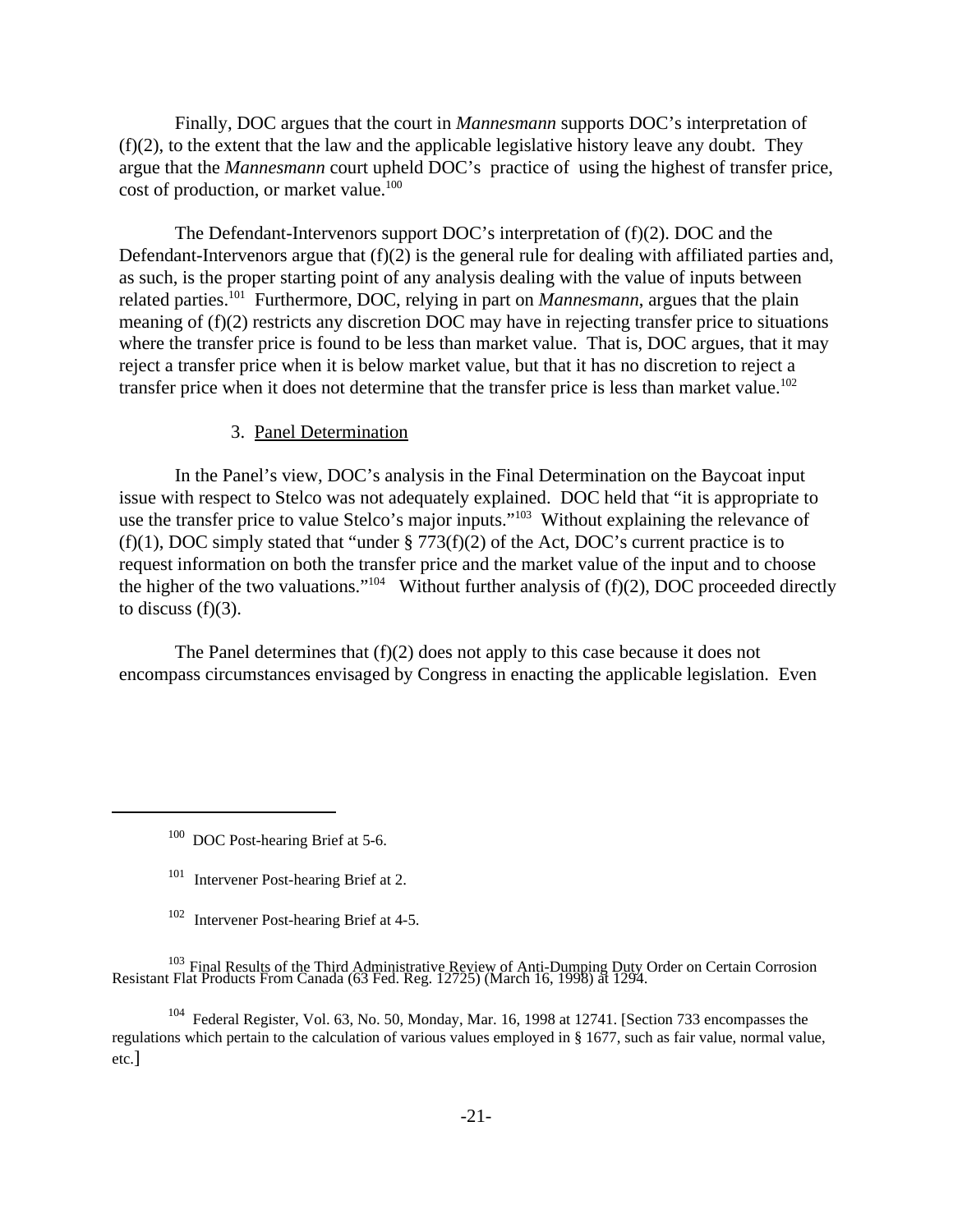were  $(f)(2)$  to apply, there are certain preconditions in the application of the sub-section which DOC must demonstrate it has satisfied. These preconditions include the need to evaluate the context under  $(f)(1)(A)$ , as well as preconditions under  $(f)(2)$ . These preconditions include the requirement that in order for DOC to determine whether an amount required to be considered does not fairly reflect the amount usually reflected in sales... it must determine that which actually and that which usually reflects value.<sup>105</sup> This determination is not to be reached arbitrarily. DOC ought not to have endorsed Stelco's invoice price without duly evaluating the context surrounding the return of profits. In particular, DOC failed to make a comparison between transfer price and market price. Even if DOC was justified in applying (f)(2) and using the transfer price to determine Stelco's cost of production, DOC did not consider all evidence of record in calculating the value of that transfer price.

In coming to its conclusions, this Panel must address the specific meaning of  $(f)(2)$  in light of all evidence arising out of the application of 19 U.S.C. § 1677b. Both DOC and the Defendant-Intervenors acknowledge this obligation. DOC states that it has:

> discretion to use the cost of production where certain conditions are satisfied.... The determination of whether these statutory conditions are satisfied rests upon a factual determination in each case. *In making a proper determination, Commerce must conduct a full review and evaluate all of the evidence on record.* Accordingly, a factual examination is required where, as here, the proper value of inputs purchased from affiliated parties is at issue.<sup>106</sup>

The Panel agrees. It is necessary for DOC to "conduct a full review and evaluate all of the evidence on record." DOC has failed to conduct such a full review. Nor has DOC properly evaluated all such evidence in accordance with the plain meaning of (f)(2).

The Panel holds further that DOC's interpretation of the statute, including the plain meaning it attributes to  $(f)(2)$ , is unreasonable. Sub-section  $(f)(2)$  is a limited exception to the rule governing cost of production. According to the pertinent legislative history, the purpose is to ensure that affiliated parties do not manipulate prices.<sup>107</sup> Indeed, there is no reasonable evidence on the record that the return to Stelco of profits was intended to manipulate the cost of production. Although Stelco did not initially provide information on adjusted transfer prices, it

<sup>105</sup> 19 U.S.C.§1677b(f)(2).

<sup>&</sup>lt;sup>106</sup> DOC Response Brief at 22-23 (emphasis added). The Defendant-Intervenors have concurred in this reasoning; "The Department was required to evaluate the facts on record to see if the necessary conditions had been met."

<sup>107</sup> H.R. Conf. Rep. No. 576, 100th Cong., 2nd Sess. 1988.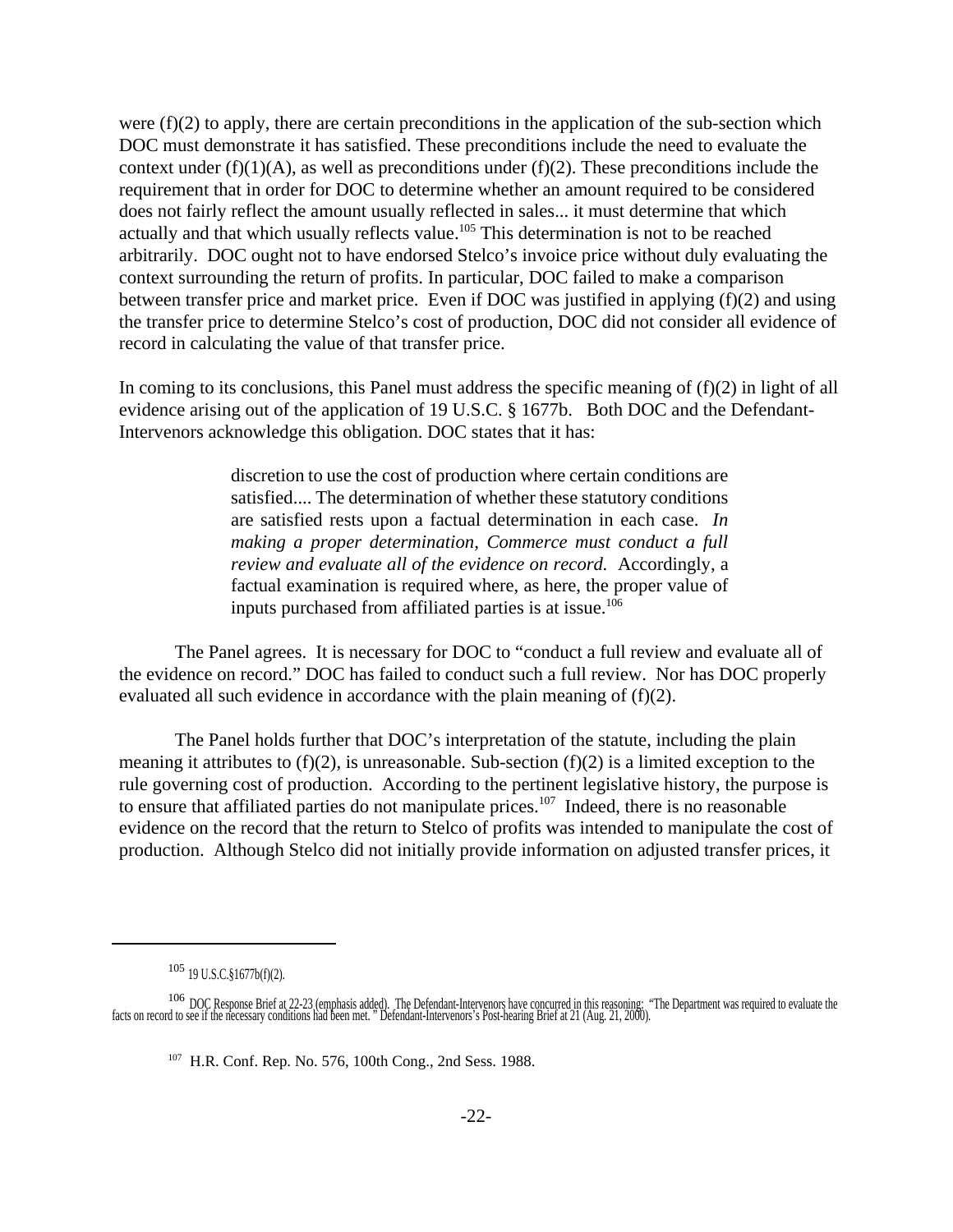did so in supplemental questionnaires from DOC. DOC was never required to resort to the use of adverse facts available. In being provided with such information on adjusted transfer prices, DOC could not thereafter reasonably disregard it on grounds that Stelco had not provided it at the outset. Nor could it disregard that information if it is to reach a determination in light of a proper evaluation of the statutory context, including evidence arising under it.

Even assuming that there was evidence of manipulation or that DOC was concerned because Stelco and Baycoat were affiliated, DOC still had to satisfy the factual prerequisite for the application of  $(f)(2)$ . Sub-section  $(f)(2)$  accords DOC discretion to disregard a transaction, but only: "[I]n the case of any element of value required to be considered,. . .the amount representing that element does not fairly reflect the amount usually reflected in sales of merchandise under consideration..."<sup>108</sup> DOC has not reasonably satisfied this proviso. In particular, in determining value, DOC has failed reasonably to establish on the record that the costs of transactions in issue do not fairly reflect the amount usually reflected in such sales. There is no evidence on the record, however, of the market price to be used as a standard.

DOC claims that it is statutorily required to use Stelco's invoice prices in determining dumping margins.<sup>109</sup> The Panel does not find this interpretation of the statute to be reasonable. The language of (f)(2), through the use of the word "may" provides DOC with discretion. However, for the reasons stated above, DOC is entitled to invoke this discretion only if it has established that the amount, here Stelco's invoice prices less profits returned from Baycoat, "did not fairly reflect" the amount usually reflected in sales. DOC has not reasonably complied with this requirement. Even were DOC to be entitled to rely on Stelco's invoice prices, which the Panel does not sanction, DOC still has not established that it has taken due account of all material factors in arriving at a reasonable calculation of costs. Contrary to its acknowledged mandate that DOC consider all relevant circumstances, DOC failed to take due account of the material evidence submitted by Stelco as to how Stelco calculated transfer price in these unique circumstances.

The Panel further finds, that in relying on invoice prices, DOC was relying on an inaccurate determination of cost. The record demonstrates that Stelco's monthly invoice prices were estimates only which are subject to monthly variances.<sup>110</sup> It is questionable for DOC to insist that it is statutorily required to rely on such invoices prices which do not themselves reflect Stelco's costs of production, or a proper transfer price. The transfer price that DOC applied bears no relationship to the actual value of the merchandise Baycoat sold to Stelco.

- <sup>109</sup> DOC Response Brief at 16-19.
- <sup>110</sup> DOC Post-hearing Brief at 14.

<sup>108</sup> 19 U.S.C.§1677b(f)(2).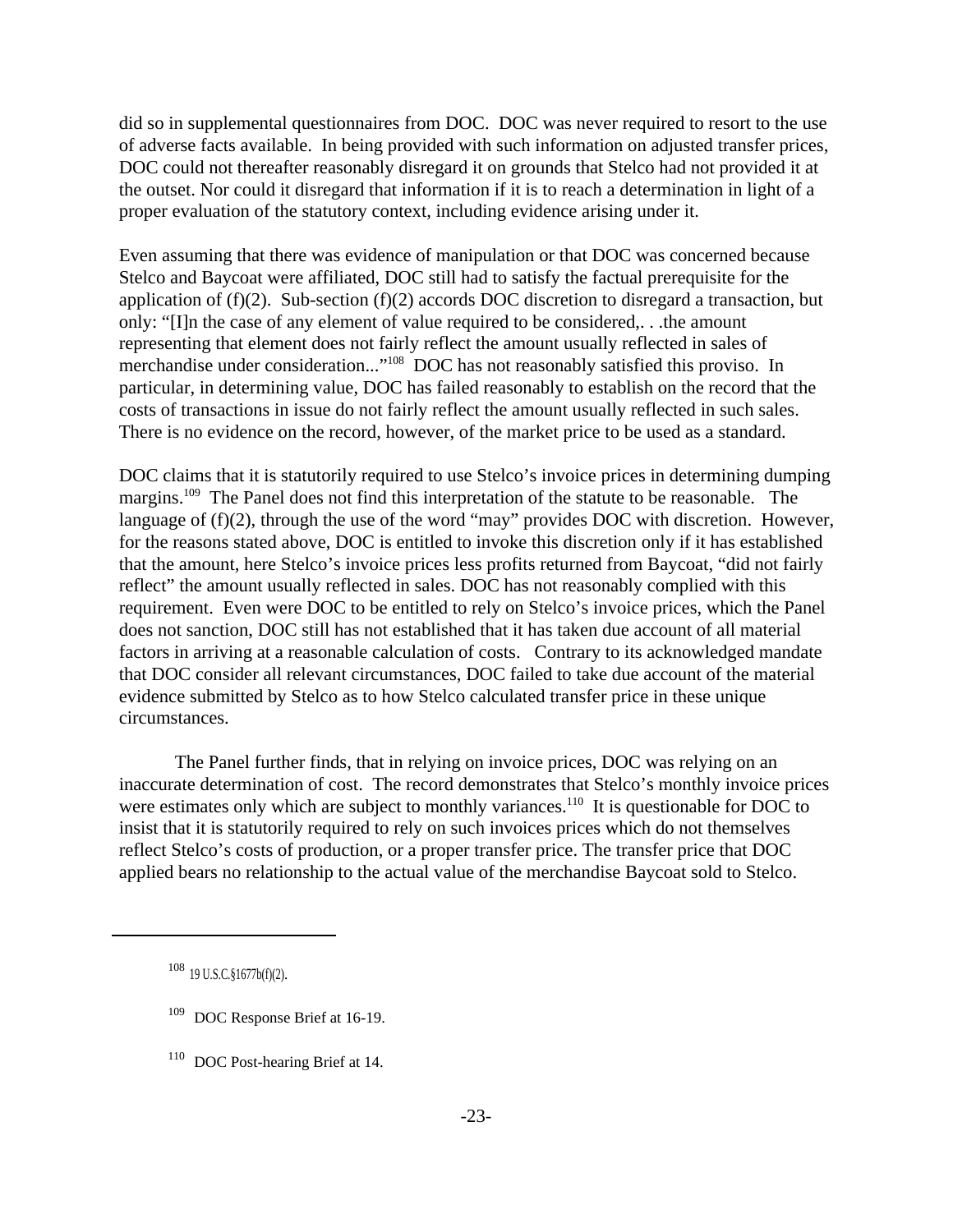DOC has acknowledged that as a general practice it takes account of a rebate system in calculating costs of production.<sup>111</sup> The Panel is of the opinion that, given the return of profits from Baycoat to Stelco, it is even more reasonable to take account of this "rebate" to Stelco in calculating costs of production. If a variable rebate system qualifies for consideration in arriving at "fairly" determining costs, surely a more comprehensive rebate system returning profits, as was done here, is even more justified.

The Panel is also of the opinion that it is not reasonable for DOC to disregard the return of profits to Stelco on grounds that DOC is statutorily mandated to do so. The plain language of (f)(2) does not require that DOC apply the highest of the transfer, market and cost of production in this case. Congress has stated: "It is not the intent of the conferrees that foreign market value be based on constructed value solely for the purpose of using this provision to increase dumping margins."<sup>112</sup>

Based on this language, the prior Panel I stated that, "Congress did not intend the statute to mandate a hard and fast rule that Commerce must choose the highest of the amounts found in sub-sections (f)(2) and (f)(3), if the result would unrealistically inflate the cost of production."<sup>113</sup>

The Panel also finds support in the reasoning on remand of the prior Panel I: "Subsection (f)(2) gives DOC the option to disregard a transaction between Stelco and Baycoat if the transaction is not at market value or is not equivalent to an arm's length transaction." Stated differently, DOC is *not required* to disregard the transaction if it is not at market value. Rather, it *may* disregard it.

The Panel does not conclude that DOC should have reduced Stelco's costs of production to the full extent of profits returned to it by Baycoat. This is a determination of fact for DOC to reach reasonably. However, the Panel has concluded that it was not reasonable for DOC to fail to take account of that return of profit and relate it to the value of the merchandise in issue in reaching a cost of production determination.

Having evaluated the application, but without second guessing DOC or substituting its reasoning for theirs, this Panel finds that DOC's application of (f)(2) to be unreasonable on the record and not in accordance with law. As such, this Panel remands the matter to DOC, as set out below in its "Remand."

<sup>111</sup> *See* Rebuttal Statements of Ellen J. Schneider, Hearing Transcript at 187-188.

<sup>112</sup> H. Rep. 576, 596, 100th Cong., 2d Sess., *reprinted in* 1988 U.S.C.C.A.N. 1547, 1629.

<sup>&</sup>lt;sup>113</sup> See Panel Decision at 10, footnote 15.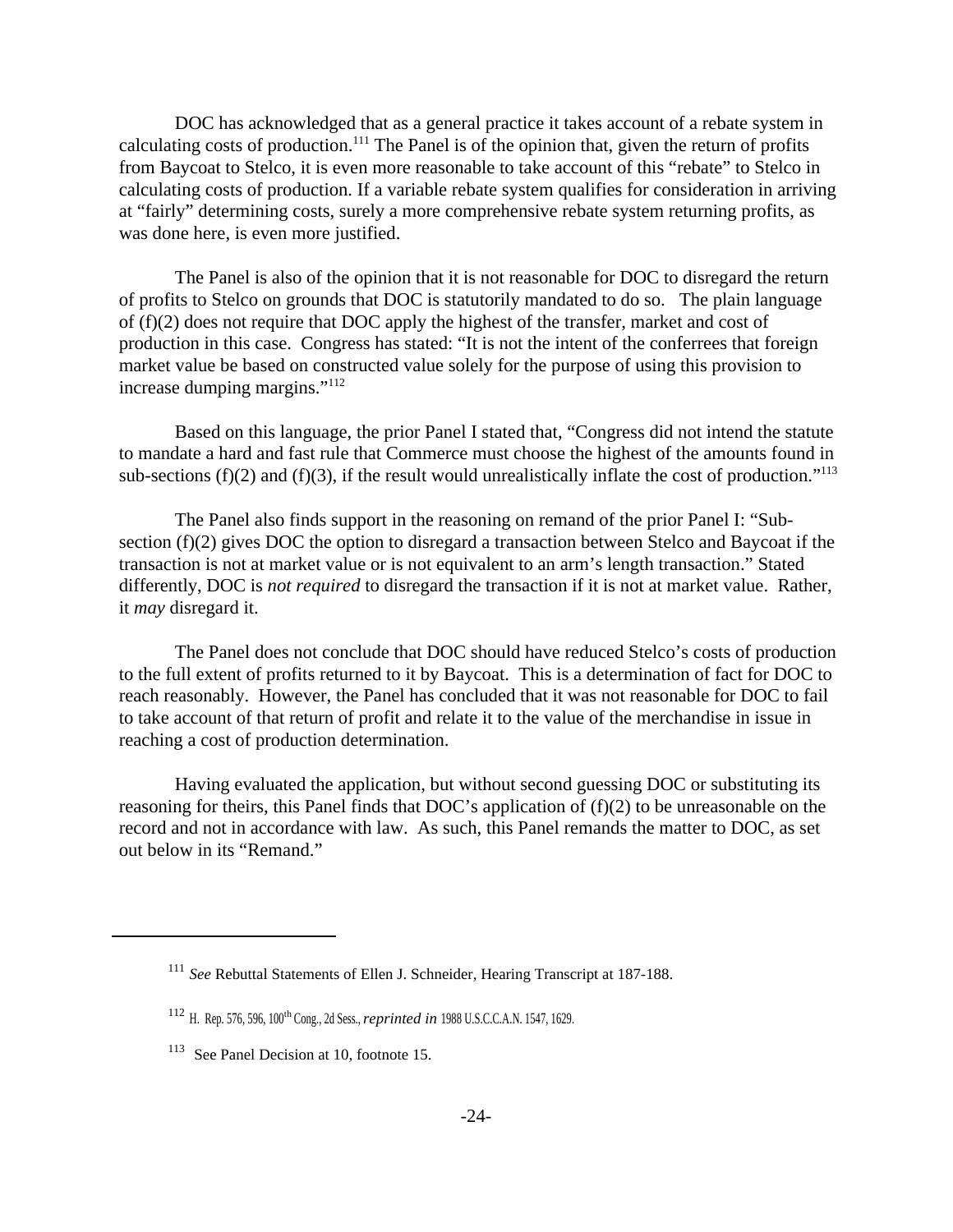# **E. Collapsed Affiliates and the Major Input Rule**

### 1. Collapsed Affiliates

### *(a) Applicable Law*

Preliminary to an analysis of (f)(3), the Panel will consider whether to treat Stelco, Baycoat and Z-line as collapsed parties for the purposes of applying the major input rule set out in  $(f)(3)$ .

The Major Input Rule establishes that DOC shall value inputs supplied by affiliated persons at the transfer price between the entities, unless that price is below the cost of producing the input.<sup>114</sup> In that case, DOC may value the input at the cost of production according to available information.<sup>115</sup> DOC applied the Major Input Rule in this case.<sup>116</sup> It treated Baycoat and Z-Line as persons affiliated to Stelco and applied the transfer price to their inputs.<sup>117</sup>

#### *(b) The Parties' Contentions*

Stelco argues that DOC ought to have applied the transaction price less profits returned to Stelco, not the Major Input Rule.<sup>118</sup> In particular, DOC ought to have collapsed Baycoat and Z-Line with Stelco in determining the costs of production under the statute.<sup>119</sup> Stelco contended that the transfer price is inapplicable in determining antidumping duties because "group companies record actual costs incurred for inter-company purchases and sales."<sup>120</sup> Stelco reasons that "[i]f the companies are collapsed for the purposes of applying a single antidumping rate, §773(f)(b)(2) and (3) cannot apply because there are no transactions between affiliated persons."121 Stelco argues, further, that Baycoat should be recognized as a collapsed entity

 $114$  Sec. 773(f)(3).

 $115$  19 U.S.C. § 1677 (b)(f)(3).

<sup>116</sup> Final Results at 12741.

<sup>117</sup> Final Results at 12742.

 $118$  Stelco Brief at 32-40.

 $119$  *Id.*, § 1677(b)(f)(1).

 $120$  Stelco Brief at 50-51.

<sup>121</sup> Stelco Brief at 55, citing Certain Cold-Rolled and Corrosion-Resistant Carbon Steel Flat Products From Korea and 62 Fed. Reg.18431.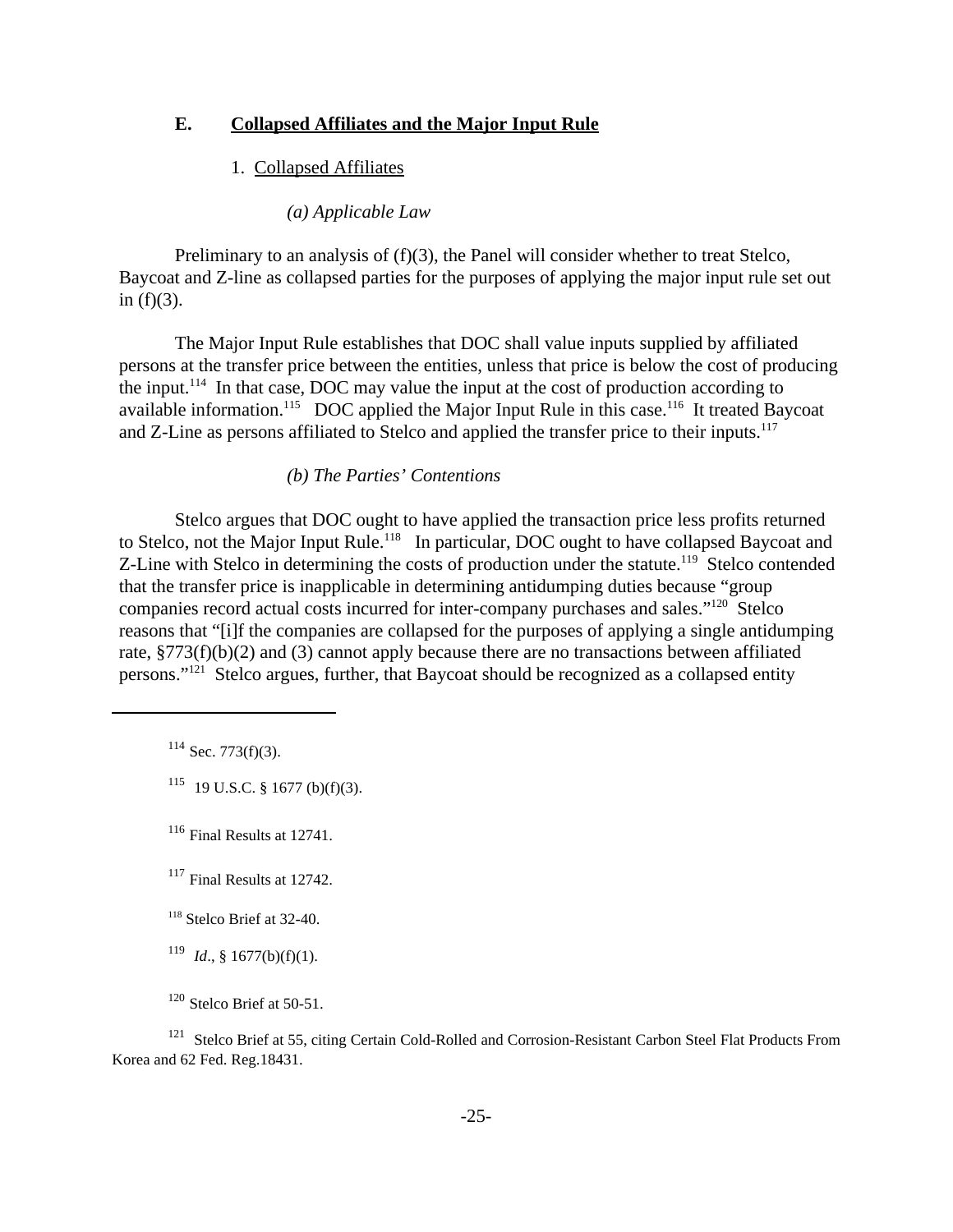because Baycoat "was established for the express and sole purpose of supplying painting services to Stelco (and Dofasco, Stelco's joint venture party)."<sup>122</sup>

Stelco cites, in its support, a prior Commerce Department determination, *Certain Cold-Rolled and Corrosion-Resistant Carbon Steel Flat Products From Korea.*<sup>123</sup> There, DOC collapsed the party under investigation and its so-called "affiliated" suppliers where the party under investigation had a 50% ownership interest.<sup>124</sup> It declined to apply the Major Input Rule. $^{125}$ 

DOC contends that it acted reasonably in declining to "collapse" Stelco with Baycoat and Z-line.<sup>126</sup> It argues that it complied with C.F.R. § 351.401(f) which provides that, in order for two companies to be treated as a single entity for the purpose of an antidumping investigation, they shall both be able to produce the subject merchandise.<sup>127</sup> DOC contends that this policy is reasonable in attempting to avoid manipulation by affiliated suppliers that do not produce the subject merchandise.<sup>128</sup>

Stelco contends, in its reply brief, that C.F.R. § 351.401(f) is inapplicable because its adoption postdates the period of investigation. Stelco argues further, that were this section to apply, Stelco and Z-line would still be a single entity because they both can produce the subject merchandise. Stelco cites *Offshore Platform Jackets and Piles From Japan* in support.<sup>129</sup> In that case, the parties were collapsed where different products were manufactured internally, but by different divisions.<sup>130</sup>

<sup>124</sup> Stelco Brief at 52-53.

<sup>125</sup> In its Reply Brief, Stelco also cited SRAM's from Taiwan, Static Random Access Memory Semiconductors From Taiwan, 63 FR 8909, 8915-6 (final determination of SLTFV) (Feb. 23, 1998) and the NAFTA Panel decision in Certain Forget Stainless Steel Flanges From India*,* 58 Fed. Reg. 68853 (final determination of SLTFV) (Dec. 29, 1993).

 $126$  DOC Brief at 36-40.

 $127 \text{ }$  § 351.401(f).

- <sup>128</sup> C.F.R. § 351.402(f); Final Results, 63 Red. Reg. Art.12742.
- 129 51 Fed. Reg. 11788, 11791 (Apr. 7, 1986).

<sup>130</sup> Stelco Brief at 51.

<sup>&</sup>lt;sup>122</sup> Stelco Brief at 55.

<sup>123</sup> 62 Fed. Reg. 13170 (Mar. 18, 1998) (final results).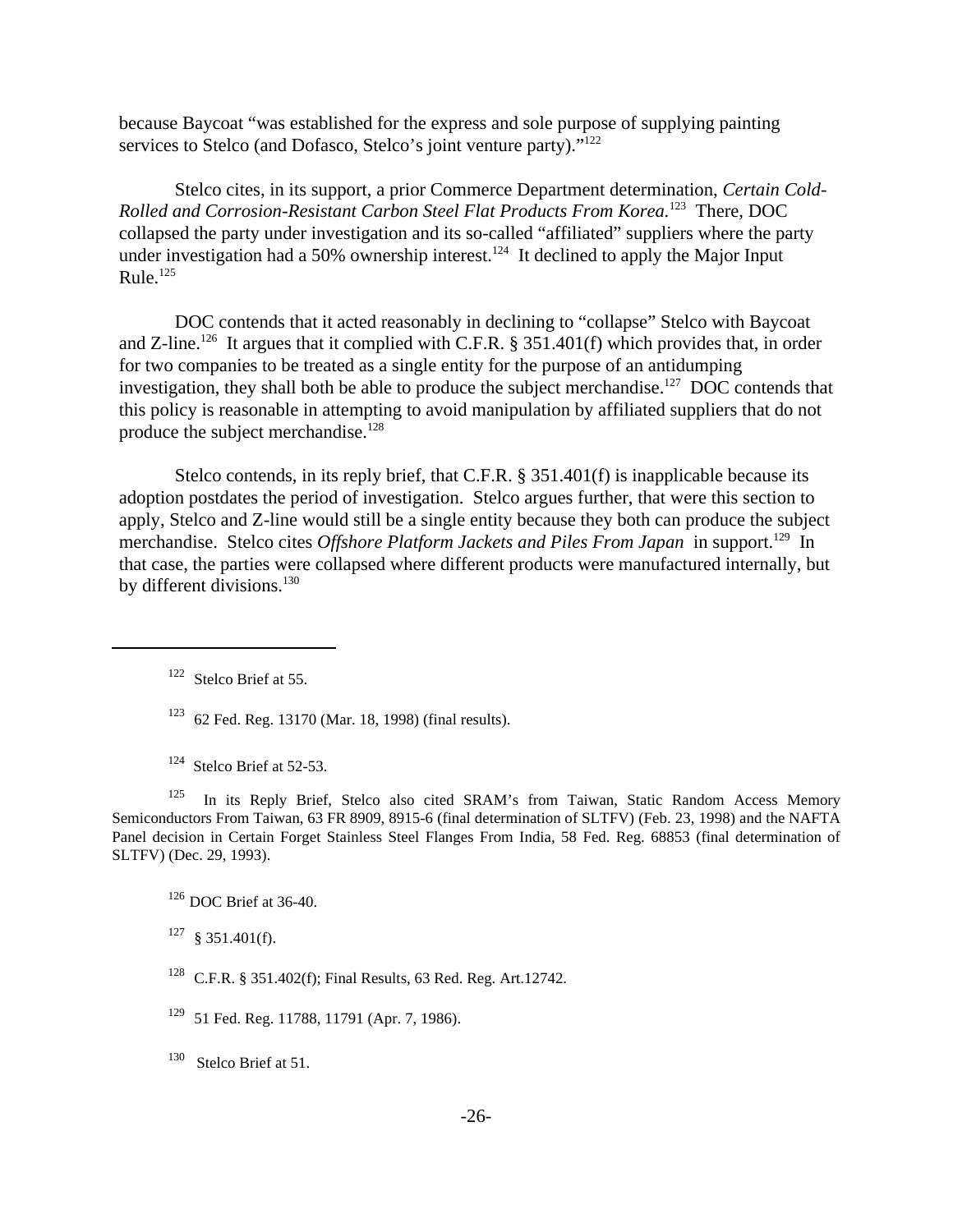DOC, in its response brief, distinguishes *Offshore Platform Jackets and Piles From Japan* on grounds that affiliated parties are not treated as a single entity because they "function as divisions."<sup>131</sup> It argues, further that "[c]ommerce does not collapse companies as a single entity because the companies "function as divisions."<sup>132</sup>

### *(c) Panel Determination*

The Panel determines, in the instant case, that DOC acted reasonably in declining to collapse Baycoat and Z-Line with Stelco for the purposes of applying a single antidumping rate. Baycoat was a wholly owned subsidiary of Stelco and Dofasco that remitted profits to it. It operated as a division of Stelco, fulfilling a distinct function, painting. It was not substantively a separate entity.<sup>133</sup> Nor did it have its own profit seeking goals distinct from those of Stelco.

Nevertheless, Baycoat remained, formally at least, a separate entity from Stelco. The transactions in issue were between "affiliated persons."<sup>134</sup>

2. The Major Input Rule

19 U.S.C. §1677 (b)(f)(3) provides for the major input rule as follows:

If, in the case of a transaction between affiliated persons involving the production by one of such persons of a major input to the merchandise, the administering authority has reasonable grounds to believe or suspect that an amount represented as the value of such input is less than the cost of production of such input, than the administering authority may determine the value of the major input on the basis of the information available regarding such cost of production, if such cost is greater than the amount that would be determined for such input under paragraph (2).

19 U.S.C. §1677(b)(f)(3), being §773(b)(f)(3) of the Trade Act, covers major inputs from an affiliated party. A major input is in issue in this case. §1677(b)(f)(3) applies in circumstances in which the value of the major input is less than the costs of production. Under DOC's current analysis, the costs of production are lower than the value of the major input. As

<sup>&</sup>lt;sup>131</sup> Rule 57(2), Response Brief of the Investigating Authority at 38-39 (Mar. 7, 2000).

<sup>&</sup>lt;sup>132</sup> *Id.* at 39.

<sup>133</sup> DOC Response Brief at 2-6.

<sup>134</sup> DOC Response Brief at 16-27.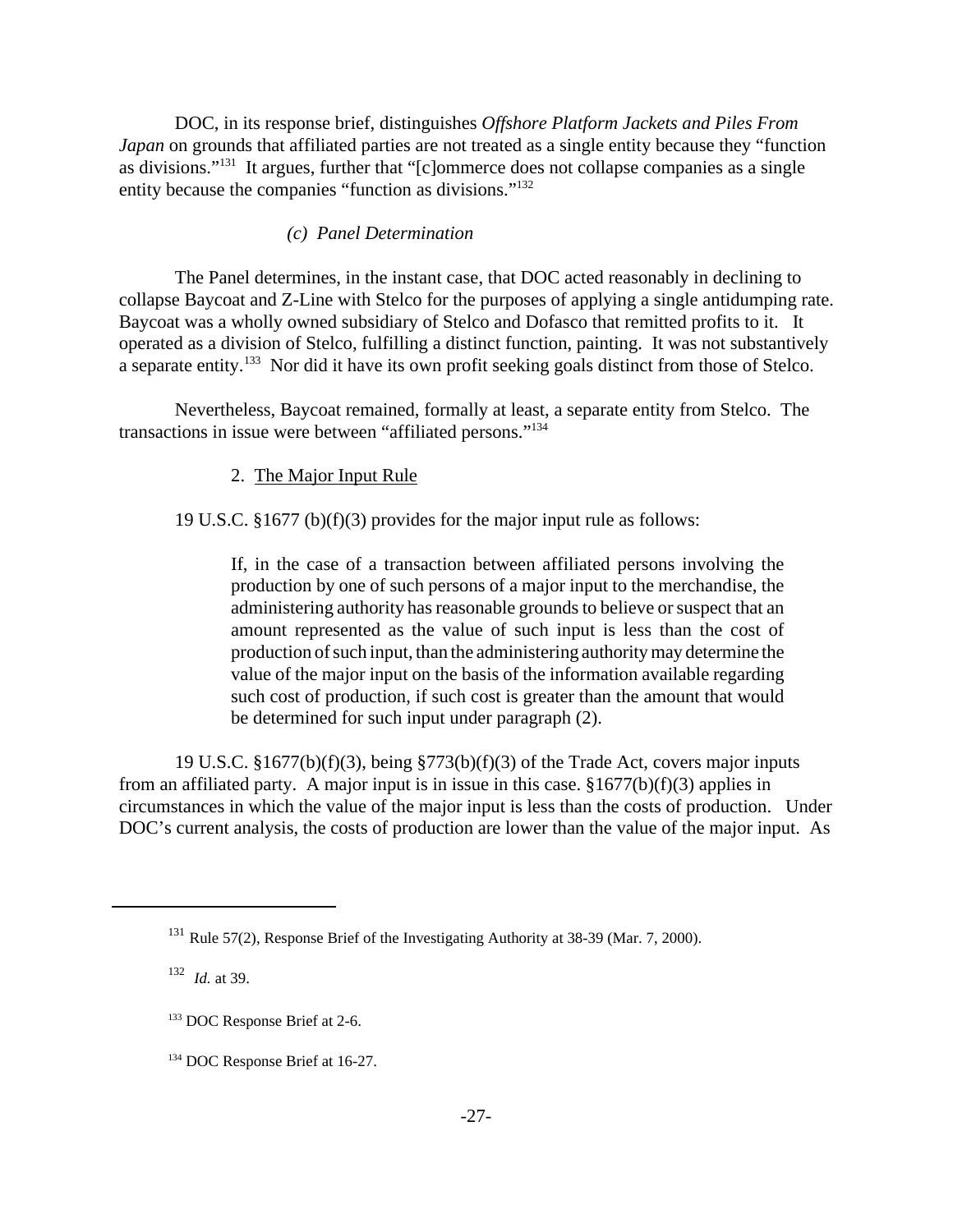a result,  $§1677(b)(f)(3)$  is not generally applicable.<sup>135</sup> However, in accordance with the Panel's determination under  $(f)(1)$  and  $(2)$ , DOC is required to recalculate the transfer price accounting for the remittance of profits from Baycoat to Stelco. Following from this requirement, DOC may be required to apply  $(f)(3)$ .<sup>136</sup>

The application of (f)(3) is subject to DOC having "reasonable grounds to believe or suspect that an amount represented as the value of such input is less than the cost of production of such input..." For the same reasons provided in the Panel's analysis of (f)(2), DOC has failed to provide reasonable evidence that it has compared the transfer price to the cost of production. Accordingly, we will remand for DOC to compare Baycoat's transfer price without profits to Stelco's cost of production.

As discussed above, there is no evidence in this record that the value of Baycoat's inputs were below the costs of producing the inputs. This fact distinguishes this case from *Mannesmann*. There, DOC found that the foreign company did not provide requested information on sales of the subject merchandise to unaffiliated parties where such information was available.<sup>137</sup> Moreover, in that case DOC rejected the use of transfer prices and instead, used constructed market values.<sup>138</sup> Finally, the issue in *Mannesmann* was whether §1677b(f)(3) is a condition precedent to the application of  $\S 1677b(f)(2)$ . This is distinguishable from the instant case in which the issue is the proper relationship of  $\S$  1677b(f)(1) to  $\S$  1677b(f)(2) and (f)(3). Because of these distinctions, *Mannesmann* is inapposite to the issue at hand.

Congress actually intended the Major Input Rule to be an exception to the general rule set out in § 773 *(*e)(2) of the Trade Act [19 U.S.C. § 1677(b)(f)(2) (1994)]. Like the language of the major input itself, the Conference Report makes it clear that this exception only has relevance when Commerce has "reasonable grounds to believe or suspect" that both the transfer price and the arm's length price would be less than the affiliated party's cost of production.<sup>139</sup> The Panel holds that there are no reasonable grounds to so believe or suspect in this case.

<sup>138</sup> *Id.* at 1310.

139 *Id.* at 1312**.**

<sup>135</sup> DOC Response Brief at 16-27.

<sup>&</sup>lt;sup>136</sup> However, there is evidence on the record of a class of product in which the invoice price is higher than the cost of production for a particular class of paint *See* Cost Verification Exhibit, dated Sept. 2, 1997, Non-Pub. R., Doc. 81, at 19.

<sup>137</sup> *Mannesmann*, 77 F .Supp. 2nd at 1302 (Court Int. Trade [1999]).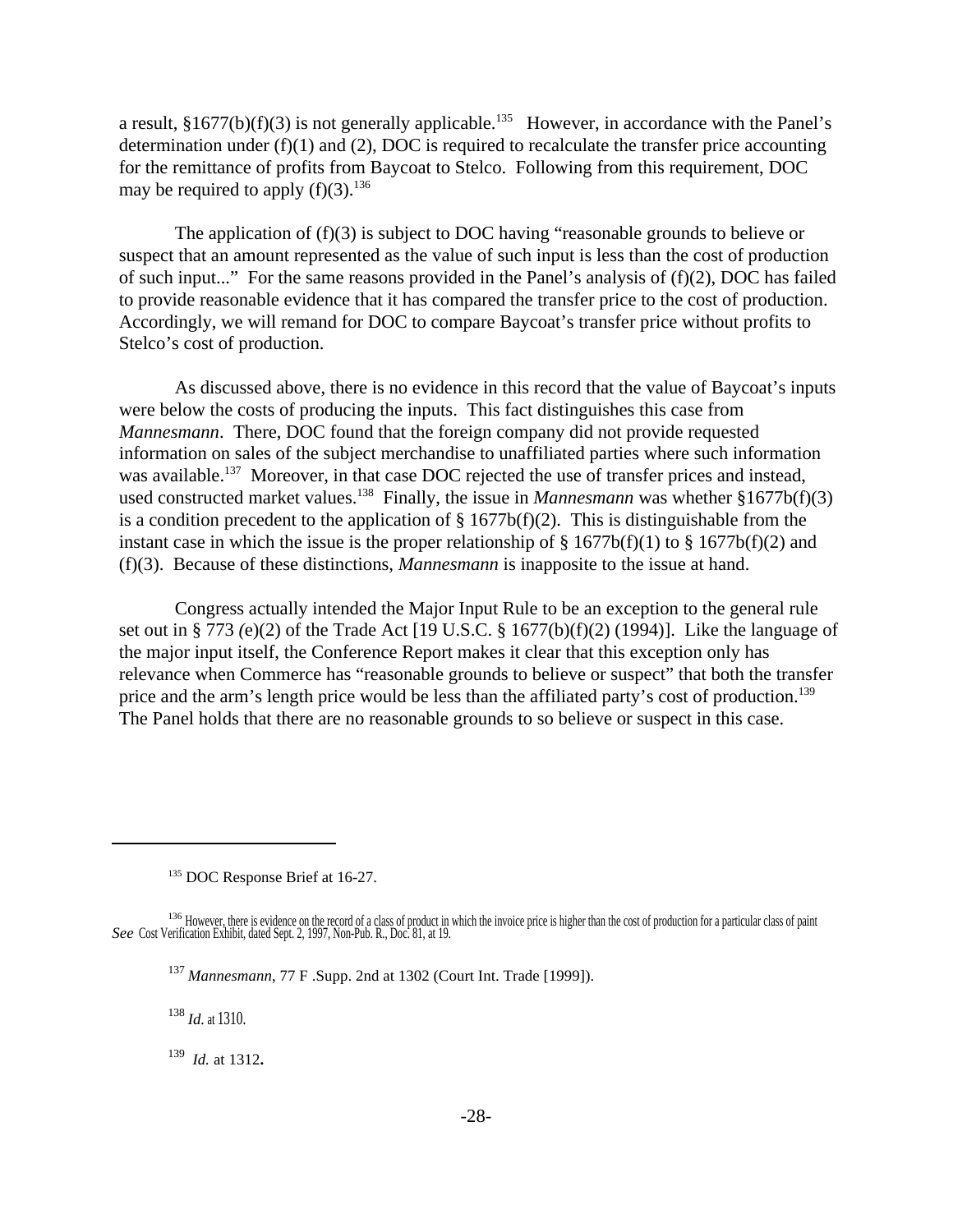# **VI. THE RATE OF INTEREST APPLICABLE TO COMPLAINANT'S IMPUTED CREDIT EXPENSES IN THE UNITED STATES**

At issue is whether DOC erred in calculating Stelco's Imputed Credit Expenses and whether DOC should recalculate in accordance with the interest rate negotiated by Stelco to borrow in the United States during the review period.

DOC applied the Federal Reserve rate in calculating Stelco's Imputed Credit Expense in the United States during the period of review. Stelco contends that DOC should have used the rate which Stelco negotiated for in its open line of credit.<sup>140</sup> Stelco argues that DOC is not mandated to use the Federal Reserve Rate in all cases where no U.S. dollar borrowing has occurred.<sup>141</sup> Stelco maintains, further, that it paid monthly fees to maintain access to a negotiated line of credit, even when no U.S. loans were secured during the period of review.<sup>142</sup> Stelco argues, too, that this negotiated line of credit satisfies the three requirements of DOC's Policy Bulletin.<sup>143</sup> Stelco maintains the surrogate rate was reasonable, readily obtainable and predictable, and constituted a short-term interest rate that could actually be realized by borrowers in the usual course of behavior in the United States.<sup>144</sup>

In its Response Brief, DOC requests the Panel to remand on this issue so that it can properly determine the interest to be applied in calculating Stelco's Imputed Credit Expense in the United States.<sup>145</sup> DOC argues, in support that, if there is substantial evidence on the record that an error has occurred, the Panel is authorized to grant DOC a remand in order to correct the error.<sup>146</sup>

Given the willingness of DOC to review the issue of interest rate for error, the Panel grants its request, as is set out below.

 $141$  *Id.* at 63.

 $^{142}$  *Id.* at 59.

<sup>143</sup> *Id.* at 63.

 $144$  Bulletin 98:2.

 $^{146}$  *Id.* at 46.

<sup>&</sup>lt;sup>140</sup> Stelco Brief at 65.

<sup>&</sup>lt;sup>145</sup> DOC Response Brief at 47.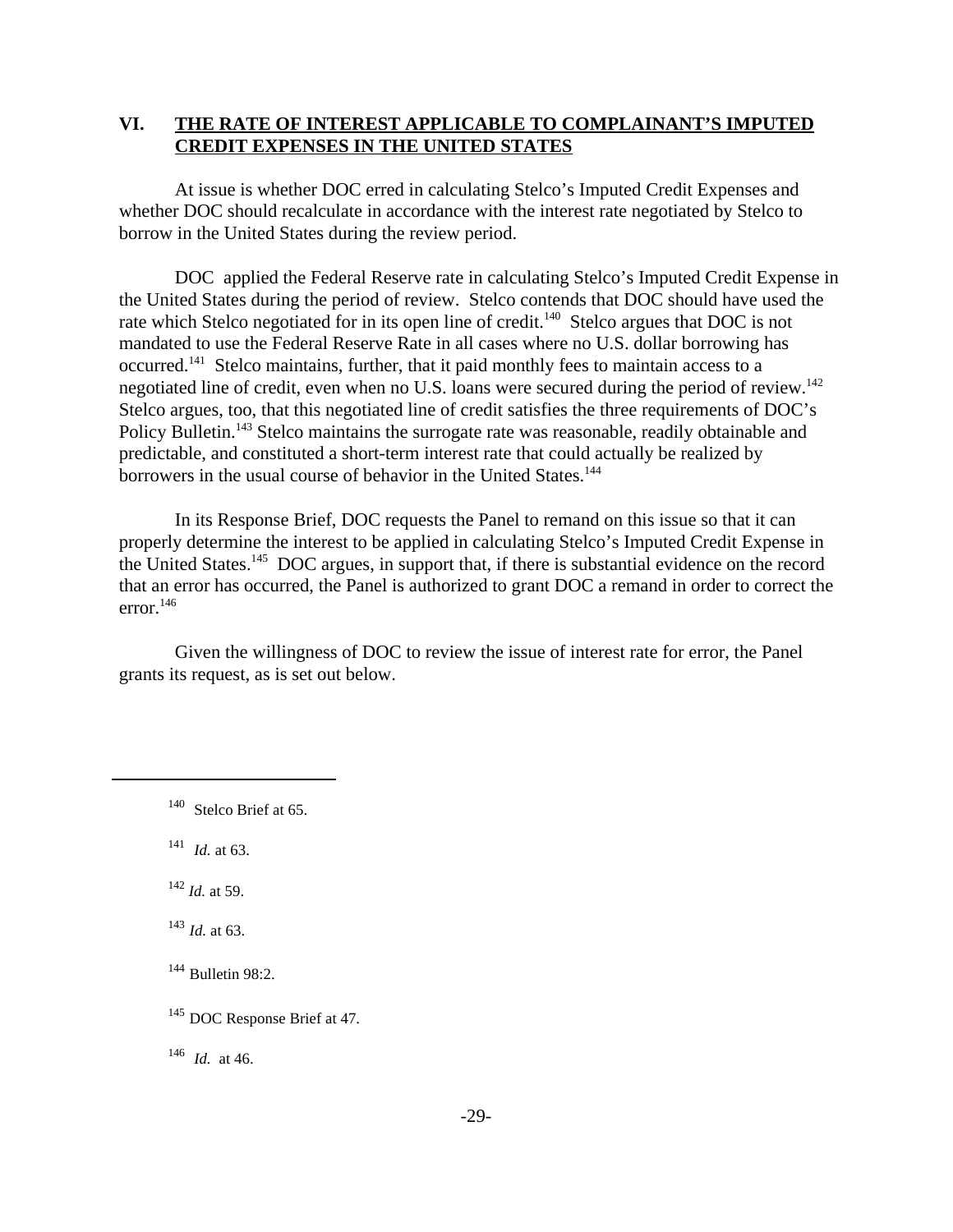### **VII. PAYMENT DATE**

The payment date is determined according to the number of days between the date the merchandise is shipped to its customers and the date that those customers remit payment. In situations in which payment is not remitted at the time of the submission, DOC uses a surrogate payment date. In this case, DOC used as the surrogate date for unpaid sales the date of DOC's final determination.

Stelco argues that to resort to the date of the final determination as the surrogate date is arbitrary and unfair.<sup>147</sup> DOC responds that, since this was the first time Stelco had raised this argument, DOC needed an opportunity to evaluate Stelco's arguments on the proper payment. DOC therefore requested a remand.<sup>148</sup>

The Panel grants DOC's request and remands the issue to it for further consideration.<sup>149</sup>

<sup>148</sup> DOC Brief at 47-49.

<sup>147</sup> Stelco Brief at 69.

<sup>149</sup> *See* remand instructions, *infra*.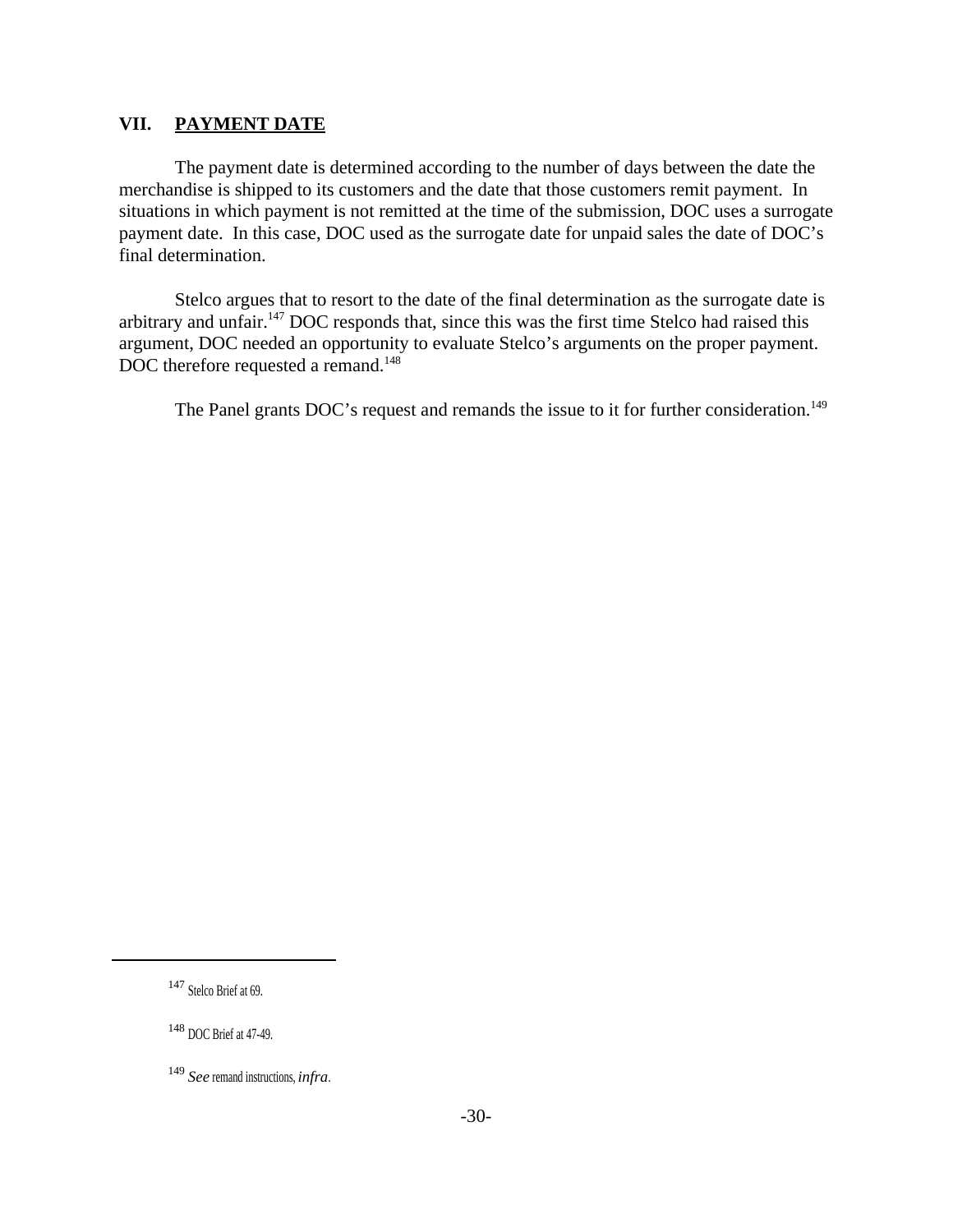# **VIII. REMAND**

The Panel remands to DOC with the following instructions:

(1) DOC is required to recalculate Stelco's costs of production, taking account of the yearend return of profits by Baycoat to Stelco. The Panel requires DOC to provide the Panel with the method by which DOC recalculates that cost of production in light of such return of profits. The Panel further requires that DOC explain their methodology in light of the statutory requirements and attendant legislation as interpreted by this Panel.

(2) DOC is required to reevaluate the application of 19 U.S.C.  $\S$  1677(b)(f)(3) in light of the requirement that DOC adjust the transfer price in accordance with the recalculation set out under (1) immediately above.

(3) In its Response Brief, DOC requests a remand to correct any errors on the imputed credit expense and payment date issues, in light of Stelco's complaint. The Panel grants DOC's request and so remands.

(4) DOC is required to provide the Panel with its response to the aforementioned remand instructions within sixty (60) days from the date of this remand.

> Bruce Aitken Bruce Aitken, Chairperson

Martha Ries Martha Ries, Panelist

Leon E. Trakman Leon E. Trakman, Panelist

Wilhelmina K. Tyler Wilhelmina K. Tyler, Panelist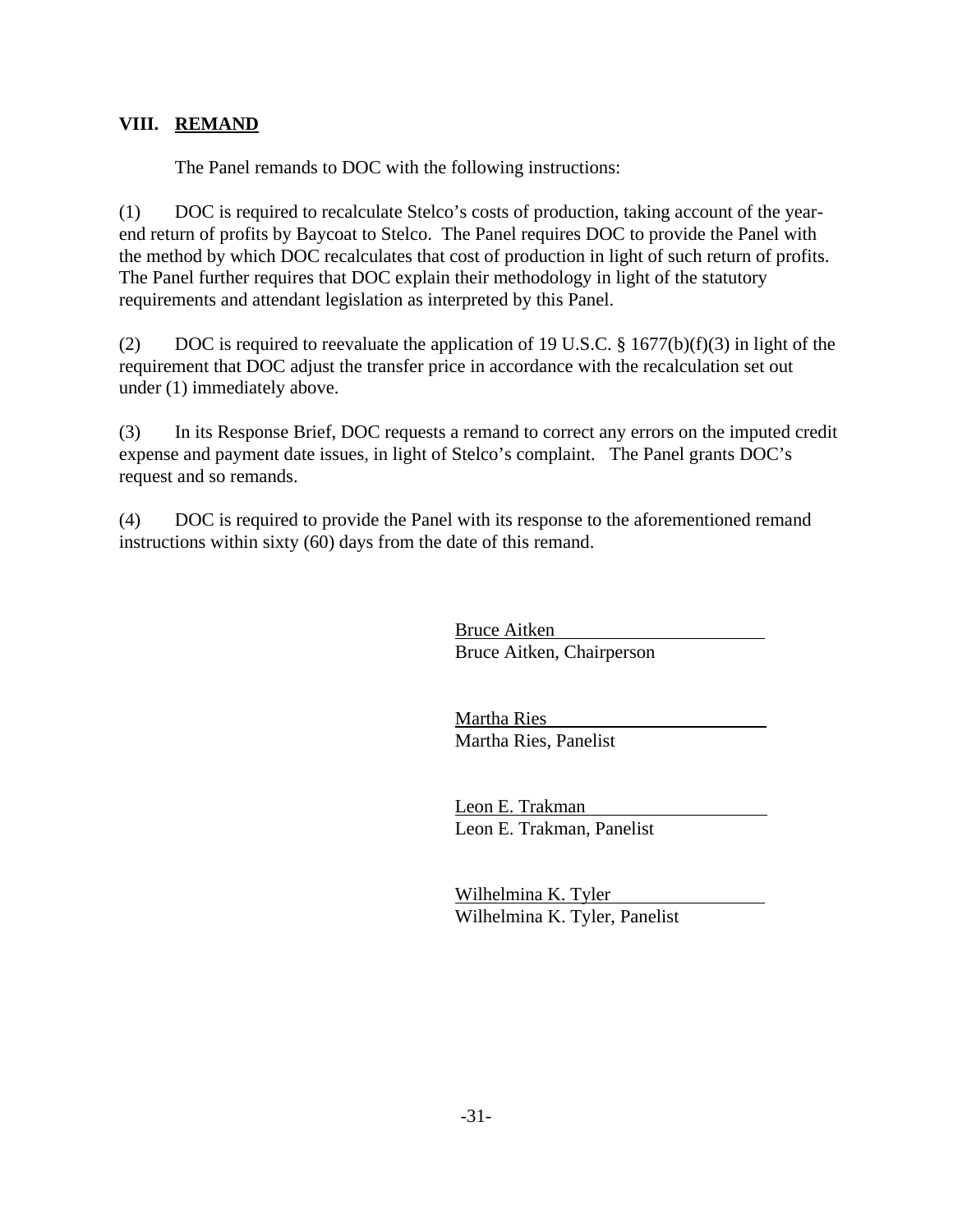### **IX. CONCURRENCE IN PART AND DISSENT IN PART**

I concur in part and dissent in part.

I concur in the majority's determination of the issues of collateral estoppel, rate of interest, and imputed credits. I concur with the result reached by the majority on the issue of collapsing affiliates, though I would have restricted my conclusion to the grounds determined by DOC. However, I must respectfully, and reluctantly, dissent from my learned colleagues' remand of DOC's application of the fair value rule to the dispositive facts herein.

The majority has chosen to reject what DOC, the Court of International Trade, and I, perceive to be the plain language of the relevant statutes, therewith creating an apparent ambiguity. It then substituted its preferential construction for that of DOC. Next, the majority holds that DOC has failed to consider all the available evidence on costs. My reading of the record as a whole does not support that holding. See, Certain Corrosive-Resistant Steel Flat Products from Canada, 64 Fed. Reg. 2173 (January 13, 1999) (final results); Certain Corrosive-Resistant Carbon Steel Flat Products from Canada, 62 Fed. Reg.18448 (April 15, 1997) (final results); Certain Corrosive-Resistant Carbon Steel Flat Products from Canada, 62 Fed. Reg. 47429 (September 9, 1997) (preliminary results); Certain Corrosive-Resistant Carbon Steel Flat Products from Canada, 63 Fed. Reg. 12725 (March 16, 1998) (final results). In each of these matters, DOC would set out the specific contentions of the parties, and then give its considered decision on these contentions. Weight and credibility to be given evidence is strictly within the province of DOC, the factfinder.

It is our obligation as a binational panel to determine whether DOC's interpretation of the statute in question is a permissible one and whether its factual conclusions are supported by substantial evidence in the record as a whole. To be a permissible construction it must be reasonable. Hence, to stay within the rule of Chevron, infra, I chose to use the phrasepermissively reasonable. It is not our role to determine whether the Complainant's or the prior Panel's interpretation of the statute is superior to that of DOC's, nor whether we may craft a preferable interpretation. This is a limited review which calls for a deferential approach to the review of a specialized agency's administrative determinations.

Our duty is to determine whether the antidumping duty determination is in accord with the antidumping duty law of the importing country, the United States. For our purposes, the antidumping duty law consists of the relevant statutes, legislative history, regulations, administrative practice and judicial precedents to the extent that our courts would rely on such materials in reviewing a final determination of a competent investigating authority. See, NAFTA Article 1904(2). The standard of review we must apply are those set out in NAFTA Article 1904(2) and (3), and Annex 1911. Thus, we are obligated to apply the general legal principles that a court of this country would apply in construing the relevant statutes.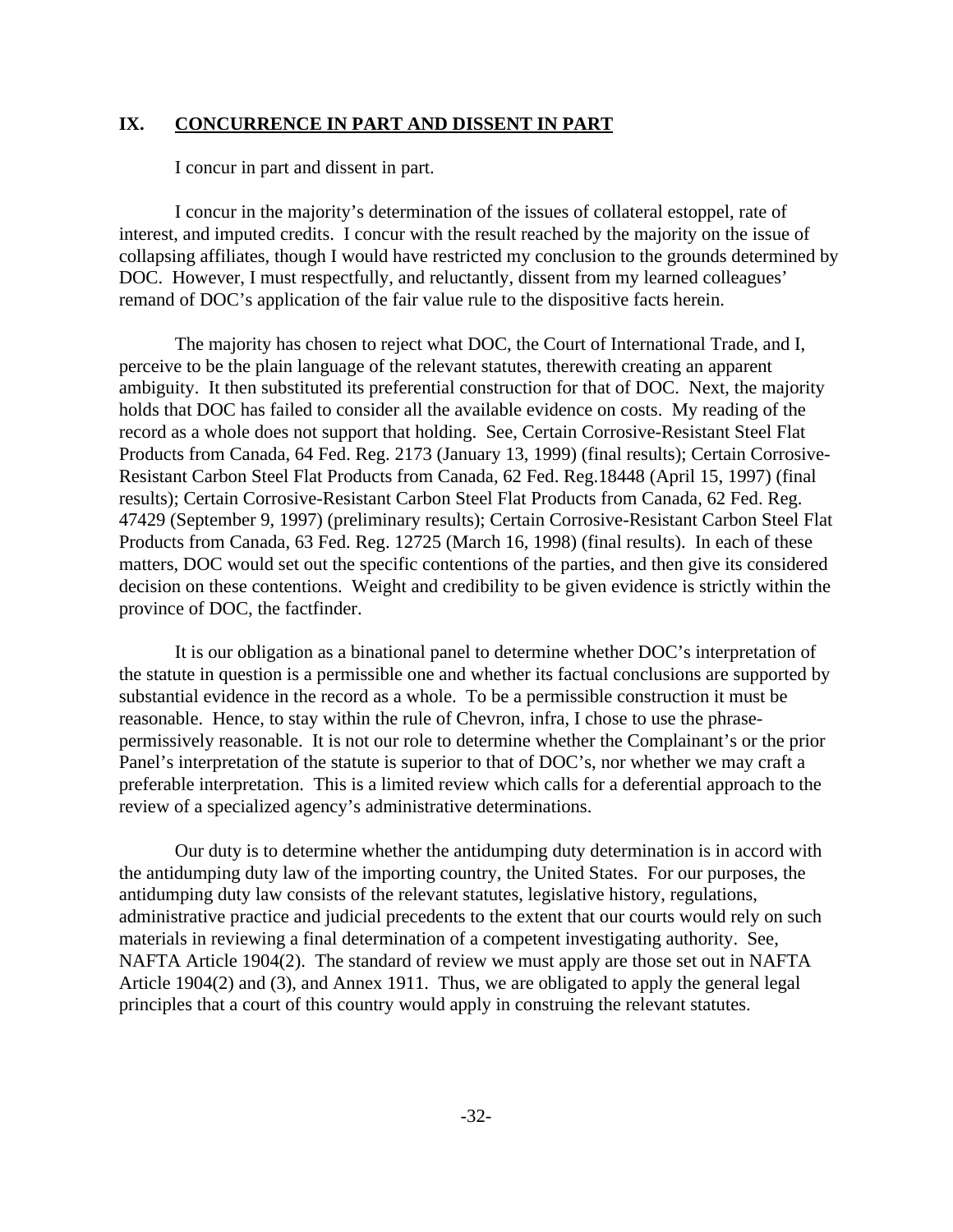The relevant statutes are U.S.C. 19 s. 1677 b (f1) and (f2) and (f3).

The judicial precedents that must be followed by Binational Panels are found in the case law of the United States Supreme Court and the Federal courts. The controlling authority is Chevron U.S.A. Inc. v. Natural Resources Defense Council, Inc., 467 U.S. 837 (1984). The court held that when reviewing an agency's construction of a statute it administrates, if Congress has spoken directly to the precise issue, that is the end of the matter. Because, when the intent of Congress is clear, the court, as well as the agency, must give effect to that intent. Thus, if a court, employing traditional tools of statutory construction, ascertains that Congress had an intention on the precise issue, that intention is the law and must be given effect.

If a statute is silent or ambiguous with respect to the specific issue, the question for the court is whether the determination is based on a permissible construction of the statute. Chevron, supra. In National R.R. Passenger Corp. v. Boston & Maine Corp., 503 U.S. 407(1992), the court went on to hold that it is sufficient that an agency's interpretation of a statute "is plausible, if not preferable" in order to be sustained. The federal courts have long recognized the considerable weight and deference which must be given to agency interpretations. The International Trade Administration, DOC, has not only been accorded considerable deference, but also has been recognized as "masters" of antidumping law. See Daewoo Electronic Co. Ltd. v. United States, 6 F.3d 1511, at 1516 (Fed. Cir. 1992) citing Consumer Prod. Div., SCM Corp. v. Silver Reed Am., Inc., 763 F.2d 1033 (Fed. Cir. 1985). In sum, the test of "in accordance with law," is that the interpretation need not be the only interpretation, nor need it be one that the reviewing body would have preferred, rather, the question is whether the interpretation is permissively reasonable.

Paragraph (f)(1) provides that (A) in **general** cost shall **normally** be calculated based on the records of the exporter or producer of the merchandise, if such records are kept in accordance with the generally accepted accounting principles of the exporting country (or the producing country, where appropriate) **and reasonably reflect the costs associated with the production and sale of the merchandise.** The administrative authority shall consider all available evidence on the proper allocation of costs. (Emphasis added)

Paragraph (f)(2) provides: That a transaction directly or indirectly between **affiliated** persons may be disregarded if, in the case of any element of value required to be considered, the amount representing that element does not fairly reflect the amount usually reflected in sales of merchandise under consideration in the market under consideration. If a transaction is disregarded under the preceding sentence and no other transactions are available for consideration, the determination shall be based on the information available as to what the amount would have been if the transaction had occurred between persons who are not affiliated. (Emphasis Added)

Paragraph (f)(3) provides: If, in the case of a transaction between affiliated persons involving the production by such persons of a major input to the merchandise, the administrative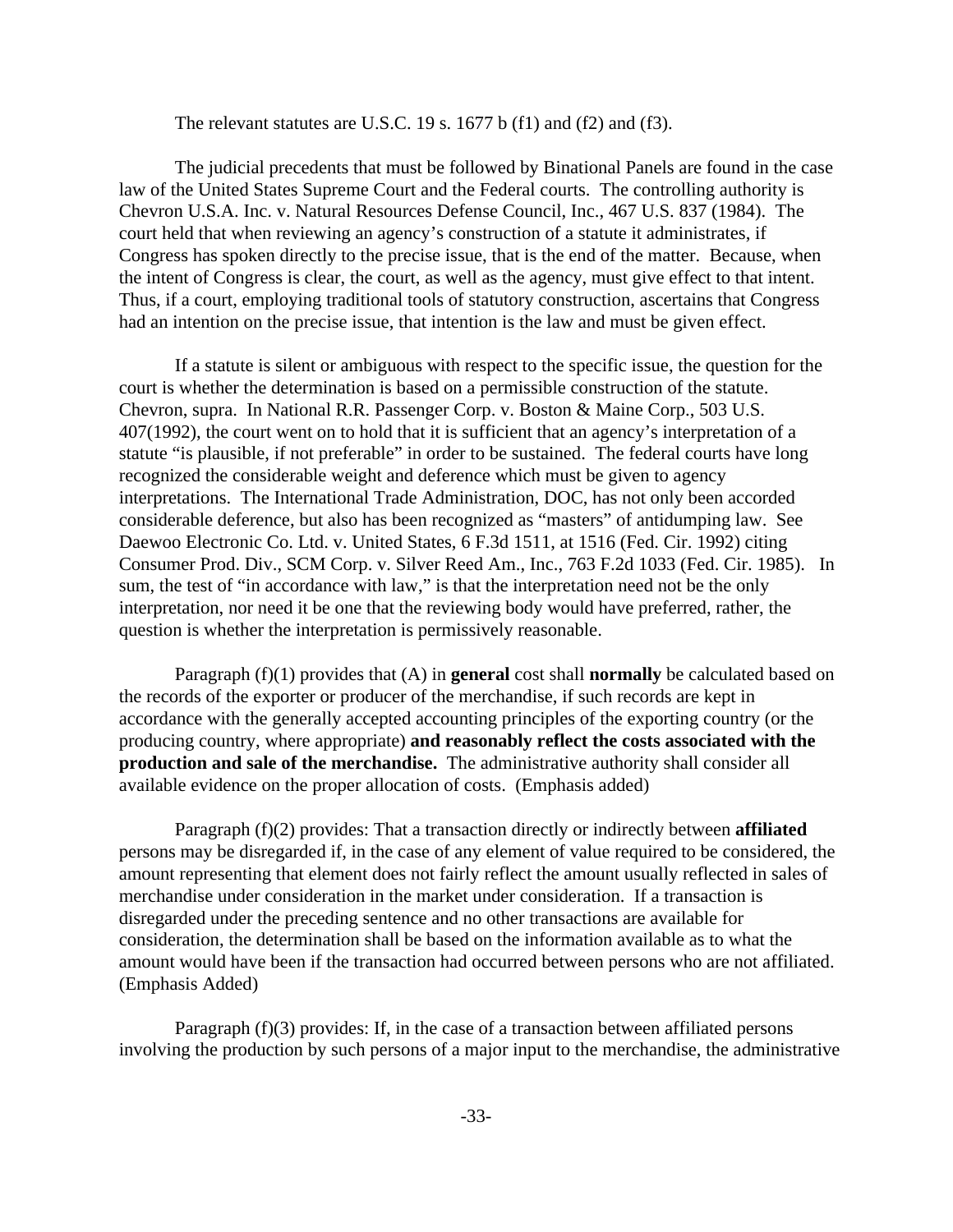authority has reasonable grounds to believe or suspect that an amount represented as the value of such input is **less** than the cost of production of such input, **then** the administrative authority may determine the value of the major input on the basis of the information available regarding such cost of production, if such cost is greater than the amount that would be determined for such input under paragraph (f)(2).

Paragraph (f)(1) applies generally to the normal calculation of cost between nonaffiliated parties, dealing in the market place at arm's length. It relies on the pressure of the market place to establish a fair price. Not only does it require that the records be kept in accordance with generally accepted accounting principles, but it also requires that the costs reasonably reflect the costs associated with the production and **sale** of the merchandise. It does not apply to affiliated parties, because in affiliation there lies greater opportunity to manipulate prices. Although, in the first instance (f)(1) does not apply, were we to assume it did, the cost submitted, without inclusion of normal profits, clearly does not **reasonably** reflect costs associated with the sale of merchandise.

Paragraph (f)(2) applies precisely to the **value** of the element in transactions between affiliated persons (parties). Paragraph (f)(3) applies specifically to transactions between affiliated parties involving a major input produced by one of the parties.

Legislative history clarifying legislative intent concerning  $(f)(2)$  and  $(f)(3)$  is found in H.R. Conf. Rep. No. 100-576 et seq. This history is consistent with DOC practice. Stelco's dismissive evaluation of legislative history can be found in the June 12, 2000 Panel Hearing Transcript at page 52. After being corrected on a misstatement of legislative history, counsel for Stelco stated, "...and the Supreme Court, by the way, has said that legislative history isn't worth a whole lot anyway, that you have to look at the statute." I certainly agree that we must look at the language of the statute. Further support for DOC's position can be found in the act implementing the URAA incorporating the Administrative Action Statement, P.L. 103-465, AGREEMENT ESTABLISHING THE WORLD TRADE ORGANIZATION. Referenced therein is section 102(a) of the act which reads,

"No provision of any of the Uruguay Round agreement,..., that is inconsistent with any law of the United States shall have effect."

This provision is said to be consistent with the long standing GATT practice.

Since the 1994 enactment of the URAA, when investigating a complaint of dumping, DOC first identifies, under the facts presented, which subsections of 19 s. 1677 b(f) may be applicable. If the transaction is between affiliates and involves a major input, as here, DOC is initially guided by the plain and precise language of paragraphs  $(f)(2)$  and  $(f)(3)$ . If the value represented by the respondent is less than the fair market value or actual transfer price, DOC may disregard the Respondent's represented value and on the information available determine what the fair market price would be in an arm's length transaction. If, as here, the element is a major input then (f)(3) must be considered.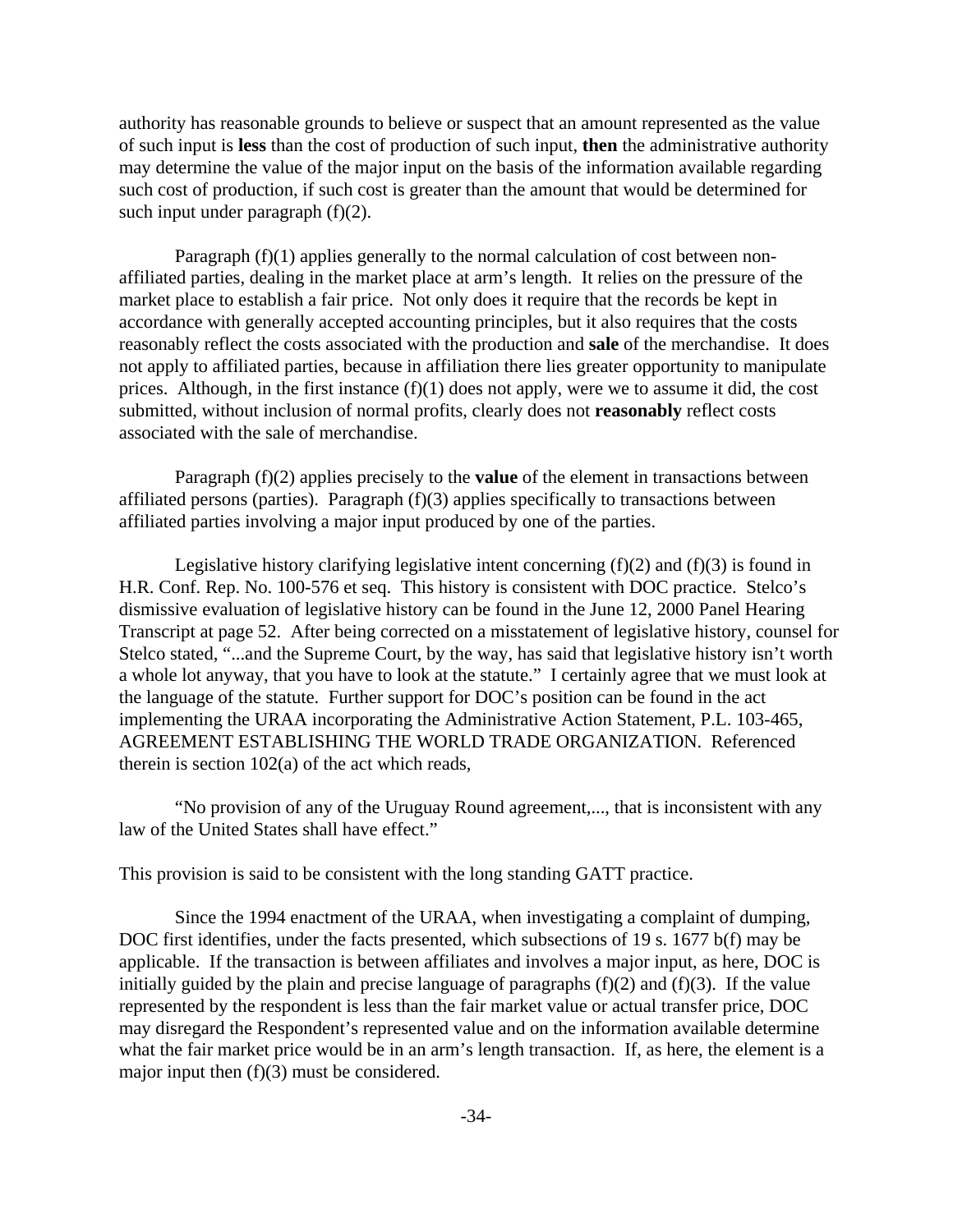DOC's practice as it construes  $(f)(2)$  and  $(f)(3)$  is to apply the higher of the transfer price, the market price or the cost of production. The practice of determining the value at the higher of the transfer price, the market price or the cost of production has now been codified in 19 C.F.R. Sec. 351.407(b). Although this regulation was not applicable in the period of review here, the proposal therefor was clear evidence of the policy which DOC understood was proper to assist in the implementation of the legislative intent. Regulations are entitled to controlling weight, unless arbitrary, capricious, or manifestly contrary to the statute.

Congress has made clear that its intent is to require affiliate transactions be measured by the value that would normally reflect an "arm's length" price. When a major input is involved, paragraph (3) provides that the actual cost may be applied only "...if such cost is greater than the amount that would be determined for such input under paragraph (2)."

This Panel may not affirm a determination by DOC that is not supported by substantial evidence or in accordance with law. Article 1904.2, Annex 11 and 19 U.S.C. Sec.  $1516a(b)(1)(B)$ . Conversely, it may not reject a factual finding by DOC when the record as a whole contains relevant evidence which a reasonable mind might accept as adequate to support a conclusion. Nor may a panel reject DOC's application of a statute when its construction of law is a reasonably permissible one. See Consolidated Edison Co. V. N.L.R.B., 305 U.S. 206 (1938), see also Arkansas v. Oklahoma, 503 U.S. 91 (1992). As a Binational panel reviewing a final antidumping determination by a competent investigating authority, we must accord that authority substantial deference in its construction of the law and its finding of facts, unless the record fails to contain relevant supporting evidence.

#### Discussion of Dispositive Facts

Baycoat Corp. is a business entity that is owned jointly and equally by Stelco and Dofasco, Canadian Steel producers and exporters. It is undisputed that Baycoat and Stelco are affiliated and that the transaction here involved a major input. There are admissions of record that Baycoat provides painting services to the co-owners at a transfer price which is invoiced out at market price and inventoried in at market price. There is an admission that the invoices contained an element of profit. There is no claim that **Baycoat** rebated, discounted, or otherwise deducted the profit element in the transaction as it invoiced and shipped its "major input" to Stelco and Dofasco. There are admissions by Stelco, the producer and exporter of the subject merchandise, that it includes the invoiced or scheduled price without record of profit remittance from Baycoat or Z-Line on its unconsolidated financial statement. Rather, annually Baycoat, as a separate entity, computes its profit and remits it equally to the co-owners. These profits appear separately on a consolidated financial statement because it includes the profit and loss statements of Stelco and the proportional share of profits or losses of all the affiliated entities. The equal division by the co-owners is based solely on ownership share rather than individual purchases of subject merchandise, and is entered as **equity** income.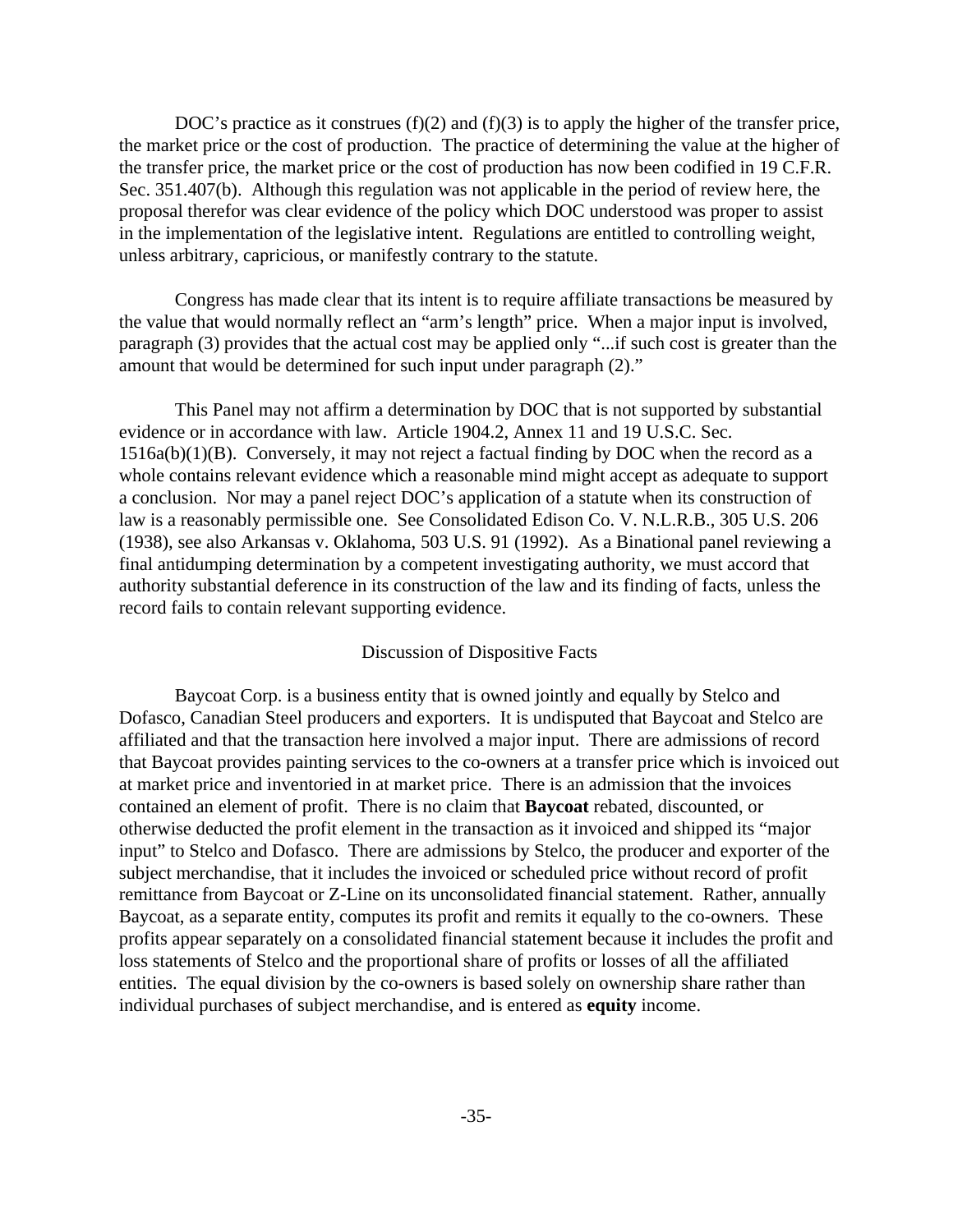#### Administrative History

In the August 19, 1993 antidumping order, first administrative review, Stelco did not submit its original records as they revealed inventory cost, not did it submit the original records showing its accounting of its profit in the Baycoat joint venture. Rather, it submitted what it entitled a net cost of the purchase from Baycoat which had factored in a reduction for the profit from the annual disbursement of the joint venture's profits. This was prior to the passage of the URAA and its adoption and implementation by Congress.

In the second administrative review, DOC exercised its broadened investigative authority pursuant to URAA and applied the statutes on costs, U.S.C. 19s. 1677 b (f), as amended, to include (f)(2) and (f)(3). These paragraphs now applied (f)(2) and (f)(3) to cost of production as well as the previous application to constructed value. In transactions between affiliated parties these two provisions were designed to facilitate a "fair comparison" between export price and normal value and are known as the fair value doctrine. Here, DOC was reviewing transactions between affiliated parties involving a major input, therefore, it was only logical that it would look to (f)(2) and (f)(3). And, inasmuch as Stelco was representing the price at a level which was facially less than the transfer and market price, DOC correctly concluded that  $(f)(2)$  and  $(f)(3)$  applied.

By the third administrative review, persistent inquiry by the DOC developed further admissions that at purchase Stelco recorded costs according to Baycoat's invoice charges and factored the invoice price into its cost of production. As so recorded, Stelco's individual business unconsolidated financial statements also reflected unadjusted invoice price. This is consistent with normal cost accounting. Ultimately, the claimed profits appear on the Consolidated Stelco financial statement as equity income on investment. See DOC's Response to the Panel's Questions of July 17, 2000, page 14, and its record reference.

#### Conclusion

The predicate facts upon which this case rests are, 1) Stelco and Baycoat are affiliated entities, 2) the service that Baycoat provides to Stelco is a major input. If the transactions being investigated by DOC are between affiliate parties, Congress has specifically directed that those transactions must be for a fair value. Paragraph (f)(2) provides that if DOC has reasonable grounds to believe the amount represented for a major input is less than the cost of production it **may** determine the value on the basis of information available. If such costs is greater than what would be determined under (f)(2), then pursuant to (f)(3) DOC **may** determine the value on the cost of production. If the value represented is less than fair value as would be determined under (f)(2), then DOC "shall", on the information available, determine what the amount would have been had the transaction occurred between parties who were not affiliated.

Here, DOC looked at all the evidence of the affiliate's actual cost of production, and determined that it was, in fact, less than the transaction/invoice price and less than the fair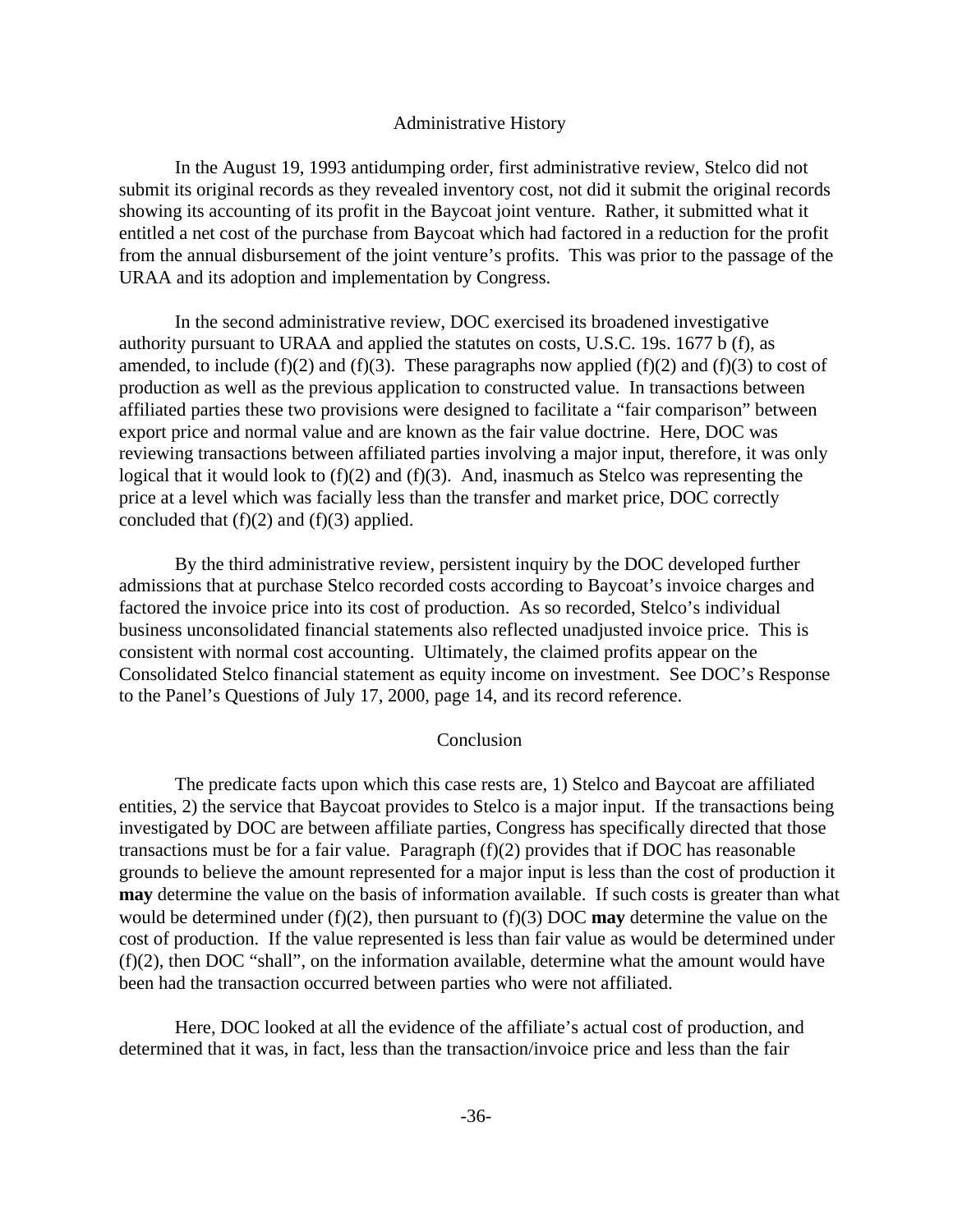market value. It is not unreasonable for DOC to conclude that in transactions between unaffiliated parties, vendors do not **generally or normally** forfeit all their profits. Baycoat's input is major, hence  $(f)(2)$  and  $(f)(3)$  apply. Whether the profits are or are not deducted from the inventory price, the adjusted price Stelco represented does not include an element of profit, and, therefore, creates a reasonable basis to conclude that the price represented is below the fair market value. The statute provides that if the DOC has reasonable grounds to believe the amount represented for a major input is less than the cost of production it **may** determine the value on the basis of information available. If such cost is greater than what would be determined under (f)(2), then pursuant to (f)(3) DOC **may** determine the value on the cost of production. If the value represented is less than fair value as would be determined under  $(f)(2)$ , then DOC shall, on the information available, determine what the amount would have been had the transaction occurred between parties who were not affiliated. Here, DOC looked at all the evidence of the affiliate's actual cost of production, and determined that it was, in fact, less than the transaction/invoice price and of the fair market value. A factfinder **might** reasonably conclude that in transactions between unaffiliated parties, a vendor does not **generally or normally** forfeit all its profit.

Costs in general, should normally be calculated on the record of the producer if kept in accordance with GAAP,  $(f)(1)(a)$ . Stelco's initial accounting for the costs of subject merchandise entered the purchase at invoice in its inventory and so cost accounted the price within its cost of production. However, it was not these records which were relied upon by Stelco when representing the value of the element under consideration. Nor is there any evidence showing that the *post hoc* spread sheet adjustments to inventory costs by deduction of equity income is so compliant. Indeed, if Baycoat's individual sales to Stelco and Dofasco were, as it proposes, at "actual cost", without profit, there would have been no profits at the end of the year to be divided equally between the co-owners. DOC further noted that in some cases, Stelco's adjustments to invoice price reduced such prices to below Baycoat's cost of production. See Investigating Authority Response to Panel's Questions, fn. 31.

Thus, DOC as the finder of fact and weigher of evidence had ample and substantial evidence on the record as a whole that might lead reasonable minds to conclude that the transactions as invoiced were at market/arm's length price, that the value represented by Stelco was below market, and that the money received annually by the co-owners was not a rebate on the subject matters sales, but was, in fact, an equity return on their coequal investment in Baycoat. See Consolidated Edison v. U.S., and Arkansas v. Oklahoma, supra.

It is undisputed that we are dealing with affiliated persons.  $(f)(2)$  specifically addresses transactions between affiliated persons. In such transactions, Congress in plain language delegated authority to the DOC to disregard the represented value of an element (e.g., coating) if that value does not fairly reflect sales of the merchandise in the market under consideration. The value represented by Stelco does not reasonably reflect Baycoat's costs usually associated with production and sale of the merchandise. Compare  $(f)(1)$ . Stelco's construction of the statutes requires a *sub silencio* repealing of the congressional intent as enacted in (f)(2) and (3). That is not within the prerogatives of federal courts or of binational panels. Indeed, applying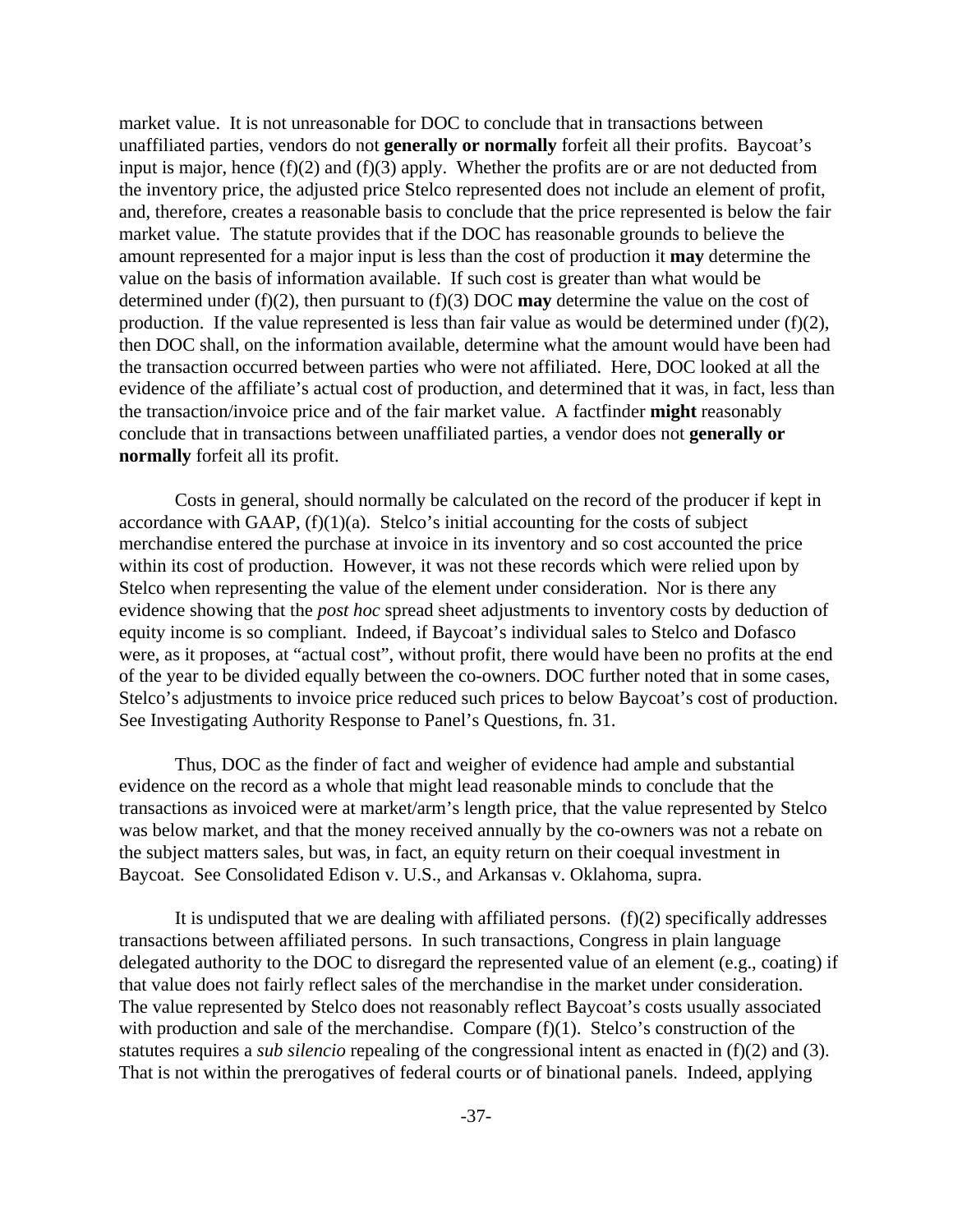general rules or statutory construction, we are instructed that if there is an apparent conflict between an amendment to a statute and the statute as it existed at the time of the amendment, the later language will control.

Once DOC, pursuant to (f)(2), exercises its discretion to disregard the represented value, it applies the second sentence which provides that the determination **shall be based** on what the amount would have been had the transaction occurred between persons who were not affiliated. Hence, on the information available, DOC constructed an arm's length transaction value. This construction is consistent with the plain language of the statute and has legislative history in its support. See also, Mannesmannrohren-Werke AG v. United States, 77 F.Supp. 2d 1302, 1309 (Ct. Int'l Trade 1999), (The sole federal law on the issue here, affirmed DOC's construction of  $(f)(2)$  and  $(f)(3)$  in a comparable situation.) To reach its conclusion, the court properly applied the appropriate rules of statutory construction, plain language, the specific over the general, and legislative history.

Because the prior Panel's decisions, though not binding, are deserving of deference, I have again reviewed its decision of June 11, 1998. The Panel found that the DOC had discretion to utilize the inventory price in transactions between Stelco and Baycoat rather than using Baycoat's costs. Additionally, the Panel found that with the implementation of the URAA, DOC had the right to request the transfer prices and had a reasonable basis for changing its methodology. Then, the prior Panel dismissed the DOC's finding of facts and substituted its own. In so doing the prior Panel ignored admissions of record as to actual transfer price, the nature of the profits, and the (f)(2) fair value doctrine that Congress had adopted for transactions between affiliates. It also chose to ignore admissions of record relating to transfer price and equity accounting. However, in United States courts, admissions of record made in the course of a judicial or quasi-judicial proceeding need no further foundation, are admissible and may be conclusive and binding in proceedings between the parties. (See FRE 801 (d)(2), and notes. See also IX Wigmore, Evidence Sec. 2588 (3rd ed. 1940) (judicial admissions made in the course of a judicial or quasi-judicial proceeding conclusive and binding in proceedings between the parties.)

Annually Baycoat computes its profits and remits them equally to the owners. The equal division is based on ownership share rather than purchase of subject merchandise and on Stelco's books it is entered as equity income. Stelco represented that it, and assumably, Dofasco, deduct the profit element from each transaction and that Baycoat was never paid for those profits, but nevertheless, profits commensurate therewith appeared at the end of the year to be divided equally by the co-owners. The reappearance of these profits, in toto, is unexplained. Stelco's accounting for the costs of the subject merchandise purchase at inventory and the accounting for the profits remitted as equity income are well within GAAP, there is no claim nor showing that the post hoc reduction of inventory costs by equity income is so compliant. It may not be gainsaid that the DOC, as the finder of fact and weigher of evidence, had ample and substantial evidence with which to find Stelco's "adjustment" unpersuasive.